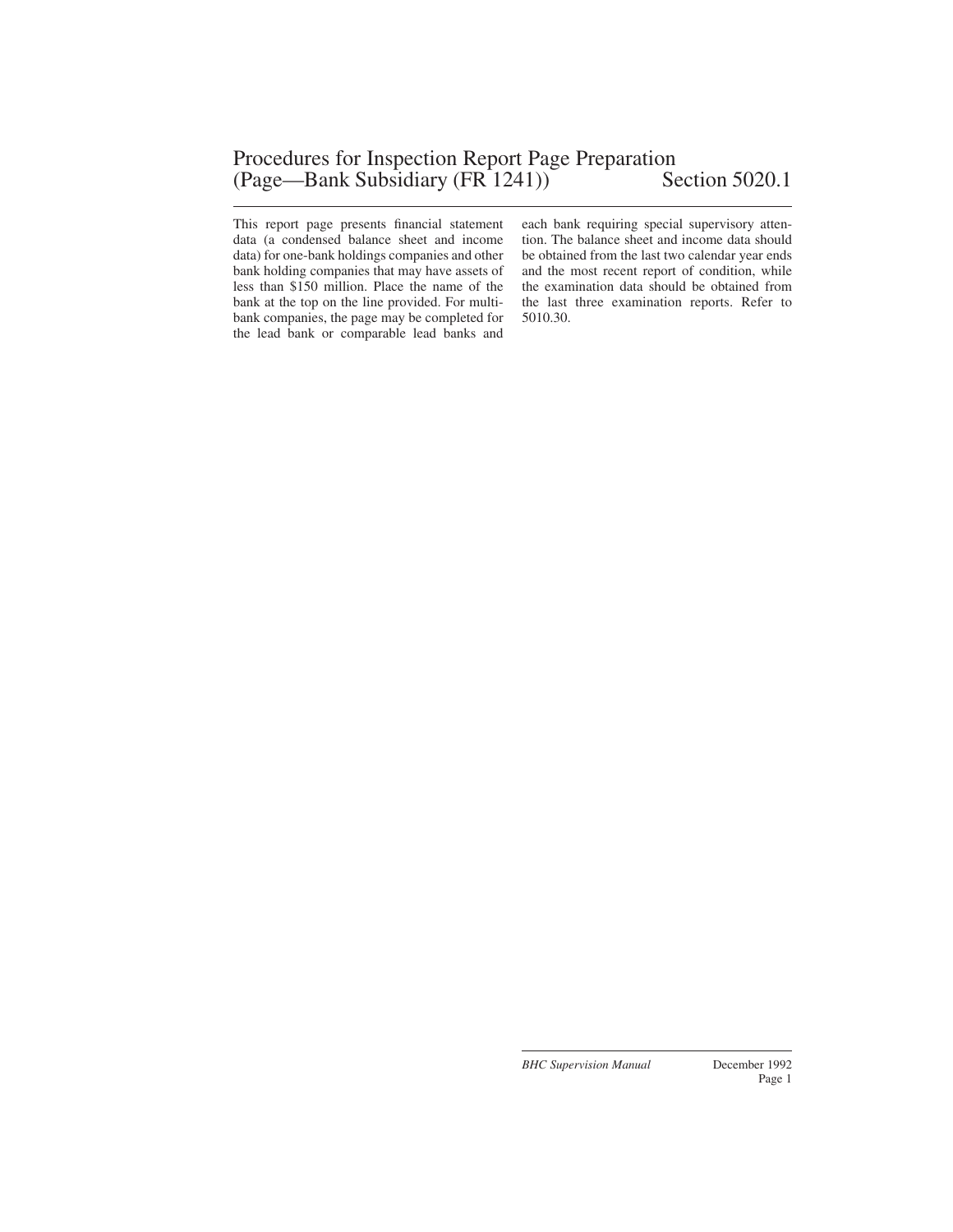This inspection report page incorporates onto one page a comprehensive list of questions covering many areas of supervisory concern. The questions can be answered with a ''yes'' or "no," or a not applicable response ("N/A"). Detail is required on an exception basis. Provided below are some guidelines to consider for several of the listed questions. Many of the questions are self-explanatory. Some questions (e.g. questions addressing audit and insurance activities) duplicate topics covered by other work papers. The purpose of the duplication and format of the report page is to provide a crosscheck within the inspection report to make certain that all relevant areas have been included in the report. If relevant comments have been provided on other report pages in the ''open'' section, the comments need not be duplicated on this report page. Only a reference to the other report page is needed.

#### 5020.2.1 LEVEL OF CONTROL AND SUPERVISION EXERCISED OVER SUBSIDIARIES (QUESTION 1)

Consider:

1. Whether the subsidiaries operate autonomously;

2. The degree of overlap between BHC and bank management;

3. Who sets major policies of the corporation; 4. How the holding company monitors the

operation of its subsidiaries;

5. The role of supervision by the parent over the subsidiary banks in formulating the holding company's budget, tax planning, investment policies, internal controls and audits;

6. The extent of control resulting from directors having dual roles and responsibilities at the parent and subsidiary levels; and

7. Whether problems resulting from unqualified directors carry over from the parent to the subsidiaries.

#### 5020.2.2 DIVIDENDS FROM SUBSIDIARIES (QUESTION 2)

Consider:

1. The policy for paying dividends in relation to the earnings and capital needs of the subsidiary. For banks the examiner should rely on the most recent examination report of the federal supervisor; however an independent conclusion must be made.

2. The reasonableness of the parent company's policy for assessing dividends from the subsidiary banks and whether it is being complied with.

#### 5020.2.3 REPRESENTATIONS MADE IN APPLICATIONS TO THE BOARD (QUESTION 3)

#### Consider:

1. Whether the holding company has complied with all representations and agreements made with the Board. If no such agreements or representations have been made, state not applicable (N/A). The examiner should review transmittal letters for commitments associated with approved applications since the last full scope inspection. The supervisory file maintained by management at each bank holding company should also be reviewed for such agreements or representations.

2. Whether correspondence has been initiated with the appropriate Reserve Bank that provides an appropriate explanation as to why those representations and agreements have not been adhered to.

3. Whether the holding company is complying with any Reserve Bank reply to the holding company's notification.

### 5020.2.4 COMPENSATING BALANCES (QUESTION 4)

1. If a subsidiary bank is not adequately compensated for maintaining compensating balances at another institution for debt advances to the holding company, provide:

a. The average collected and book balance or the range of the balance;

b. Any arrangement whereby the loan or line of credit agreement between the creditor bank and parent contains a requirement to maintain a correspondent account; and

c. Comments as to whether the subsidiary bank is reimbursed for maintaining the compensating balance.

2. Refer to Manual section 2020.4.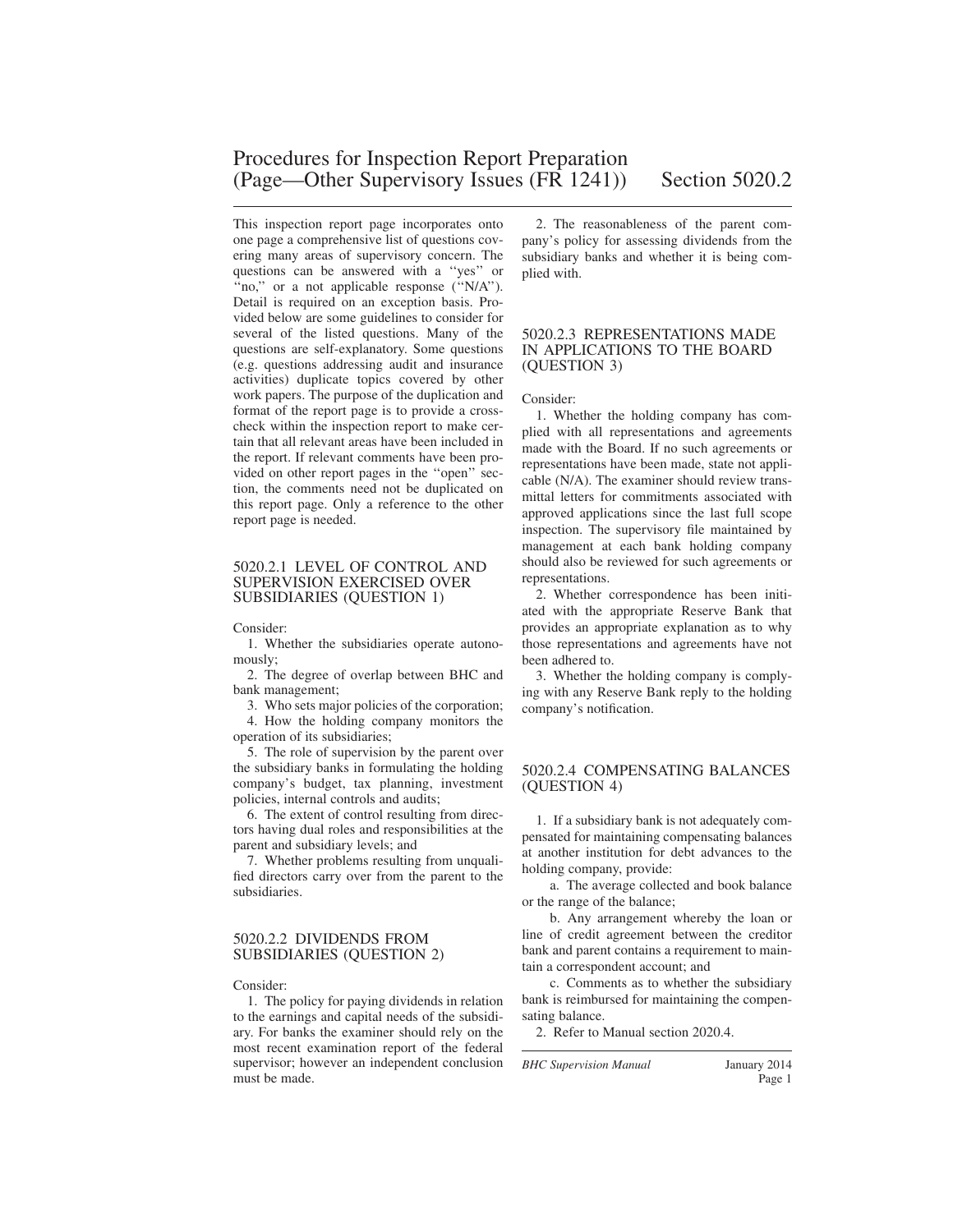#### 5020.2.5 MANAGEMENT AND OTHER SERVICES PERFORMED FOR SUBSIDIARIES (QUESTION 5)

If applicable, describe the holding company's policy on assessing management and services fees for work performed for the subsidiary bank. Provide comments as to whether the policies and fees are reasonable, and if not, why not. When answering this question, refer to Manual section 2020.6.

The examiner's comments should cover the following: (a) terms of the management or other service agreement or contract, if any, including the basis for charging fees, and the dates of adoption and expiration; (b) whether the boards of directors of each company have approved the agreement or contract; (c) description of the service, personnel providing the service, and whether the personnel are on the subsidiary bank's payroll; (d) conclusion on whether the services are actually being performed as stated and reasonableness of fees charged.

For multi-bank holding companies, the examiner should expand his comments to cover the role of supervision by the parent over the subsidiary banks, their lending and investment policies, budgeting and tax planning, and internal controls and audits.

#### 5020.2.6 INTERCOMPANY TRANSACTIONS (QUESTION 6)

Review parent and nonbank subsidiary borrowings, including overdrafts from the subsidiary  $bank(s)$ , for the past year and comment on significant transactions. If any extension of credit to affiliates by a bank or other transaction appears to violate section 23A or 23B of the Federal Reserve Act, so state. See Manual section 2020.1.

Describe any arrangement whereby the parent or nonbank subsidiary has purchased/sold significant participations or any other assets from/to a subsidiary bank. Also, discuss material transactions not discussed elsewhere in the report.

#### 5020.2.7 INSIDER TRANSACTIONS (QUESTION 7)

Consider:

1. The policy in regard to extensions of credit by a bank holding company or its nonbank

*BHC Supervision Manual* January 2014 Page 2

subsidiaries to the BHC officials (executive officers, directors or ''more than 10 percent'' shareholders) or the BHC officials' interests in the organization;

2. Prohibitions on bank extensions of credit contained in the Financial Institutions Regulatory and Interest Rate Control Act of 1978; and

3. Whether the bank holding company has a conflict of interest statement or business ethics policy that has been distributed to employees.

If there are insider transactions subject to comment, list the parent and nonbank subsidiary extensions of credit to BHC officials. Also, comment on the compensation to the officials. See Manual sections 2050.0, 2110.0, and 5010.36.

#### 5020.2.8 TAX ALLOCATION (QUESTION 8)

See Manual sections 2070.0.

#### 5020.2.9 USE OF SUBSIDIARY BANK PERSONNEL, OR ASSETS TO SELL CREDIT RELATED LIFE INSURANCE TO THE BANK'S CUSTOMERS (QUESTION 9)

This question refers to the Board's May 1981 policy statement on the disposition of income from the sale of credit life, health and accident, and mortgage life insurance (credit life insurance) related to loans made by state member banks. A reasonable amount of compensation must be paid to the state member bank in recognition of the role played by its personnel, premises, and goodwill in credit life insurance sales. As a general rule ''reasonable compensation'' means an amount equivalent to at least 20 percent of the affiliate's net income attributable to the financial institution's credit life insurance sales.

At the time of the Board's adoption, the policy was recommended for adoption by the other federal bank regulatory agencies thru the Federal Financial Institutions Examination Council. Therefore, the question is applicable to all banking subsidiaries, not just state member banks. If reasonable compensation is not being received by any or all subsidiary banks. Comment on this subject only when the parent or nonbank subsidiary receives income from the sale of insurance directly related to extensions of credit by a bank subsidiary. Describe any arrangement between the subsidiary bank(s) and the parent or nonbank affiliate concerning the sale of insurance directly related to extensions of credit. Note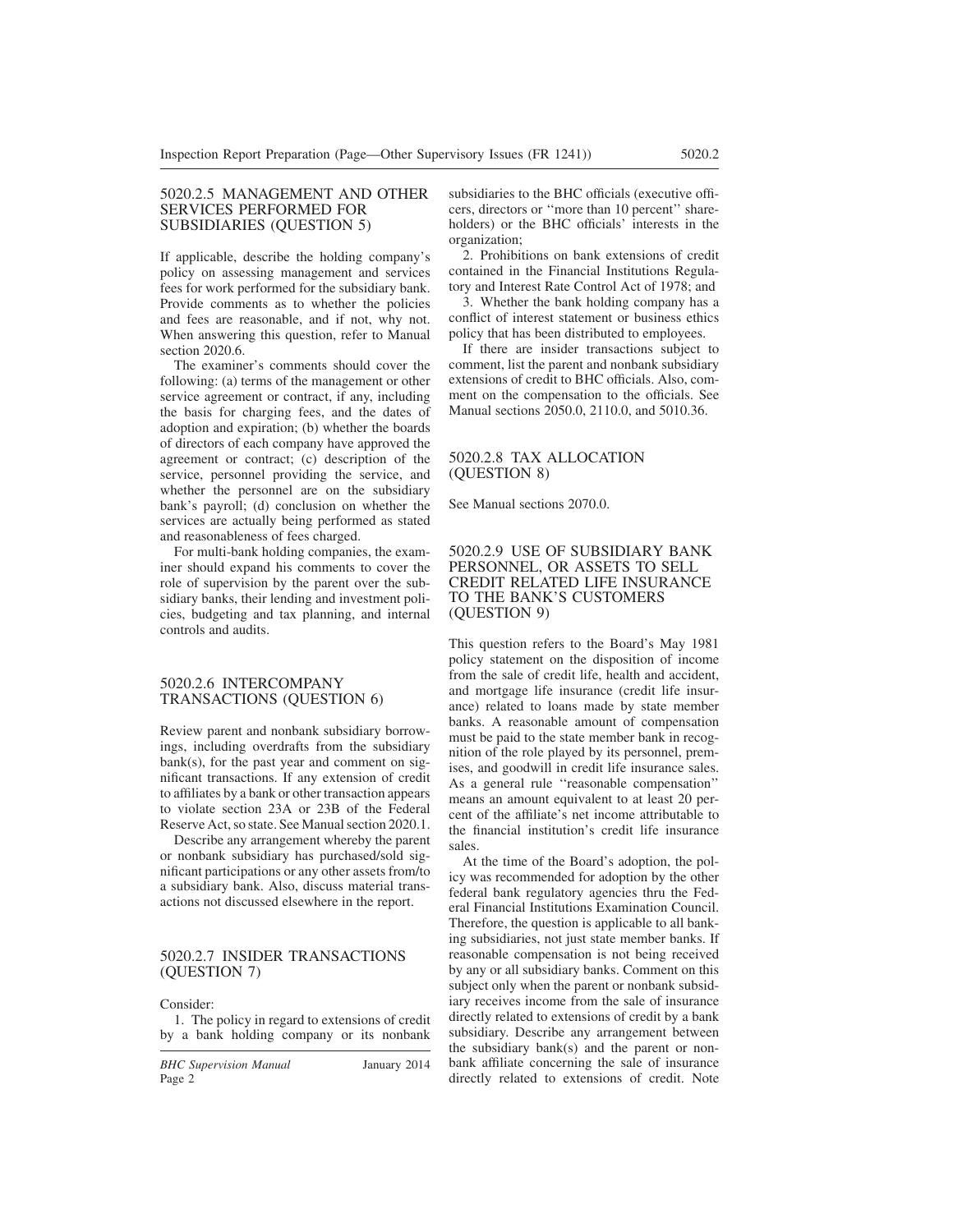whether and/or when such arrangement was formally approved by the subsidiary bank's board of directors. Describe the manner of disposition of such insurance income. In situations where the subsidiary bank provides personnel and/or facilities for the sale of credit related insurance but receives no income, the bank, as a minimum, must be reimbursed for out-of-pocket costs.

#### 5020.2.10 TIE-IN ARRANGEMENTS (QUESTION 10)

See Manual section 3500.0.

#### 5020.2.11 LITIGATION (QUESTION 11)

If the holding company or its subsidiary(ies) is a defendant in any litigation, the results of which could have a significant adverse effect on the overall organization, provide details of the lawsuit, including, if possible, the opinion of the holding company's counsel as to the possible outcome of the suit. As a general guideline, include only suits representing more than 10 percent of the holding company's stockholder's equity capital.

#### 5020.2.12 INSURANCE PROGRAM (QUESTION 12)

See Manual section 2060.5.

#### 5020.2.13 AUDIT PROGRAM (QUESTION 13)

See Manual section 2060.1.

#### 5020.2.14 INTERNAL LOAN REVIEW (QUESTION 14)

See Manual section 2060.6.

#### 5020.2.15 ACCURACY AND TIMELINESS OF REPORTS (QUESTION 15)

If reports filed with the Federal Reserve (e.g. the FR Y–6 Annual Report) are not filed accurately and/or on time, provide comments as to the holding company's plans for correcting the problem. Any changes in accounting to conform with generally accepted accounting principles, as required by FR Y–6, should be discussed here.

#### 5020.2.16 OUTSTANDING COMMITMENTS TO THE BOARD OF GOVERNORS (QUESTION 17)

If the holding company has outstanding commitments to the Board, summarize the commitments by describing the nature of the commitment, the date the commitment was made, and if applicable, the time frame in which it must be fulfilled. If the time frame has expired, or if an extension is deemed necessary to fulfill the commitment, details must be presented. The examiner may choose to make a reference to the unfulfilledcommitmentonthe''Examiner'sComments'' page 1, if considered appropriate.

#### 5020.2.17 OTHER MATTERS HAVING A DETRIMENTAL IMPACT (QUESTION 18)

Discuss here any other matter having a detrimental impact upon the subsidiary bank(s) not discussed elsewhere in this report, and deemed pertinent by the examiner. Examples of some subject areas to be considered might be:

1. Public debt issues and commercial paper liabilities of the parent or nonbank subsidiary.

Comment on the following items where appropriate:

(1) Describe the debt instrument, including amount, interest rate, maturity, purchasers, and use of proceeds; (2) agency ratings; (3) determine whether any subsidiary (particularly a bank) sells the debt issue for its own use or on behalf of the parent and make critical comments whenever the issue does not clearly state that the issue is not an insured obligation of a bank subsidiary; (4) discuss any difficulties experienced in refinancing the debt; and (5) if a line of credit is used to back up a short term issue, indicate the lending bank, credit line, amount in use, expiration date, and required fee or compensating balance maintained by a subsidiary bank, if any, and whether the bank is being remunerated by the parent or nonbank affiliate. (See Manual section 5010.23.)

2. Adequacy of recordkeeping of the holding company, including nonbank subsidiaries. If

*BHC Supervision Manual* December 1992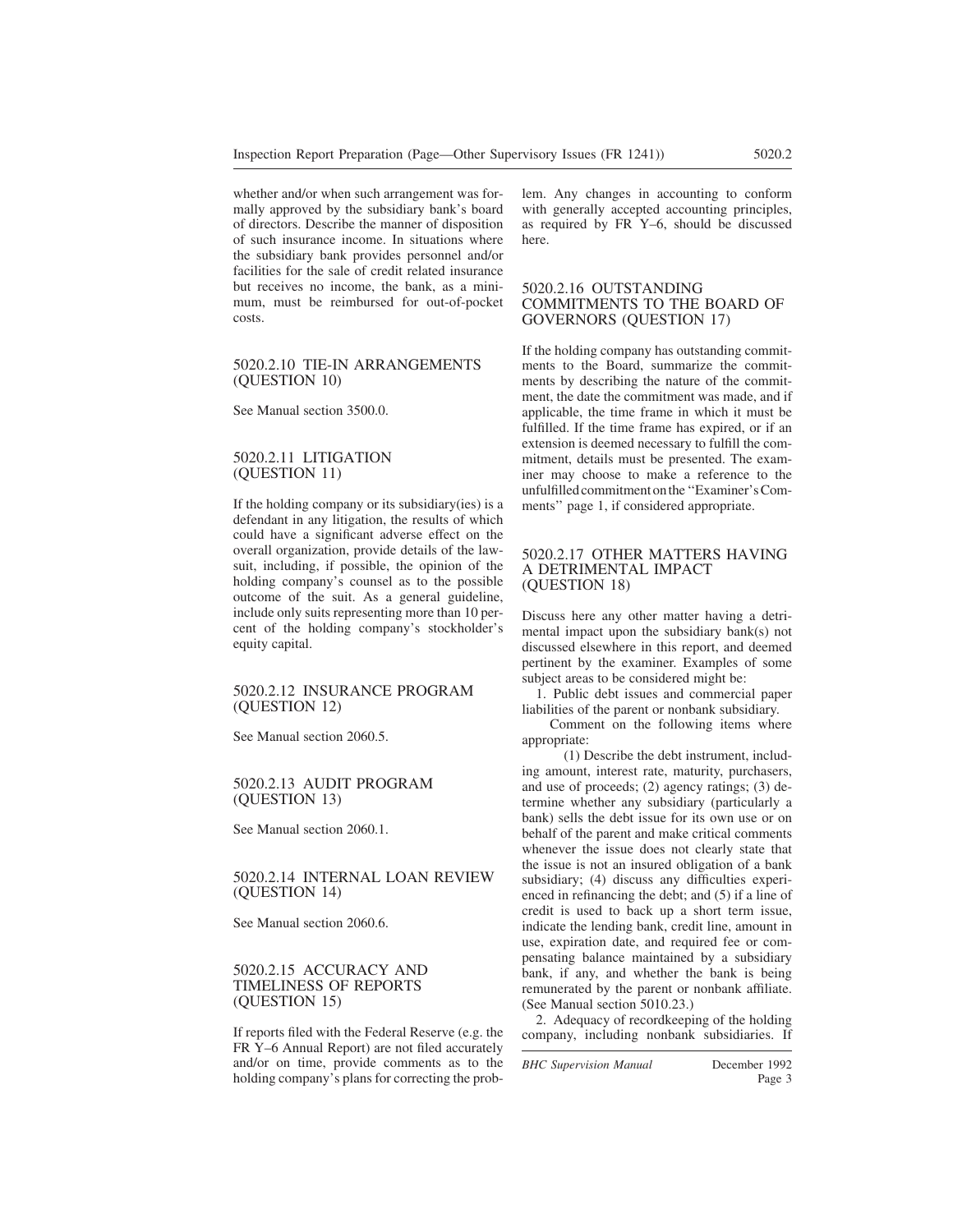included, recommendations concerning the adoption of minimum recordkeeping standards should be presented and justified.

3. Contingent liabilities or violations not addressed elsewhere in the report (such as treasury stock purchased in violation of Regulation Y).

4. Payment of cash dividends in excess of net earnings available for common shareholders over the past year and the rate of earnings retention is not consistent with the organization's capital needs, asset quality, and overall financial condition.

5. Adverse relationships not elsewhere mentioned, such as inappropriate allocation of income and expenses of a nonbank activity performed by subsidiary bank employees.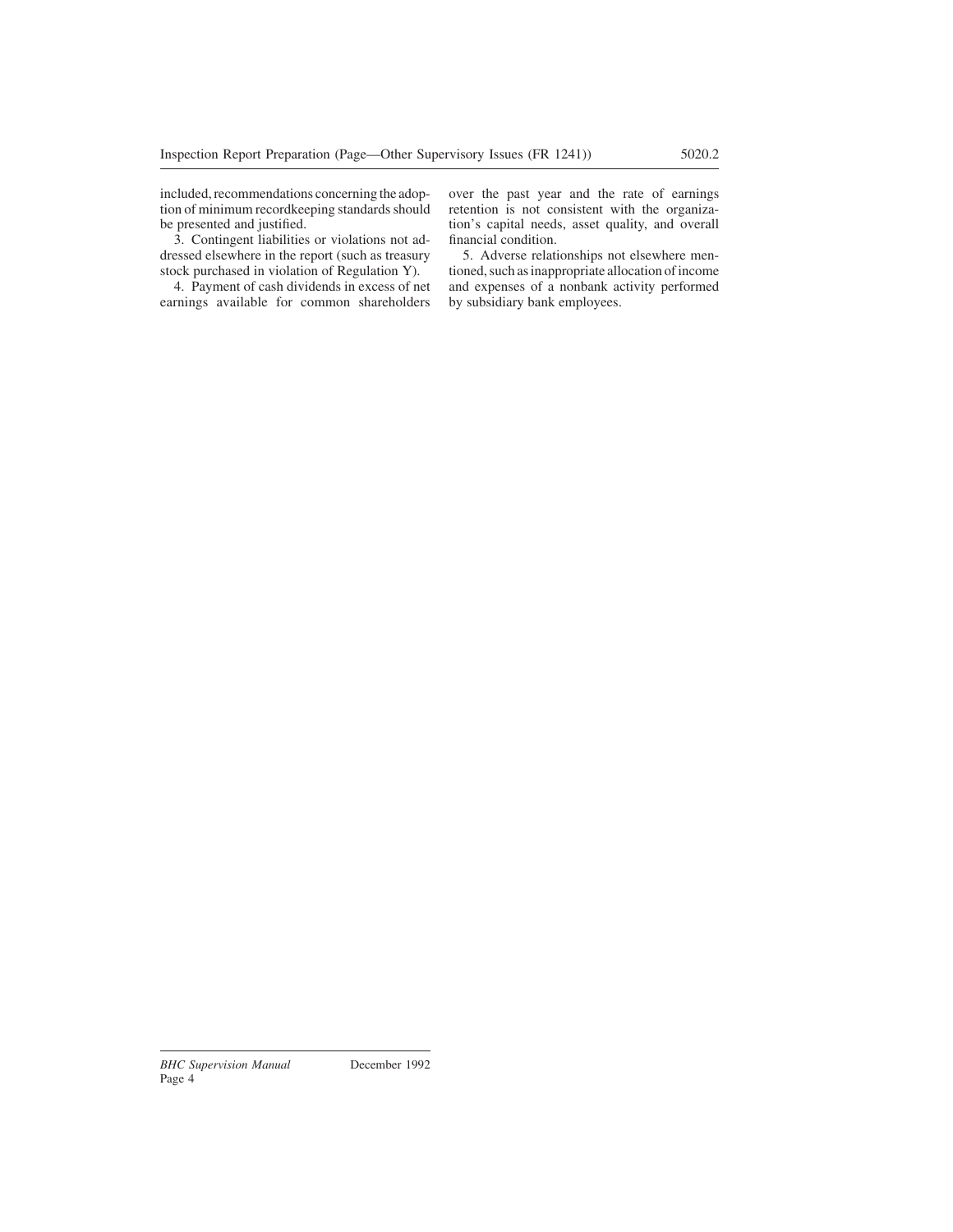| <b>Procedures for Inspection Report Preparation</b> |  |
|-----------------------------------------------------|--|
| (Inspection Report Forms)                           |  |

| Manual<br><i>Section</i><br>5030.0<br>Page No. | Report<br>Page No. | Report Page Title                                                                                  |
|------------------------------------------------|--------------------|----------------------------------------------------------------------------------------------------|
| FR 1225:                                       |                    |                                                                                                    |
| 3                                              | i.                 | Table of Contents                                                                                  |
| 4                                              | 1.                 | Examiner's Comments and Matters Requiring Special Board Attention                                  |
| 5                                              | 2.                 | Scope of Inspection and Abbreviations                                                              |
| 6                                              | 3.                 | Analysis of Financial Factors                                                                      |
| 7                                              | $4_{\cdot}$        | Audit Program                                                                                      |
| 8                                              | 5.                 | Parent Company Comparative Balance Sheet                                                           |
| 9                                              | 6.                 | Parent Company Comparative Statement of Income and Expenses                                        |
| 10                                             | 7.                 | Summary of Consolidated Classified and Special-Mention Assets,<br>and Other Transfer Risk Problems |
| 11                                             | 8.                 | <b>Consolidated Comparative Balance Sheet</b>                                                      |
| 12                                             | 9.                 | Comparative Consolidated Statement of Income and Expenses                                          |
| $13 - 14$                                      | 10.                | Consolidated Capital Structure                                                                     |
| 15                                             |                    | Policies and Supervision                                                                           |
| 16                                             |                    | <b>Violations</b>                                                                                  |
| 17                                             |                    | <b>Other Matters</b>                                                                               |
| 18                                             |                    | Classified Assets and Capital Ratios of Subsidiary Banks                                           |
| 19                                             |                    | Organization Chart                                                                                 |
| 20                                             |                    | <b>History and Structure</b>                                                                       |
| 21–22                                          |                    | Investment in and Advances to Subsidiaries                                                         |
| 23                                             |                    | <b>Commercial Paper</b>                                                                            |
| 24                                             |                    | Lines of Credit                                                                                    |
| 25                                             |                    | Commercial Paper/Lines of Credit (including questions)                                             |
| 26                                             |                    | Contingent Liabilities and Schedule of Balance-Sheet Accounts Not<br>Detailed Elsewhere (Parent)   |
| 27                                             |                    | Statement of Changes in Stockholders' Equity                                                       |
| $28 - 29$                                      |                    | Income from Subsidiaries (Fiscal and Interim)                                                      |
| $30 - 32$                                      |                    | Cash Flow Statement (Parent) (including questions) <sup>1</sup>                                    |
| 33–34                                          |                    | Parent Company Liquidity Position                                                                  |
| 35                                             |                    | Parent Company and Nonbank Assets Subject to Classification                                        |
| 36                                             |                    | <b>Bank Subsidiaries</b>                                                                           |
| 37                                             |                    | Nonbank Subsidiary                                                                                 |
| 38                                             |                    | Nonbank Subsidiary Financial Statements                                                            |
| 39                                             |                    | Fidelity and Other Indemnity Insurance                                                             |
| 40                                             |                    | (Reserved for Future Use)                                                                          |
| 41                                             |                    | Other Supervisory Issues                                                                           |
| 42–43                                          |                    | Extensions of Credit to Bank Holding Company Officials and Their                                   |
|                                                |                    | Related Interests and Investments in and Loans on Stock or                                         |
|                                                |                    | Obligations of Their Related Interests                                                             |
| 44                                             |                    | Interest Rate Sensitivity-Assets and Liabilities                                                   |
| 44.1                                           |                    | Treasury Activities/Capital Markets                                                                |
| 45<br>46                                       | А<br>B             | Principal Officers and Directors<br>Condition of the Bank Holding Company                          |
| 47                                             | C                  | Liquidity and Debt Information                                                                     |
| 48                                             | D                  | Administrative and Other Matters                                                                   |
|                                                |                    |                                                                                                    |

1. This page is required to be included in the inspection report for bank holding companies with consolidated assets in excess of \$1 billion or those companies that have substantive fixed charges or debt outstanding, as well as selected others at the option of the Reserve Bank.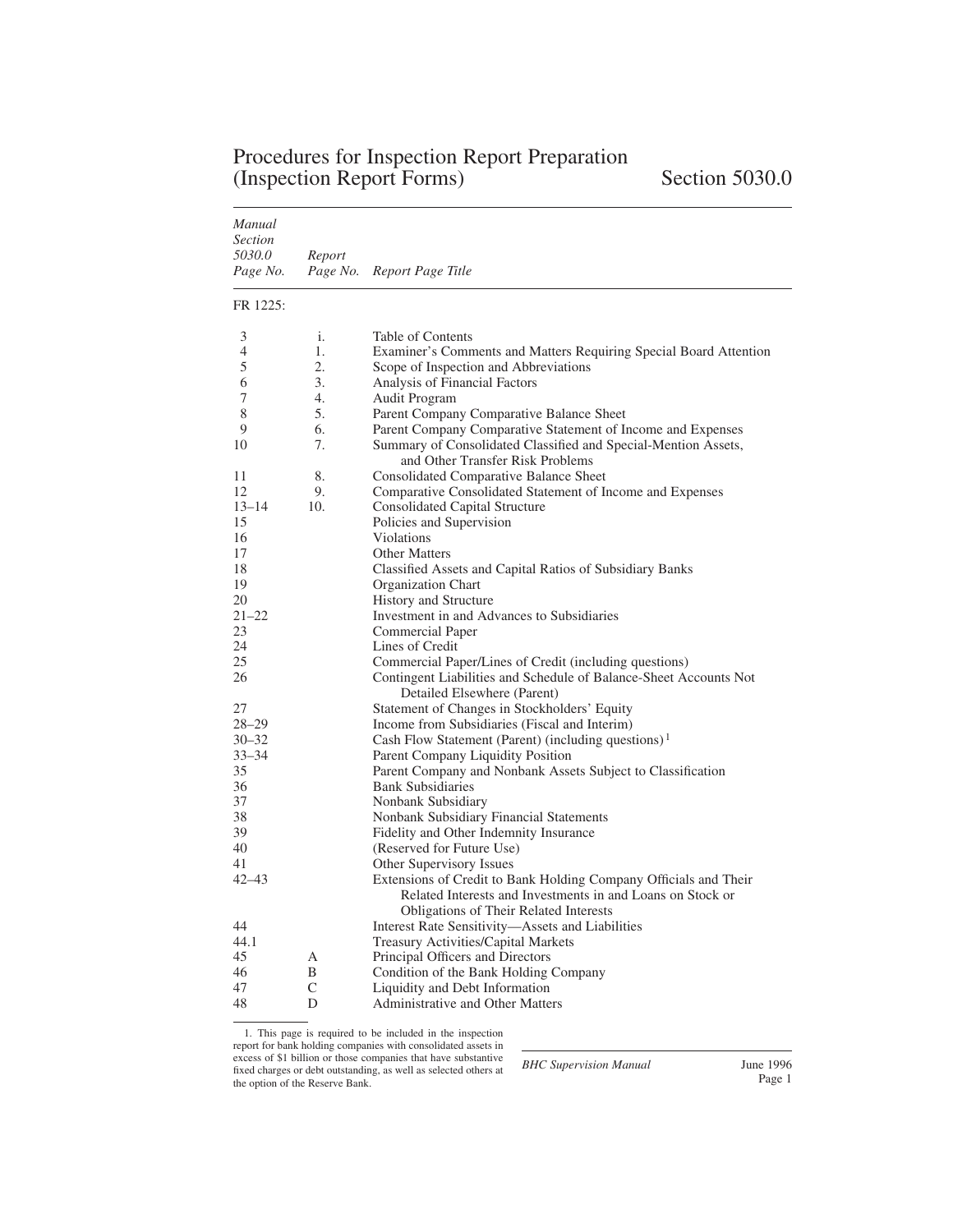| Manual<br><b>Section</b> |        |                            |  |
|--------------------------|--------|----------------------------|--|
| 5030.0                   | Report |                            |  |
| Page No.                 |        | Page No. Report Page Title |  |
|                          |        |                            |  |

## FR 1241:

| $49 - 50$ | Capital Structure (lead bank subsidiary) |
|-----------|------------------------------------------|
| $51 - 52$ | <b>Bank Subsidiary</b>                   |
| .53       | Other Supervisory Issues                 |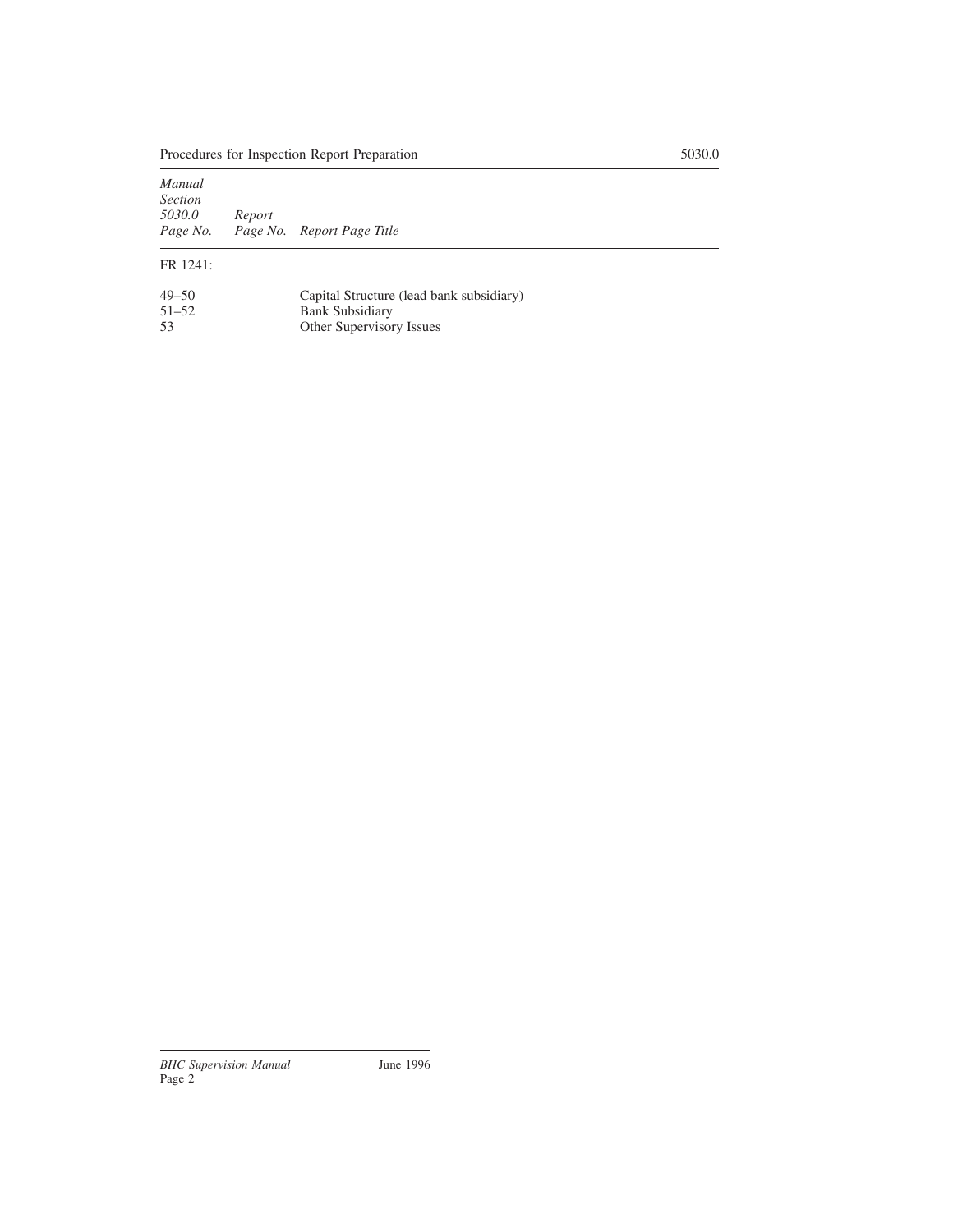|                                          |                                                                                                    | Page                                    |  |
|------------------------------------------|----------------------------------------------------------------------------------------------------|-----------------------------------------|--|
|                                          | REPORT OF BANK HOLDING COMPANY INSPECTION                                                          | FR 1225                                 |  |
|                                          |                                                                                                    |                                         |  |
| Corporate title                          | Street                                                                                             | City                                    |  |
| County                                   | <b>State</b>                                                                                       | Zip Code                                |  |
|                                          |                                                                                                    |                                         |  |
|                                          |                                                                                                    |                                         |  |
|                                          |                                                                                                    | Federal Reserve Bank Examiner in Charge |  |
|                                          | <b>TABLE OF CONTENTS</b>                                                                           |                                         |  |
|                                          |                                                                                                    | Page                                    |  |
|                                          | Examiner's Comments and Matters Requiring Special Board Attention                                  | 1                                       |  |
| Scope of Inspection and Abbreviations    | $\overline{2}$                                                                                     |                                         |  |
| Analysis of Financial Factors            | 3                                                                                                  |                                         |  |
| Audit Program                            | $\overline{4}$                                                                                     |                                         |  |
| Parent Company Comparative Balance Sheet | 5                                                                                                  |                                         |  |
|                                          | Parent Company Comparative Statement of Income and Expenses                                        | 6                                       |  |
| and Other Transfer Risk Problems         | Summary of Consolidated Classified and Special-Mention Assets,                                     | 7                                       |  |
| Consolidated Comparative Balance Sheet   |                                                                                                    | 8                                       |  |
|                                          |                                                                                                    | 9                                       |  |
|                                          | Consolidated Comparative Statement of Income and Expenses<br><b>Consolidated Capital Structure</b> |                                         |  |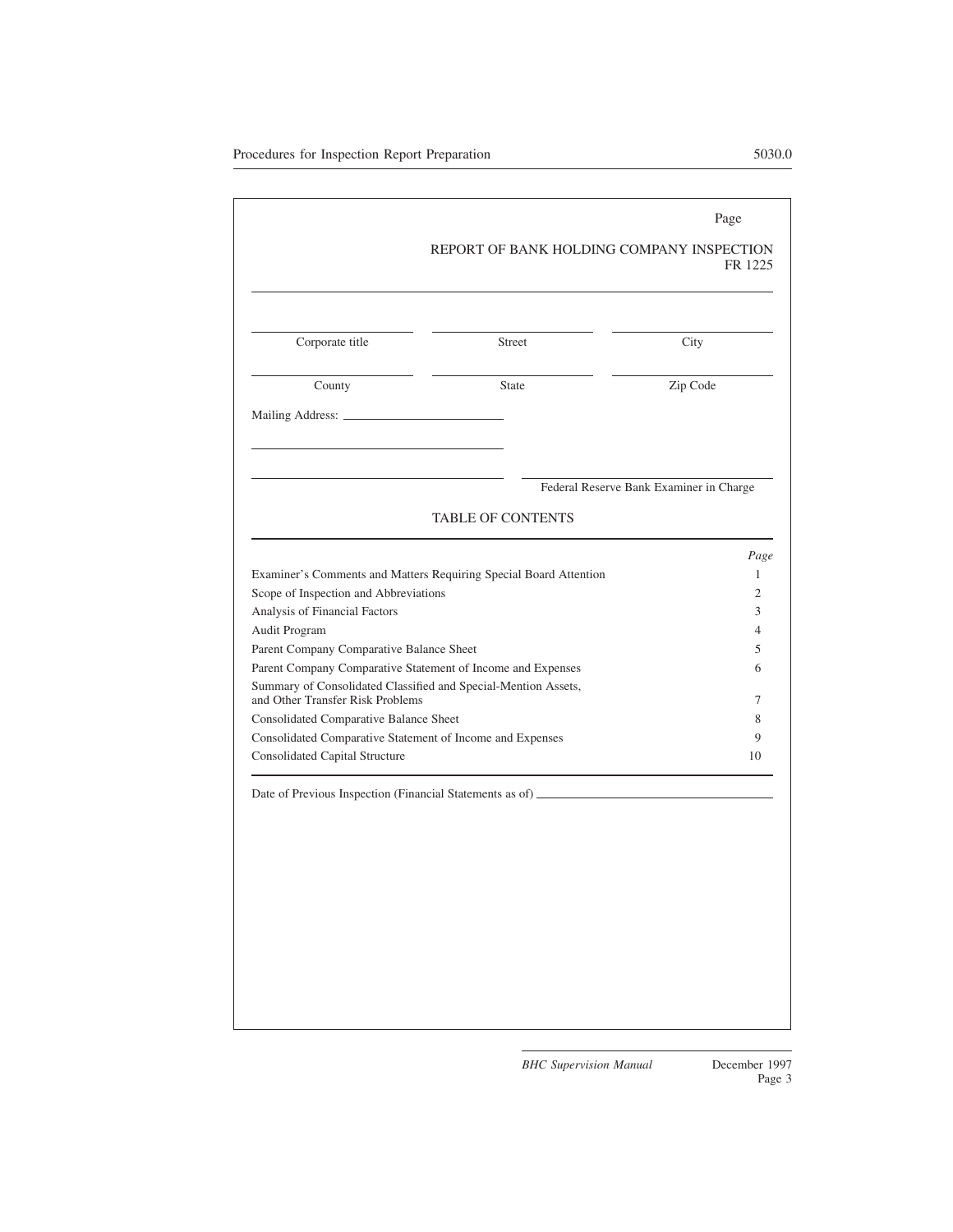### EXAMINER'S COMMENTS AND MATTERS REQUIRING SPECIAL BOARD ATTENTION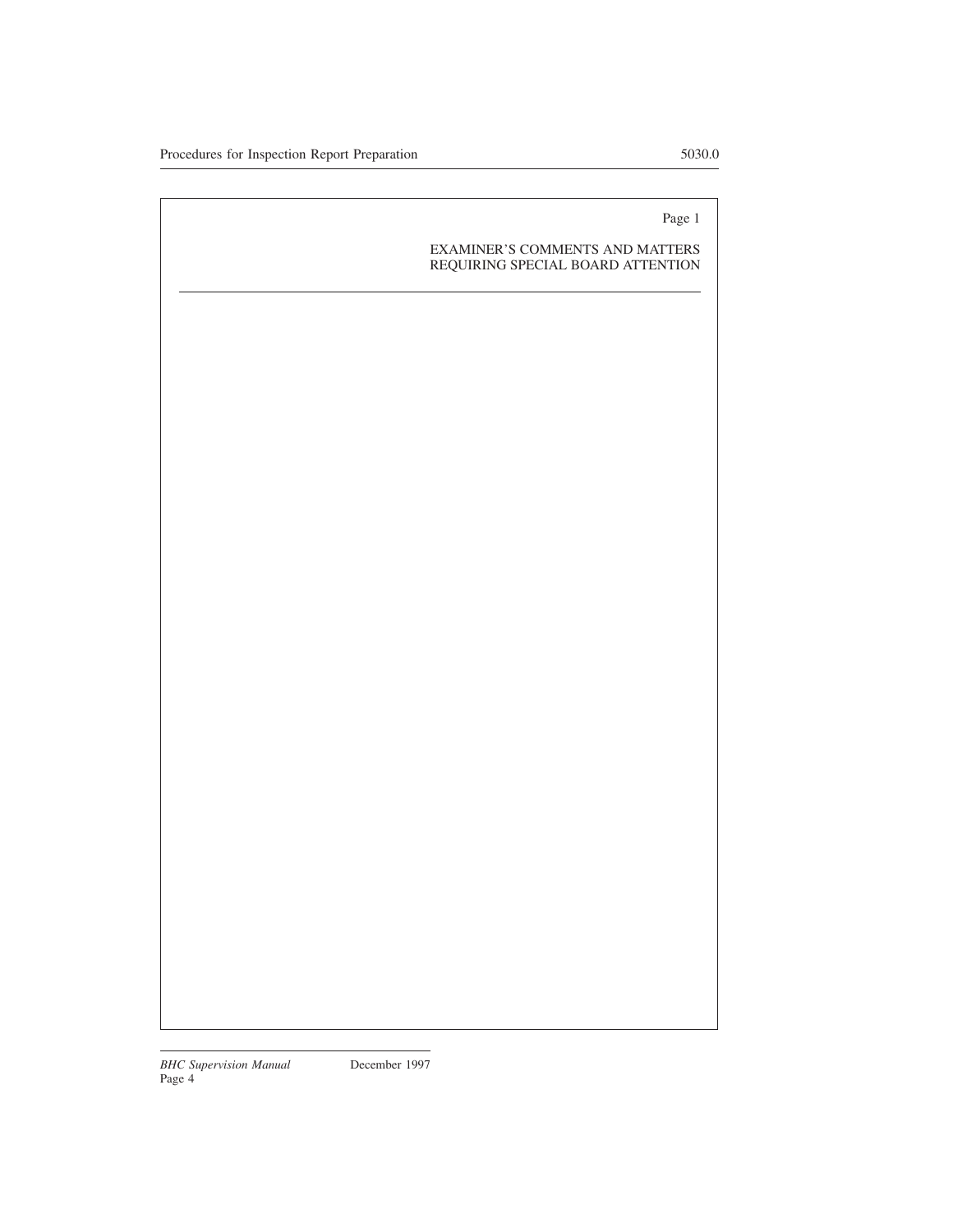SCOPE OF INSPECTION AND ABBREVIATIONS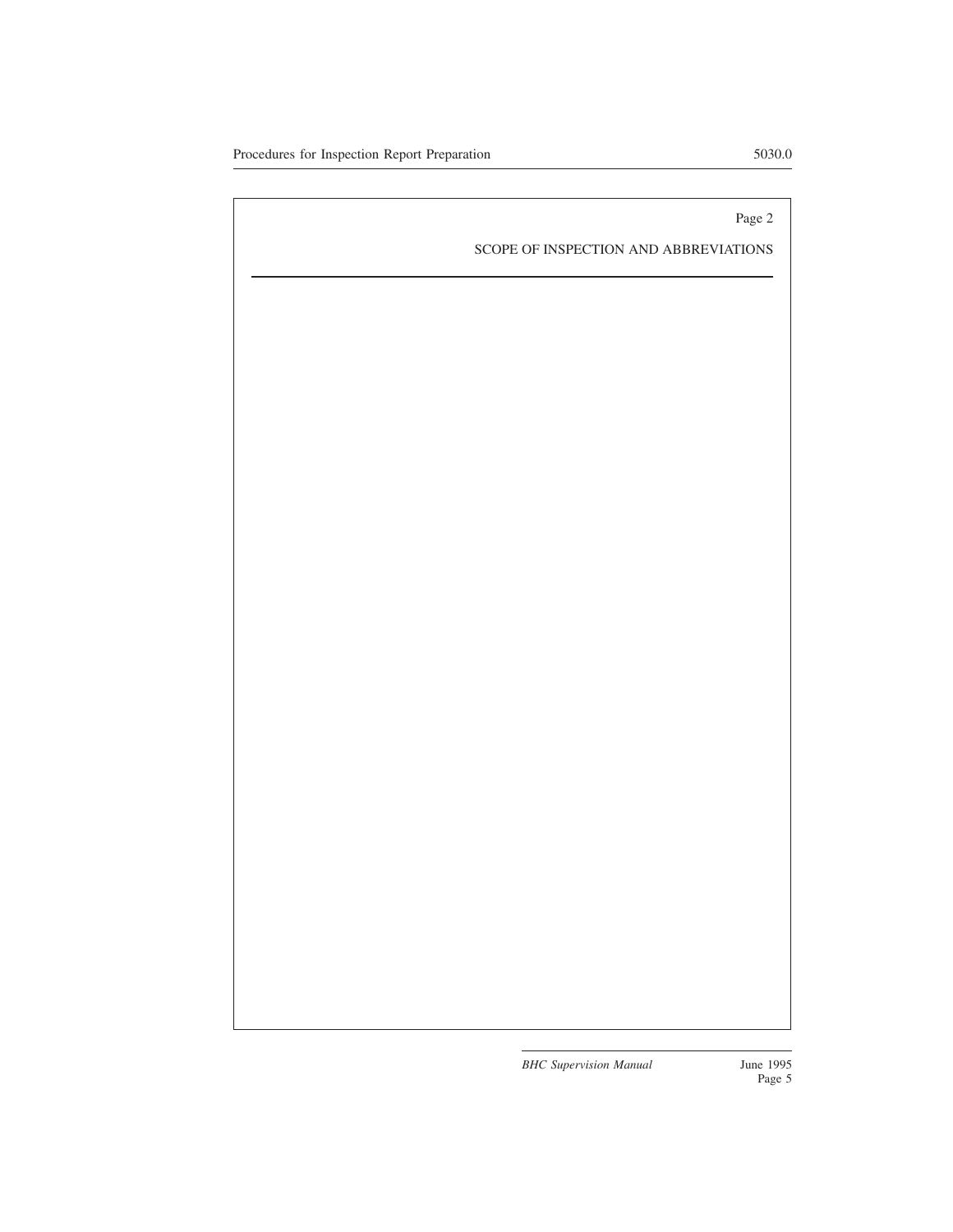ANALYSIS OF FINANCIAL FACTORS (In thousands)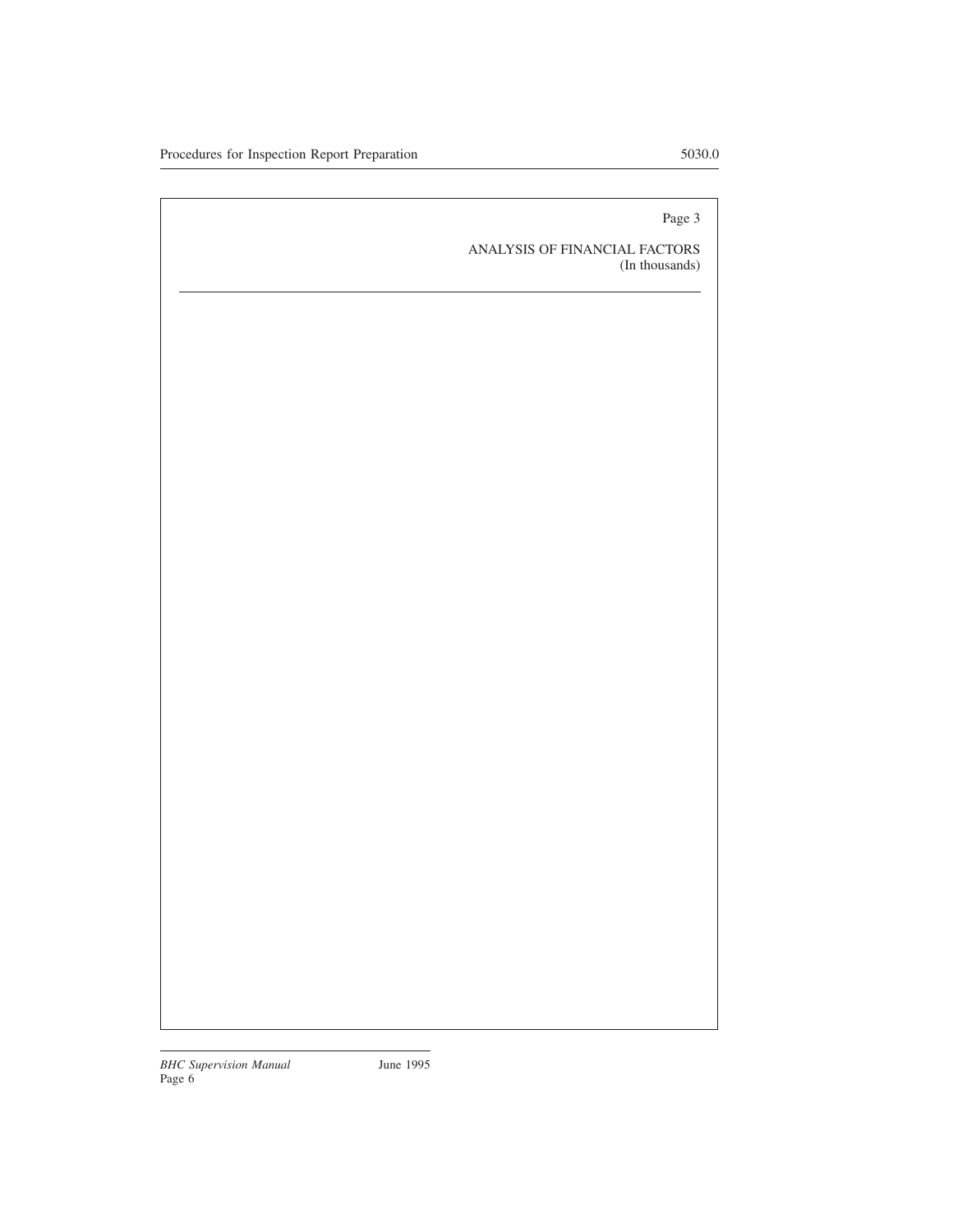#### AUDIT PROGRAM

Comment on the adequacy and the effectiveness of the holding company's audit program, including scope and frequency of audits of subsidiaries, and the relationship with the holding company's accounting firm. Identify to whom the auditor is responsible and who receives the audit reports. Describe the nature of any ''qualified opinion'' submitted by the independent auditors in certifying the most recent year's financial statements and any pertinent comments regarding relations with the directors' audit committee. If the holding company does not have its own audit staff, describe the role of the internal audit staffs of the subsidiaries, and the role of the independent accounting firm of the holding company, and state if such arrangements are adequate.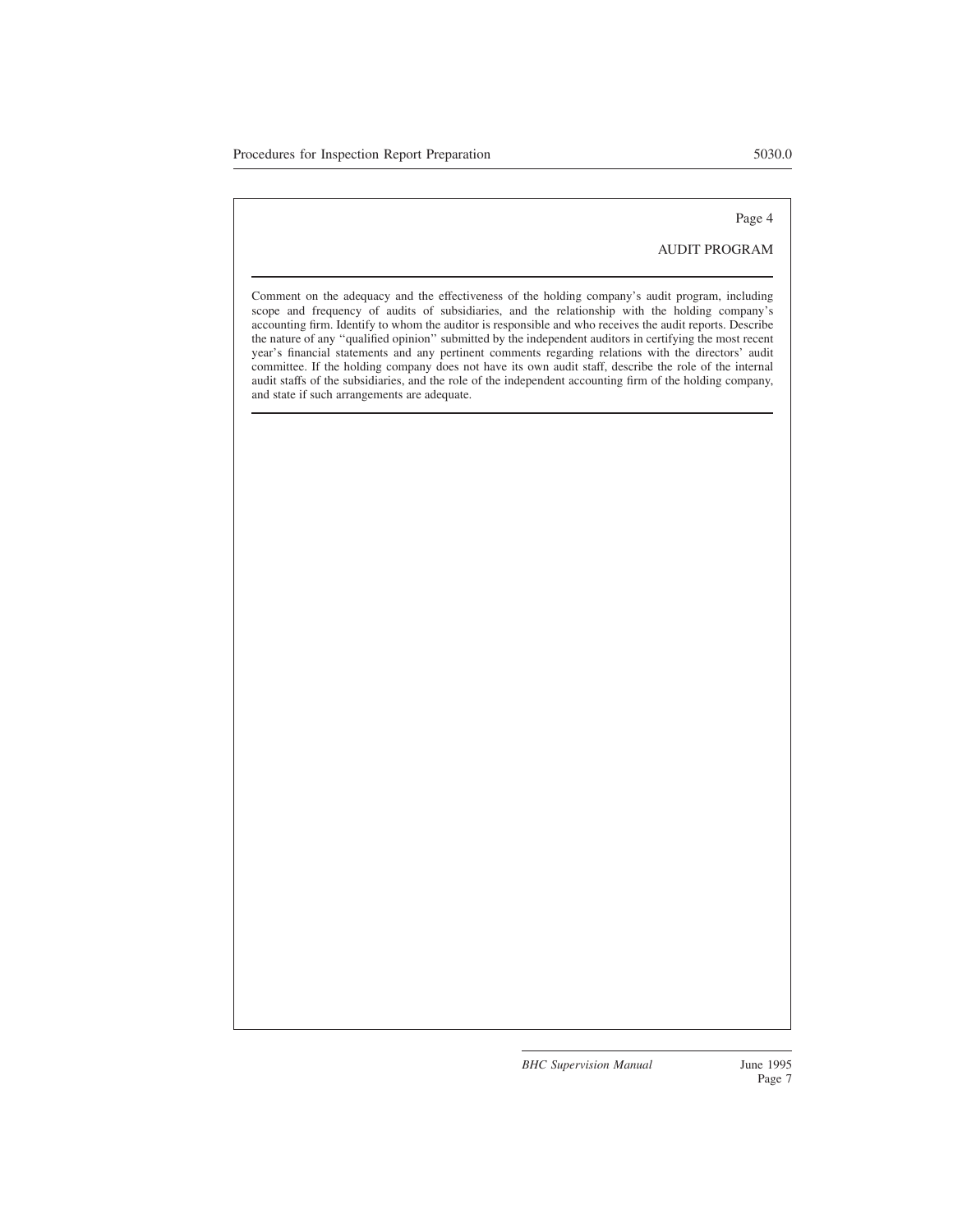#### PARENT COMPANY COMPARATIVE BALANCE SHEET (In thousands)

|                                                                                                                                                                                                                                                                                       |      |      | As of<br>December 31, |
|---------------------------------------------------------------------------------------------------------------------------------------------------------------------------------------------------------------------------------------------------------------------------------------|------|------|-----------------------|
|                                                                                                                                                                                                                                                                                       | 19x3 | 19x2 | 19x1                  |
| <b>ASSETS</b>                                                                                                                                                                                                                                                                         |      |      |                       |
| Cash and due from banks<br>Securities<br>Loans and leases, net<br>Investments in and rec.<br>due from subsidiaries<br>Premises and equipment<br>Intangible assets<br>Other assets                                                                                                     | \$   | \$   | \$                    |
| <b>Total Assets</b>                                                                                                                                                                                                                                                                   |      |      |                       |
| <b>LIABILITIES</b><br>Short-term borrowings<br>Long-term borrowings<br>Mandatory convertible securities<br>Subordinated notes and debentures<br>Other liabilities<br>Balances due to subsidiaries<br>Limited-life preferred stock<br><b>Total Liabilities</b><br>STOCKHOLDERS' EQUITY |      |      |                       |
| Perpetual preferred stock<br>Common stock<br>Capital surplus<br>Retained earnings<br>Less: Treasury stock<br>Total Stockholders' Equity                                                                                                                                               |      |      |                       |
| Total Liabilities and<br>Stockholders' Equity                                                                                                                                                                                                                                         | \$   | \$   | \$                    |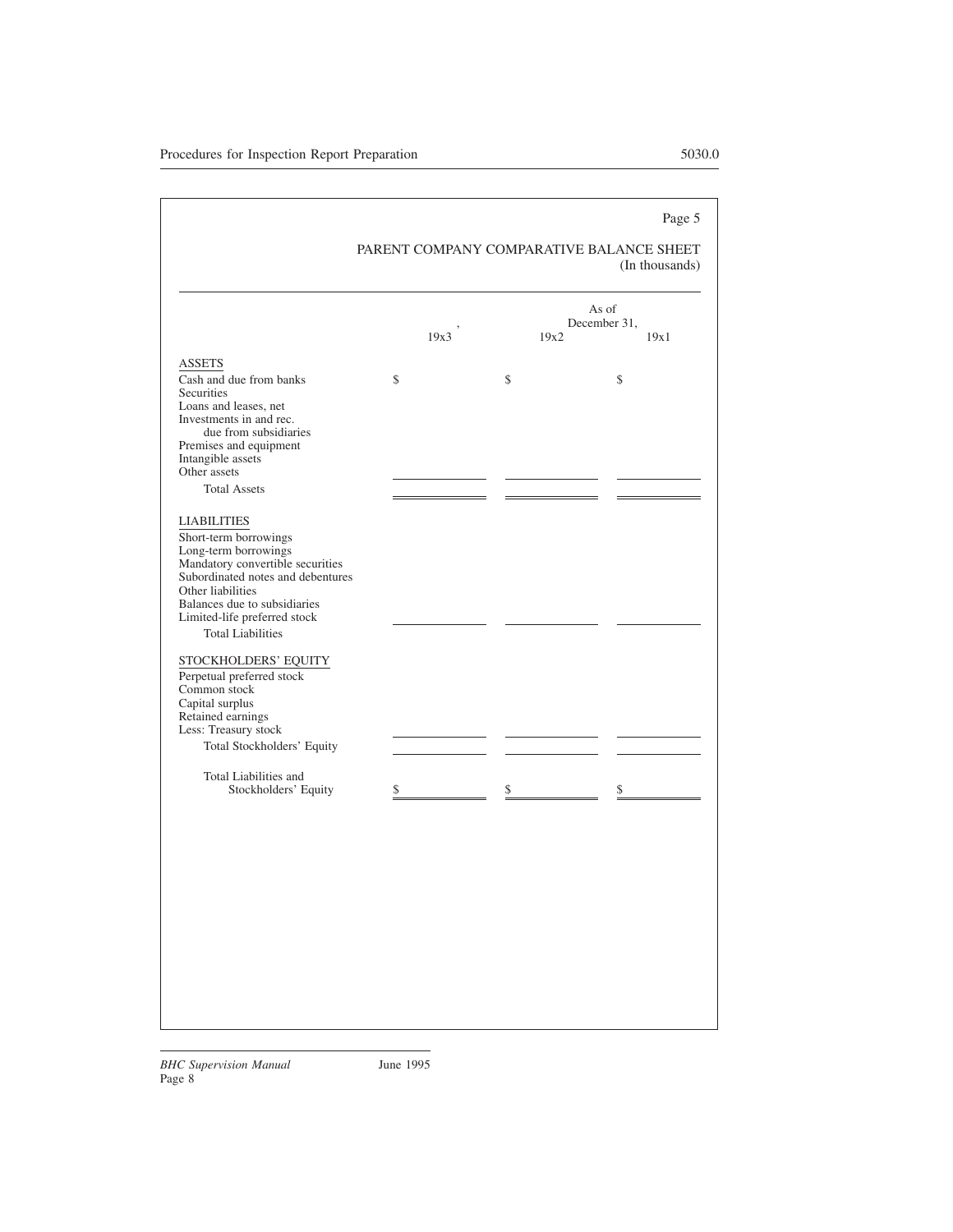#### PARENT COMPANY COMPARATIVE STATEMENT OF INCOME AND EXPENSES (In thousands)

| <b>INCOME</b><br>Income from subs:<br>Dividends<br>Interest<br>Mgmt. and service fees<br>Other income<br>Securities gains (losses)<br>Other income<br>Total<br><b>EXPENSES</b><br>Personnel expense<br>Interest<br>Provisions<br>Other expenses<br>Total<br><b>INCOME BEFORE TAXES AND</b><br>EQUITY IN UNDISTRIBUTED | 19x3<br>\$ | 19x2<br>\$ | 19x1<br>\$ |
|-----------------------------------------------------------------------------------------------------------------------------------------------------------------------------------------------------------------------------------------------------------------------------------------------------------------------|------------|------------|------------|
|                                                                                                                                                                                                                                                                                                                       |            |            |            |
|                                                                                                                                                                                                                                                                                                                       |            |            |            |
|                                                                                                                                                                                                                                                                                                                       |            |            |            |
|                                                                                                                                                                                                                                                                                                                       |            |            |            |
| <b>EARNINGS</b>                                                                                                                                                                                                                                                                                                       |            |            |            |
| Income taxes (Credits)                                                                                                                                                                                                                                                                                                |            |            |            |
| Extraordinary items                                                                                                                                                                                                                                                                                                   |            |            |            |
| INCOME BEFORE EQUITY IN<br>UNDISTRIBUTED EARNINGS                                                                                                                                                                                                                                                                     |            |            |            |
| Equity in undistributed earnings                                                                                                                                                                                                                                                                                      |            |            |            |
| NET INCOME                                                                                                                                                                                                                                                                                                            | \$         | S          | \$         |
|                                                                                                                                                                                                                                                                                                                       |            |            |            |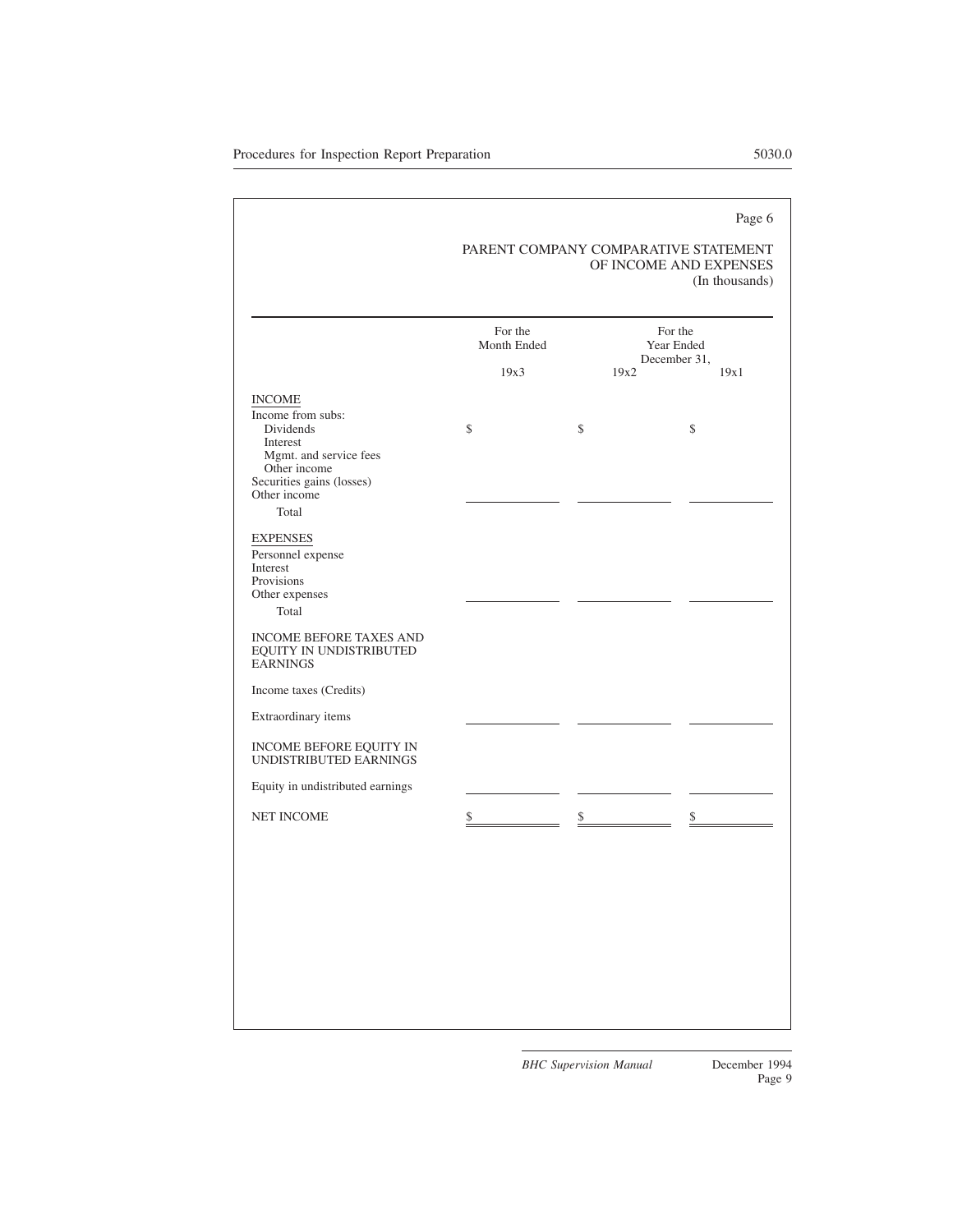| SUMMARY OF CONSOLIDATED CLASSIFIED AND SPECIAL MENTION ASSETS. |                                  |                |
|----------------------------------------------------------------|----------------------------------|----------------|
|                                                                | AND OTHER TRANSFER RISK PROBLEMS |                |
|                                                                |                                  | (In thousands) |

| Organization                                                                               | Spe-<br>cial<br>Men-<br>tion | Other<br>Transfer<br>Risk<br>Prob-<br>lems | $Sub-$<br>stan-<br>dard | Value<br>Im-<br>paired | Doubtful | Loss | Total | Valua-<br>tion<br>Reserves |
|--------------------------------------------------------------------------------------------|------------------------------|--------------------------------------------|-------------------------|------------------------|----------|------|-------|----------------------------|
| Parent:                                                                                    |                              |                                            |                         |                        |          |      |       |                            |
| <b>Bank Subsidiaries:</b>                                                                  |                              |                                            |                         |                        |          |      |       |                            |
| Nonbank<br>Subsidiaries:                                                                   |                              |                                            |                         |                        |          |      |       |                            |
| Total                                                                                      |                              |                                            |                         |                        |          |      |       |                            |
| <b>Total Classifications:</b>                                                              |                              |                                            |                         |                        |          |      |       |                            |
|                                                                                            |                              | Trends in Consolidated Asset Quality       |                         |                        |          |      |       |                            |
| Information dates as of:                                                                   |                              |                                            | 19x1                    |                        | 19x2     |      |       | 19x3                       |
| Weighted classifications <sup>1</sup><br>Tier $1 +$ Allowance for loan losses <sup>2</sup> |                              |                                            |                         |                        |          |      |       |                            |
| Total classifications<br>Tier $1 +$ Allowance for loan losses <sup>2</sup>                 |                              |                                            |                         |                        |          |      |       |                            |
| Allowance for loan and lease losses<br>Total loans and leases                              |                              |                                            |                         |                        |          |      |       |                            |
| Information dates as of:                                                                   |                              |                                            | 19x1                    |                        | 19x2     |      |       | 19x3                       |
| 30+ PD & NA/Total loans & leases                                                           |                              |                                            |                         |                        |          |      |       |                            |
| 90+ PD & NA/Total loans & leases                                                           |                              |                                            |                         |                        |          |      |       |                            |
| Allowance for loan and lease losses/<br>90+ PD & NA                                        |                              |                                            |                         |                        |          |      |       |                            |

1. Weighted classifications equal the aggregate of 20 percent of assets classified substandard and value impaired (net of allocated transfer risk reserve), 50 percent of doubtful, and 100 percent of loss.

2. For this ratio, tier 1 capital is to be calculated using risk-based capital guidelines effective December 31, 1992. Also, the allowance for loan and lease losses is included without limit.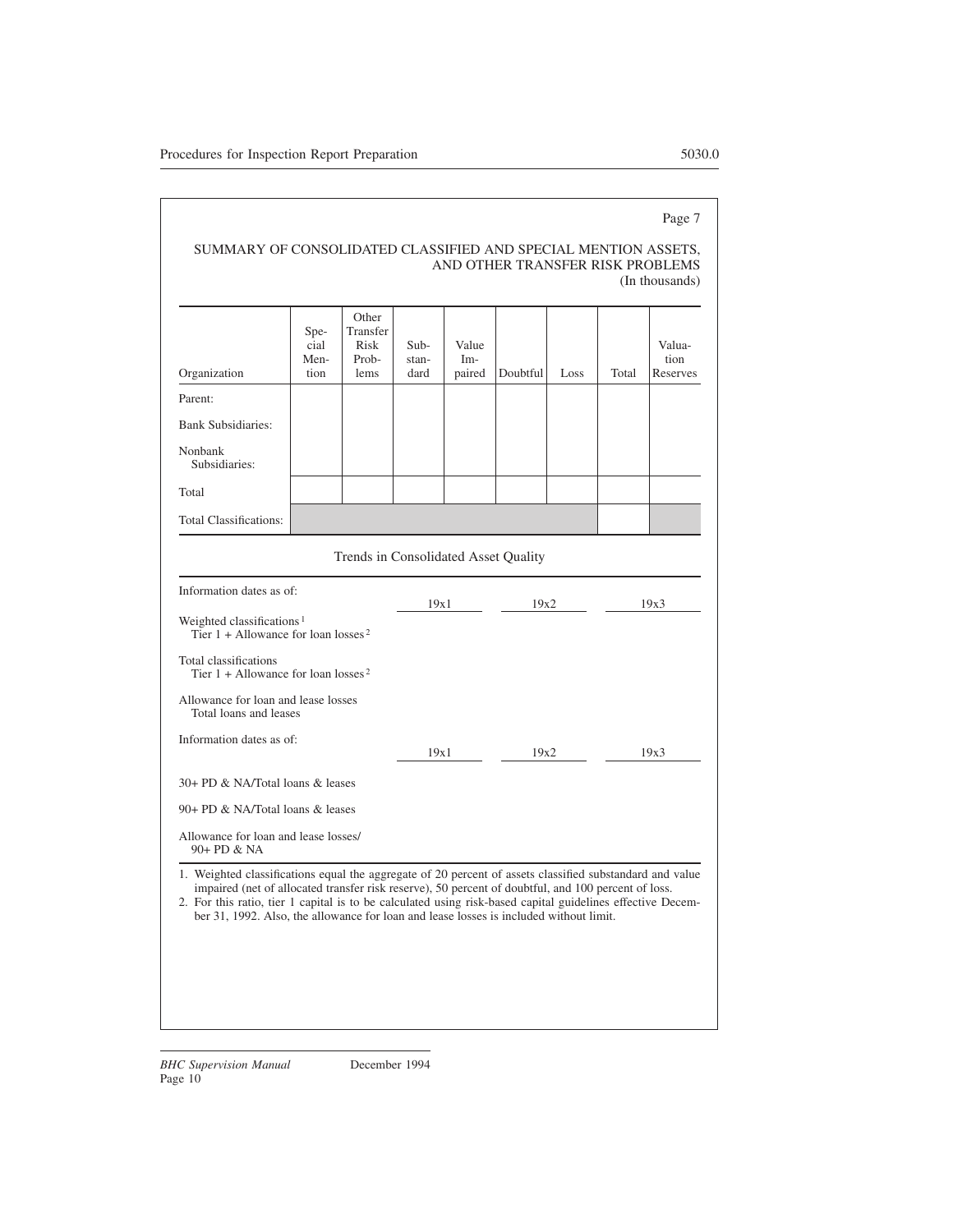# CONSOLIDATED COMPARATIVE BALANCE SHEET

|                                                                                                                                                                                                                                                                                                                                                                                           |               |      | As of<br>December 31. |
|-------------------------------------------------------------------------------------------------------------------------------------------------------------------------------------------------------------------------------------------------------------------------------------------------------------------------------------------------------------------------------------------|---------------|------|-----------------------|
|                                                                                                                                                                                                                                                                                                                                                                                           | 19x3          | 19x2 | 19x1                  |
| <b>ASSETS</b>                                                                                                                                                                                                                                                                                                                                                                             |               |      |                       |
| Cash and due from banks<br><b>Securities</b><br>Federal funds sold and Reverse REPOs<br>Loans and leases—net ICNE<br>Less: Reserves<br>Trading account assets<br>Premises and fixed assets<br>Other real estate owned<br>Affiliated investments<br>Acceptances—customer's liab.<br>Intangible assets<br>Other assets<br><b>Total Assets</b>                                               | $\mathcal{S}$ | \$   | \$                    |
|                                                                                                                                                                                                                                                                                                                                                                                           |               |      |                       |
| <b>LIABILITIES</b><br>Deposits<br>Federal funds purchased and REPOs<br>Commercial paper<br>Other short-term borrowings<br>Other long-term borrowings<br>Mortgage indebtedness and<br>lease obligations<br>Mandatory convert. sec.<br>Subord. notes and deb.<br>Liability on acceptances<br>Minority interest<br>Other liabilities<br>Limited-life prfd. stock<br><b>Total Liabilities</b> |               |      |                       |
| STOCKHOLDERS' EQUITY<br>Perpetual prfd. stock<br>Common stock<br>Capital surplus<br>Retained earnings<br>Less: Treasury stock<br>Total Stockholders' Equity                                                                                                                                                                                                                               |               |      |                       |
| Total Liabilities and                                                                                                                                                                                                                                                                                                                                                                     |               |      |                       |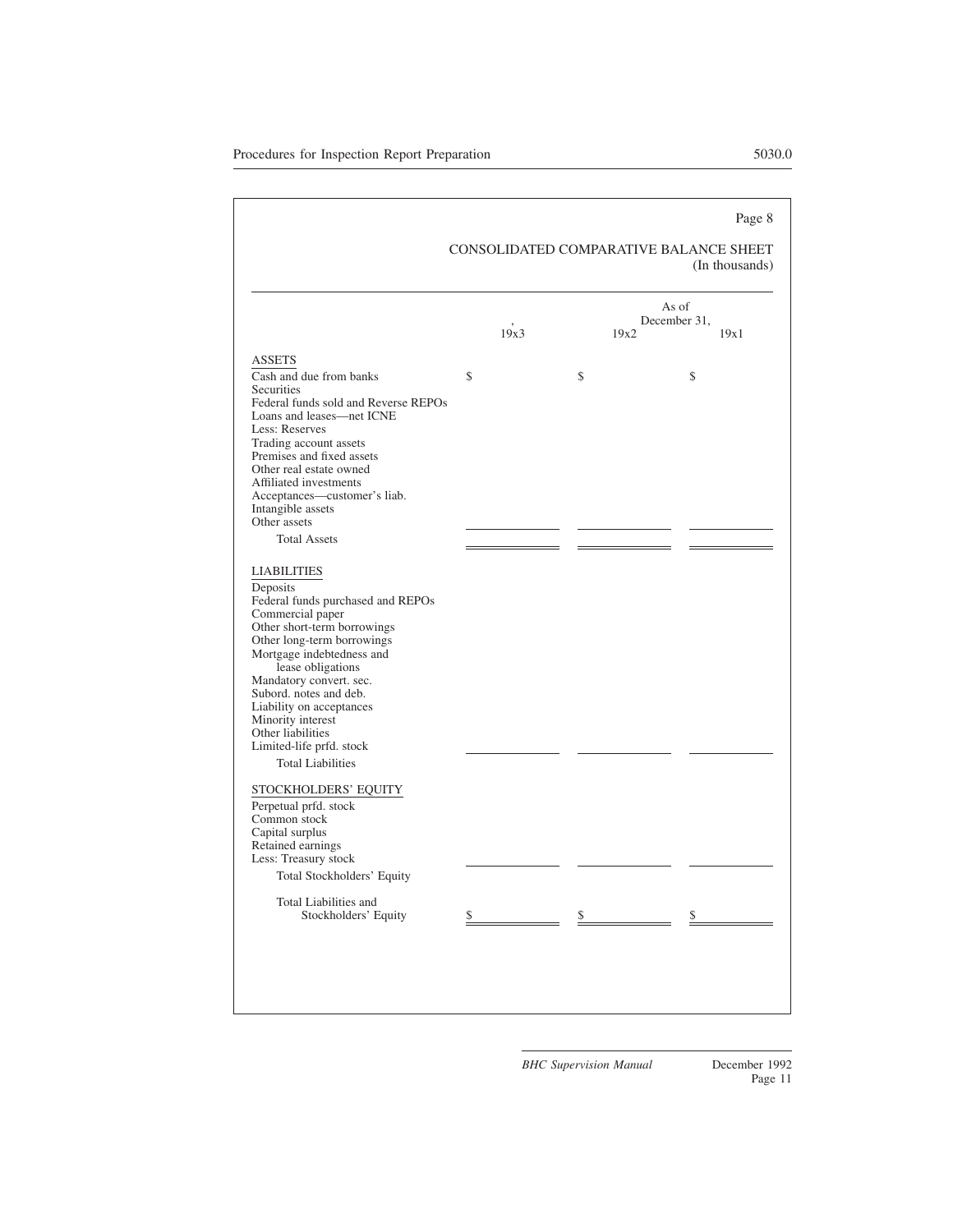#### CONSOLIDATED COMPARATIVE STATEMENT OF INCOME AND EXPENSES (In thousands)

|                                                                                                                                                                                  | For the<br>Months Ended |      | For the<br>Year Ended<br>December 31. |
|----------------------------------------------------------------------------------------------------------------------------------------------------------------------------------|-------------------------|------|---------------------------------------|
|                                                                                                                                                                                  | 19x3                    | 19x2 | 19x1                                  |
| <b>INTEREST INCOME</b>                                                                                                                                                           |                         |      |                                       |
| Loan interest and fees<br>Lease financing rec.<br>Interest bearing bank balance<br>Securities<br>Trading account income<br>Fed. funds sold & Rev. REPOs<br>Other interest income | \$                      | \$   | \$                                    |
| <b>Total Interest Income</b>                                                                                                                                                     |                         |      |                                       |
| <b>INTEREST EXPENSE</b><br>Deposits<br>Fed. funds purch. & REPOs<br><b>Borrowed</b> funds<br>Other interest expense<br><b>Total Interest Expense</b>                             |                         |      |                                       |
| NET INTEREST INCOME<br>Provisions                                                                                                                                                |                         |      |                                       |
| Net Interest Income After Provisions                                                                                                                                             |                         |      |                                       |
| OTHER OPERATING INCOME<br>Fiduciary activities<br>Service charges and fees<br>Trading account income<br>Other income<br>Security gains (losses)<br><b>Total Other Income</b>     |                         |      |                                       |
| OTHER OPERATING EXPENSE<br>Personnel<br>Premises and fixed assets<br>Other expenses<br><b>Total Other Expense</b>                                                                |                         |      |                                       |
| <b>INCOME BEFORE TAX</b><br>AND OTHER ADJUSTMENTS<br>Income taxes (Credits)<br>Minority interest<br>Extraordinary items                                                          |                         |      |                                       |
| <b>NET INCOME</b>                                                                                                                                                                | \$                      | \$   | \$                                    |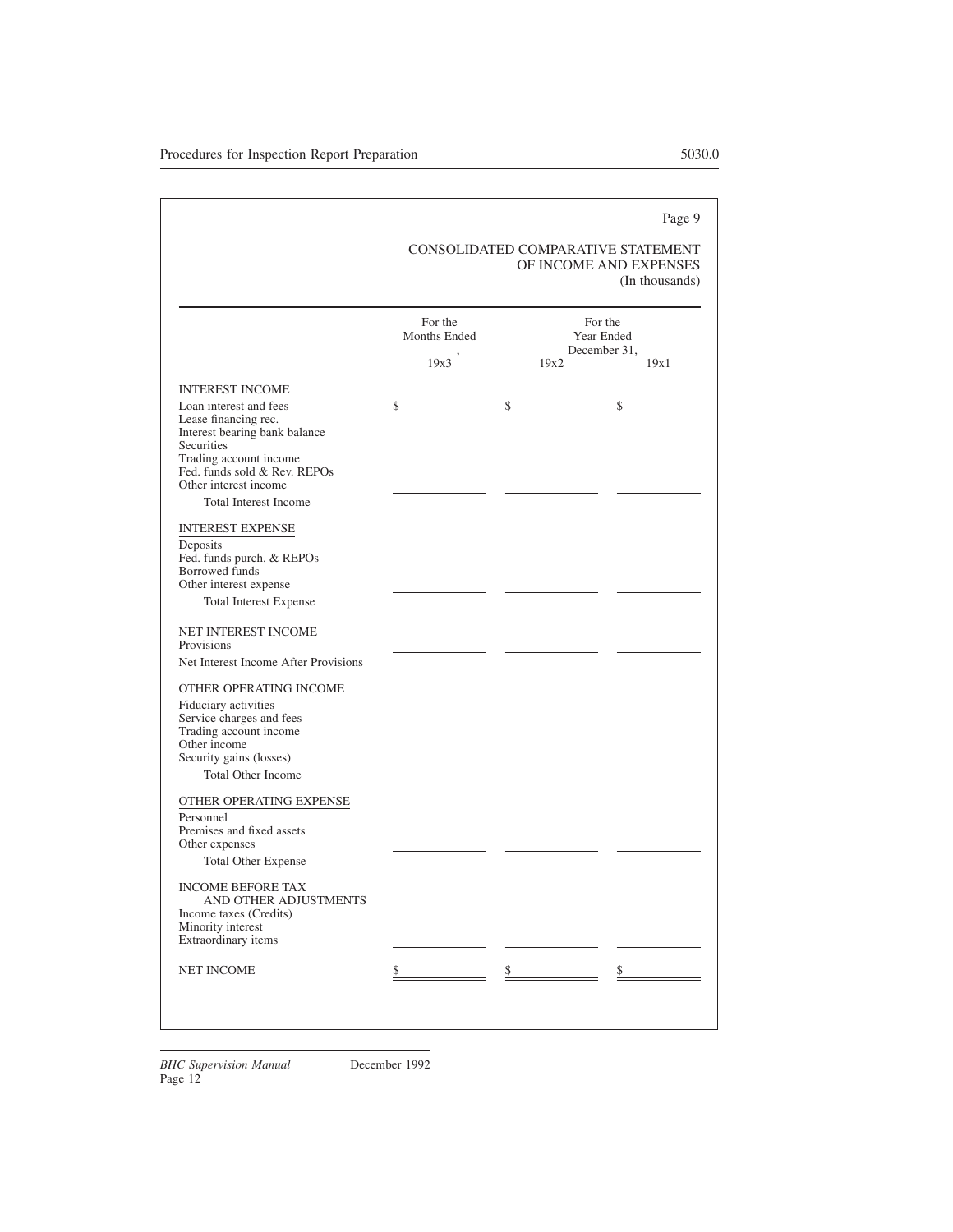#### CONSOLIDATED CAPITAL STRUCTURE (In thousands)

| TIER 1 CAPITAL:                                                                                         | As of<br>December 31,<br>X |
|---------------------------------------------------------------------------------------------------------|----------------------------|
|                                                                                                         |                            |
| Common Stockholders' Equity:<br>Common stock (par \$____; shares issued ____)                           | \$                         |
| Common stock surplus                                                                                    |                            |
| Undivided profits and capital reserves (net)                                                            |                            |
| Less:Treasury stock                                                                                     |                            |
| <b>Total Common Stockholders' Equity</b>                                                                |                            |
| Cumulative foreign currency translation adjustments                                                     |                            |
| Minority interest in equity accounts of consolidated subsidiaries                                       |                            |
| <b>Subtotal of Core Capital Elements</b>                                                                |                            |
| Perpetual preferred stock eligible for Tier 1                                                           |                            |
| Tier 1 Capital Elements                                                                                 |                            |
| Less: Goodwill                                                                                          |                            |
| Tier 1 Capital                                                                                          |                            |
| TIER 2 CAPITAL:                                                                                         |                            |
| Subordinated debt, intermediate-term preferred stock,                                                   |                            |
| and unsecured long-term debt                                                                            |                            |
| Perpetual preferred stock and surplus eligible for Tier 2 only                                          |                            |
| (par \$_____: shares outstanding _____: rate ____%)<br>Perpetual preferred stock exceeding Tier 1 limit |                            |
| Perpetual debt                                                                                          |                            |
| Mandatory convertible securities (net)                                                                  |                            |
| Long-term limited-life preferred stock                                                                  |                            |
| Allowance for loan and lease losses                                                                     |                            |
| <b>Supplementary Capital Elements</b>                                                                   |                            |
| Less: Supplementary capital elements eligible for Tier 1                                                |                            |
| Tier 2 Capital Elements                                                                                 |                            |
| Less: Amount Tier 2 Capital exceeds Tier 1 Capital                                                      |                            |
| <b>Tier 2 Capital</b>                                                                                   |                            |
|                                                                                                         |                            |
|                                                                                                         |                            |
|                                                                                                         |                            |
|                                                                                                         |                            |
|                                                                                                         |                            |
|                                                                                                         |                            |
|                                                                                                         |                            |
|                                                                                                         |                            |
|                                                                                                         |                            |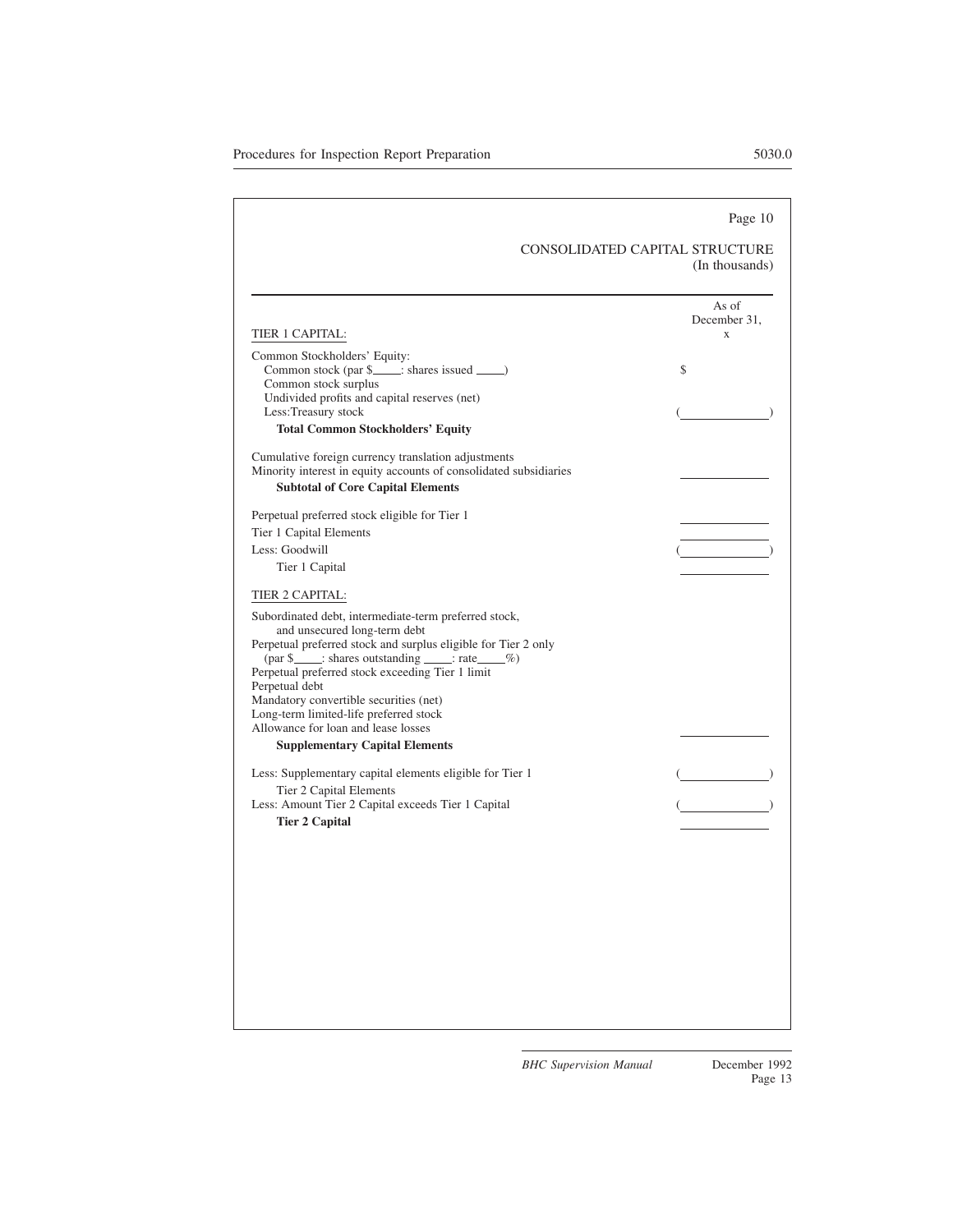#### Page 10-1

#### CONSOLIDATED CAPITAL STRUCTURE (In thousands)

| TOTAL QUALIFYING CAPITAL:                                                                                                                    |                      |                      |                      | As of<br>December 31.<br>X |
|----------------------------------------------------------------------------------------------------------------------------------------------|----------------------|----------------------|----------------------|----------------------------|
| Tier 1 Capital                                                                                                                               |                      |                      | \$                   |                            |
| Tier 2 Capital<br>Less: Investments in unconsolidated financial subsidiaries                                                                 |                      |                      |                      |                            |
| Reciprocal holdings of capital                                                                                                               |                      |                      |                      |                            |
| <b>Total Qualifying Capital</b>                                                                                                              |                      |                      | \$                   |                            |
| RISK-WEIGHTED ASSETS:                                                                                                                        |                      |                      |                      |                            |
| Risk-weighted balance sheet assets $1$<br>Risk-weighted off-balance sheet assets<br>Add: Goodwill                                            |                      |                      | \$                   |                            |
| <b>Gross Risk-Weighted Assets</b>                                                                                                            |                      |                      |                      |                            |
| Less: Excess allowance for loan and lease losses (not included in capital)<br>Allocated transfer risk reserve<br><b>Risk-Weighted Assets</b> |                      |                      |                      |                            |
| <b>CAPITAL RATIOS AND TRENDS:</b>                                                                                                            |                      |                      |                      |                            |
|                                                                                                                                              | Peer Data            |                      | As of                |                            |
|                                                                                                                                              | December 31.<br>19x1 | December 31,<br>19x1 | December 31,<br>19x0 | December 31,<br>19x9       |
| Tier 1 capital ratio: $2^{\circ}$<br>Year-end 1992 rules                                                                                     | $\%$                 | $\%$                 | $\%$                 | N/A<br>$\%$                |
| Total capital ratio:<br>Year-end 1992 rules                                                                                                  | $\%$                 | $\%$                 | $\%$                 | N/A                        |
| Tier 1 leverage ratio $3$                                                                                                                    | $\%$                 | $\%$                 | $\%$                 | N/A                        |
| Tangible leverage ratio <sup>4</sup>                                                                                                         | $\%$                 | $\%$                 | $\%$                 | N/A                        |

1. Risk-weighted balance sheet assets excludes all goodwill, net unrealized loss in marketable equity securities, investments in unconsolidated banking or financial subsidiaries, and reciprocal holdings of capital.

2. The Tier 1 capital ratio is calculated by deducting <sup>1</sup> ⁄<sup>2</sup> of all investments in unconsolidated banking or financial subsidiaries from Tier 1 capital and dividing the remaining amount by risk-weighted assets. If there is insufficient Tier 2 capital from which the other half of the investments in unconsolidated banking or financial subsidiaries would be deducted, then also deduct the deficient amount from Tier 1 capital.

3. The Tier 1 leverage ratio is calculated by dividing Tier 1 capital (as defined by the final capital guidelines, effective December 31, 1992) by average total assets (for the most recent quarter) less all goodwill.

4. The tangible leverage ratio is calculated by deducting all intangibles from Tier 1 capital and dividing by average total assets (for the most recent quarter) less all intangibles.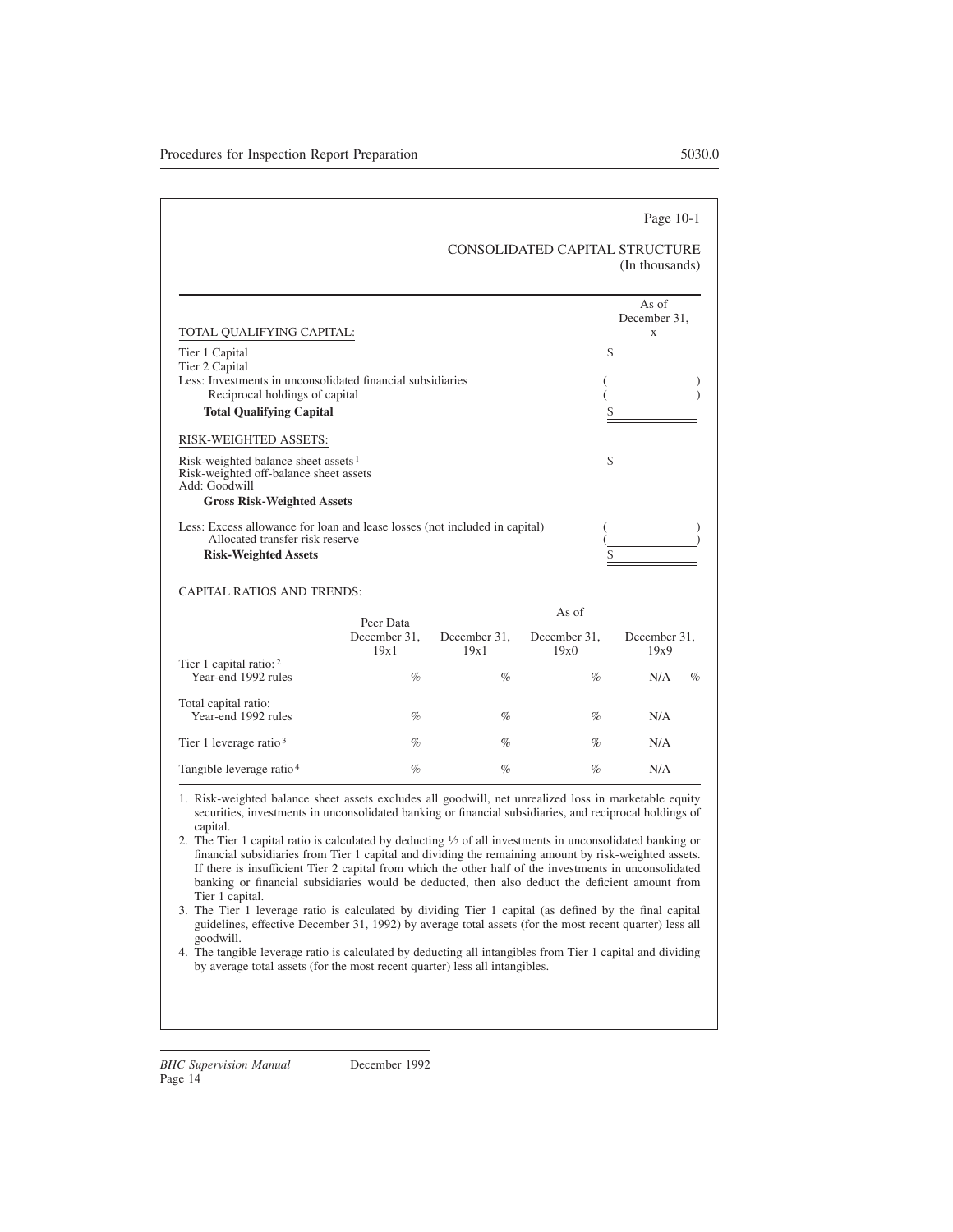#### POLICIES AND SUPERVISION

Discuss and appraise the parent company's policies with respect to:

The level of control and supervision exercised over subsidiaries.

Dividends and fees from subsidiaries.

Loans and investments of subsidiaries.

Risk evaluation and control.

Funds management and the adequacy of existing policies.

Management information systems.

Loan participations by and between subsidiaries.

Internal loan review.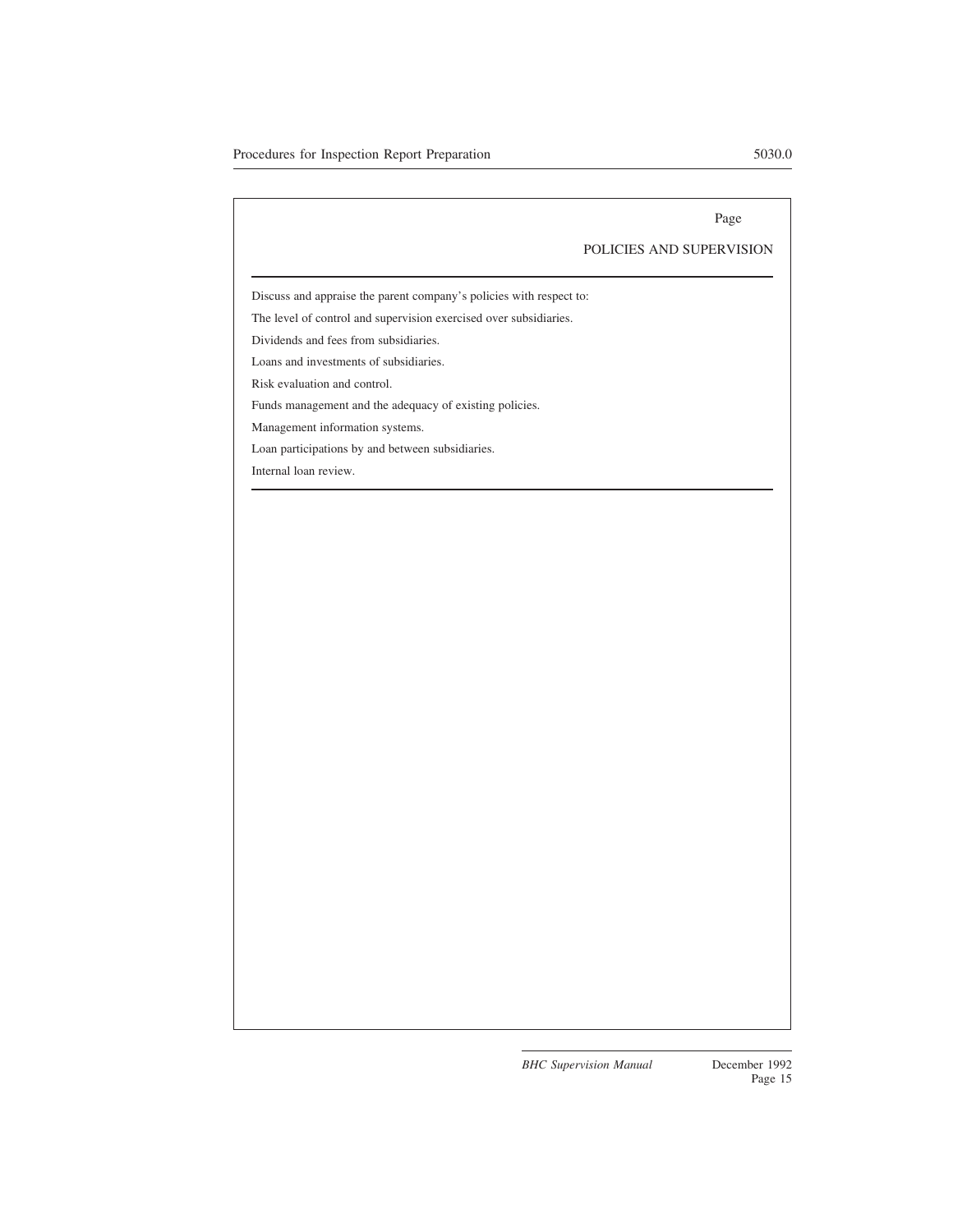VIOLATIONS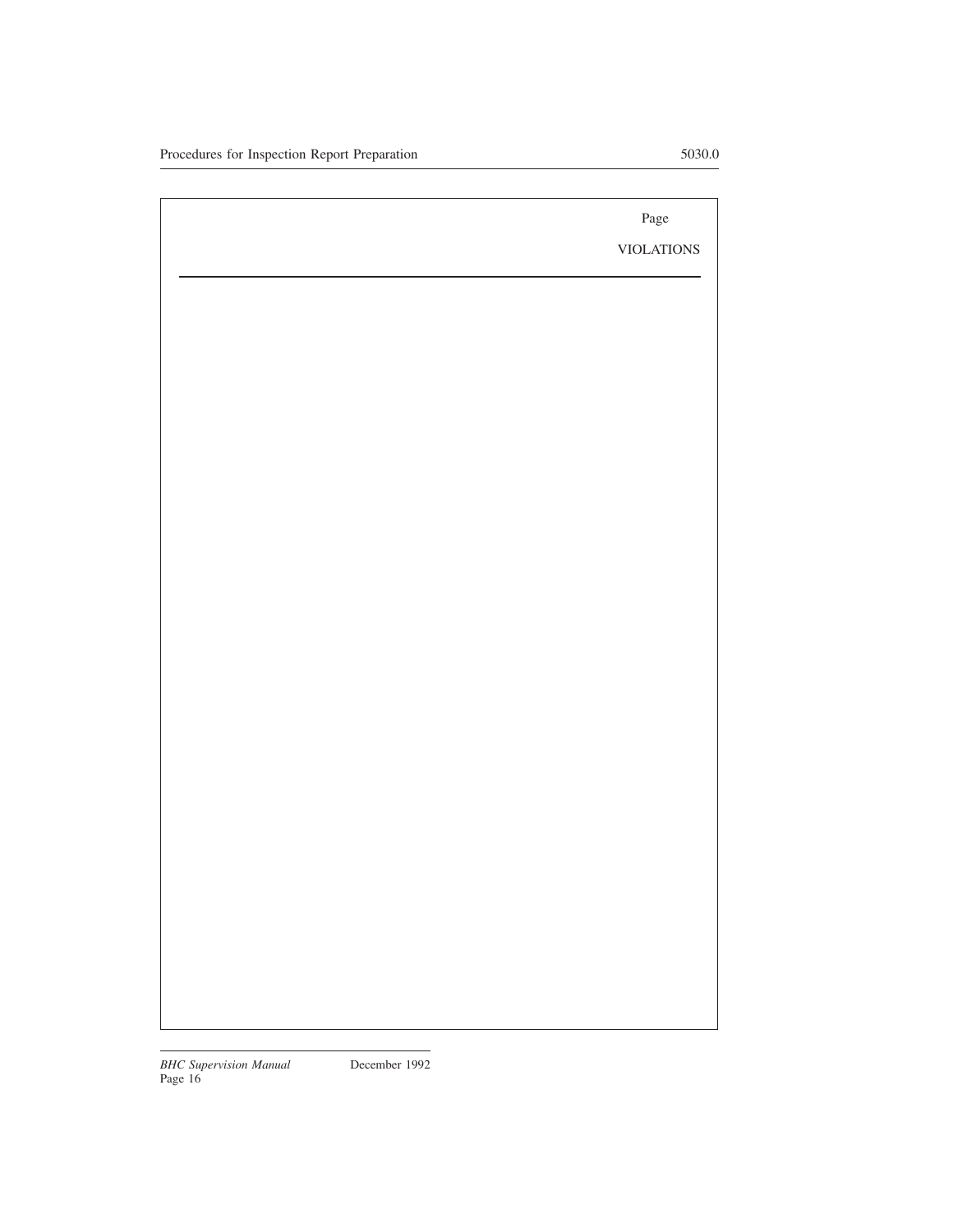OTHER MATTERS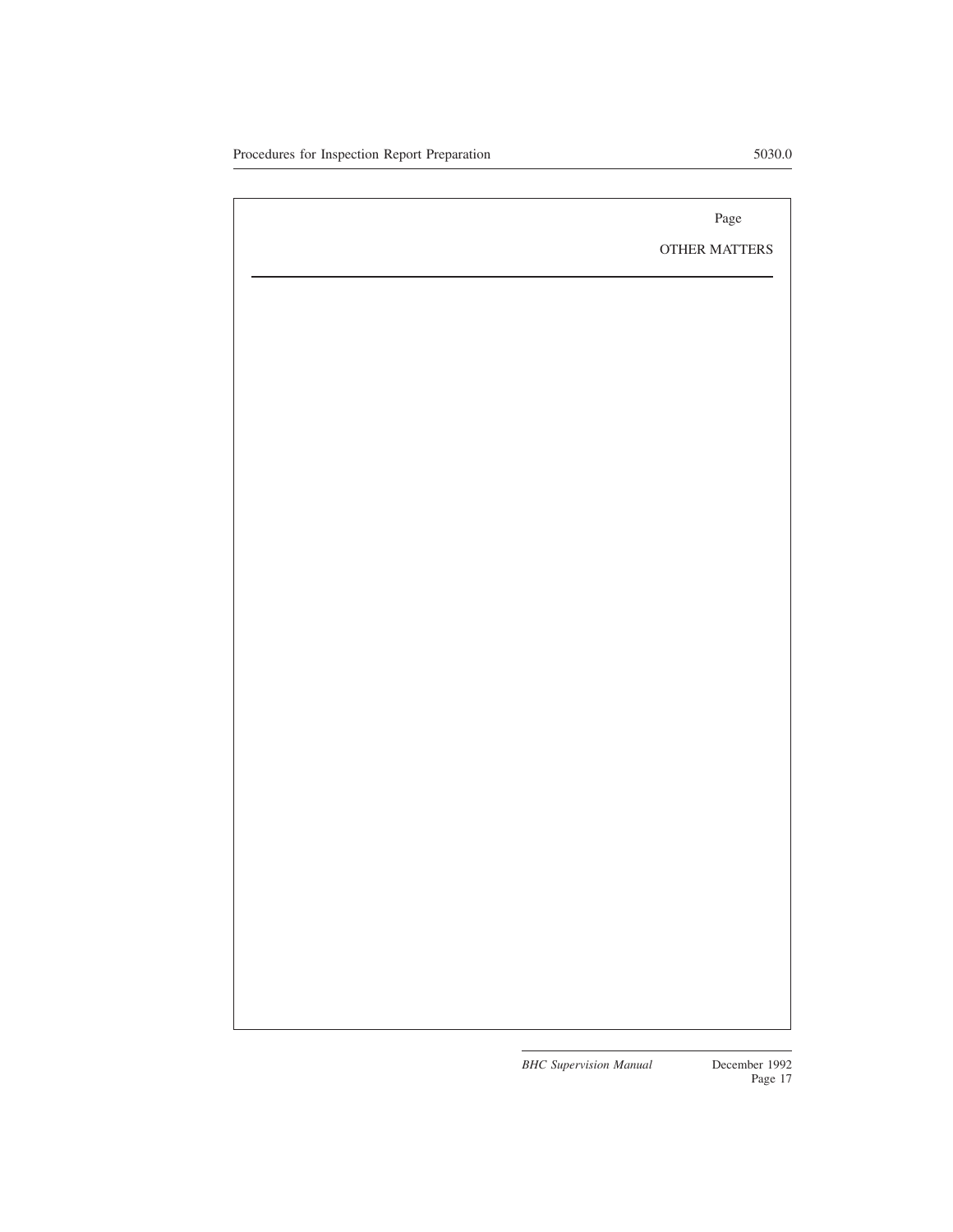| <b>Bank</b> and Date<br>of Examination | Total<br>Assets | Sub- | standard Doubtful | Loss | Valua-<br>tion<br>Reserves | 1992<br>Tier 1<br>Capital | 1992<br>Total<br>Capital | Weighted<br>Classi-<br>fied<br>Assets $^{\rm l}$<br>To 1992<br>Tier 1<br>Capital<br>Plus<br>Valua-<br>tion<br>Reserve | 1992<br>Tier 1<br>Capital<br>T <sub>o</sub><br>Average<br>Total<br>Assets |
|----------------------------------------|-----------------|------|-------------------|------|----------------------------|---------------------------|--------------------------|-----------------------------------------------------------------------------------------------------------------------|---------------------------------------------------------------------------|
|                                        |                 |      |                   |      |                            |                           |                          |                                                                                                                       |                                                                           |
|                                        |                 |      |                   |      |                            |                           |                          |                                                                                                                       |                                                                           |
|                                        |                 |      |                   |      |                            |                           |                          |                                                                                                                       |                                                                           |
|                                        |                 |      |                   |      |                            |                           |                          |                                                                                                                       |                                                                           |
|                                        |                 |      |                   |      |                            |                           |                          |                                                                                                                       |                                                                           |
|                                        |                 |      |                   |      |                            |                           |                          |                                                                                                                       |                                                                           |
|                                        |                 |      |                   |      |                            |                           |                          |                                                                                                                       |                                                                           |
|                                        |                 |      |                   |      |                            |                           |                          |                                                                                                                       |                                                                           |
|                                        |                 |      |                   |      |                            |                           |                          |                                                                                                                       |                                                                           |
|                                        |                 |      |                   |      |                            |                           |                          |                                                                                                                       |                                                                           |
|                                        |                 |      |                   |      |                            |                           |                          |                                                                                                                       |                                                                           |
|                                        |                 |      |                   |      |                            |                           |                          |                                                                                                                       |                                                                           |
|                                        |                 |      |                   |      |                            |                           |                          |                                                                                                                       |                                                                           |

# CLASSIFIED ASSETS AND CAPITAL RATIOS OF SUBSIDIARY BANKS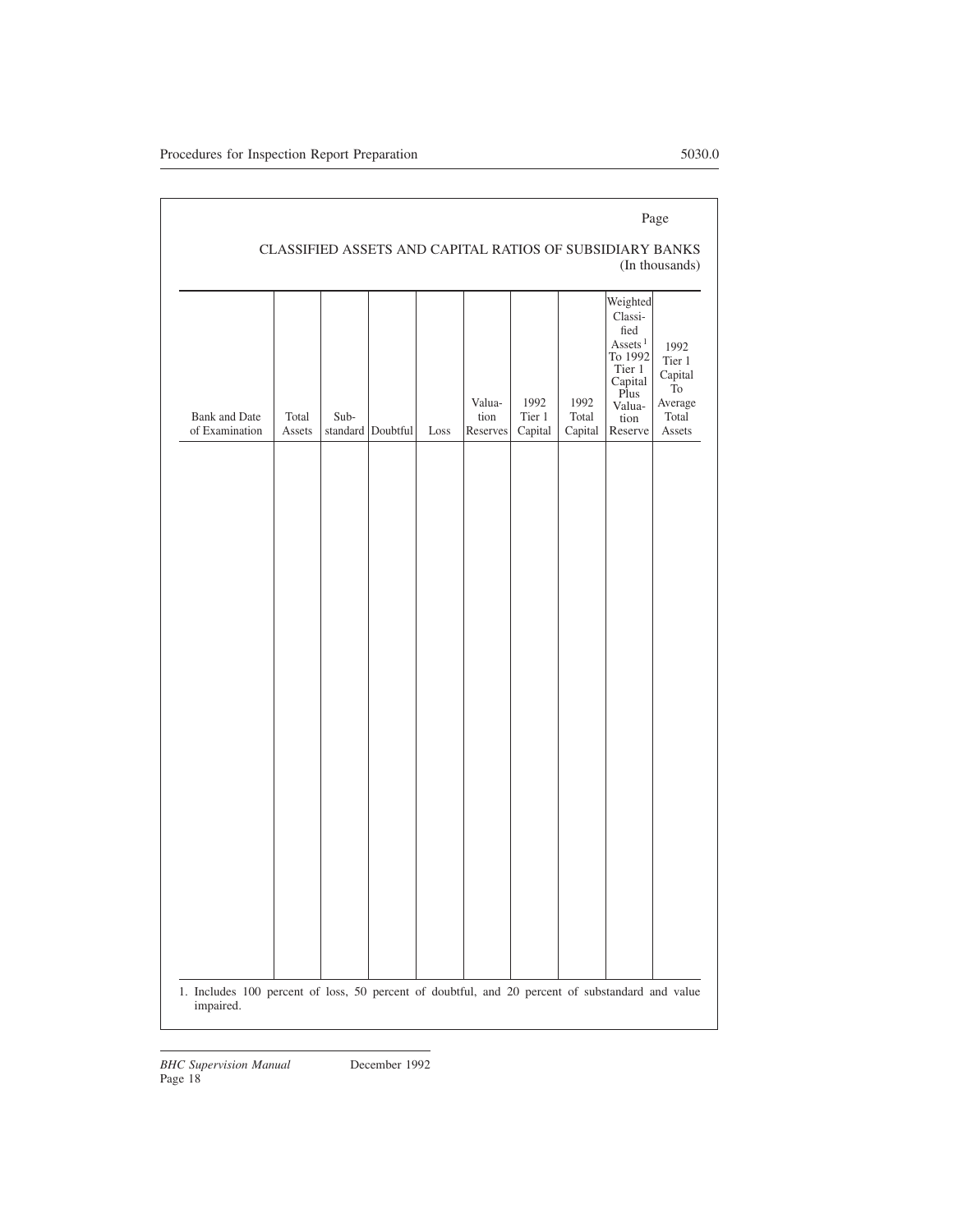ORGANIZATION CHART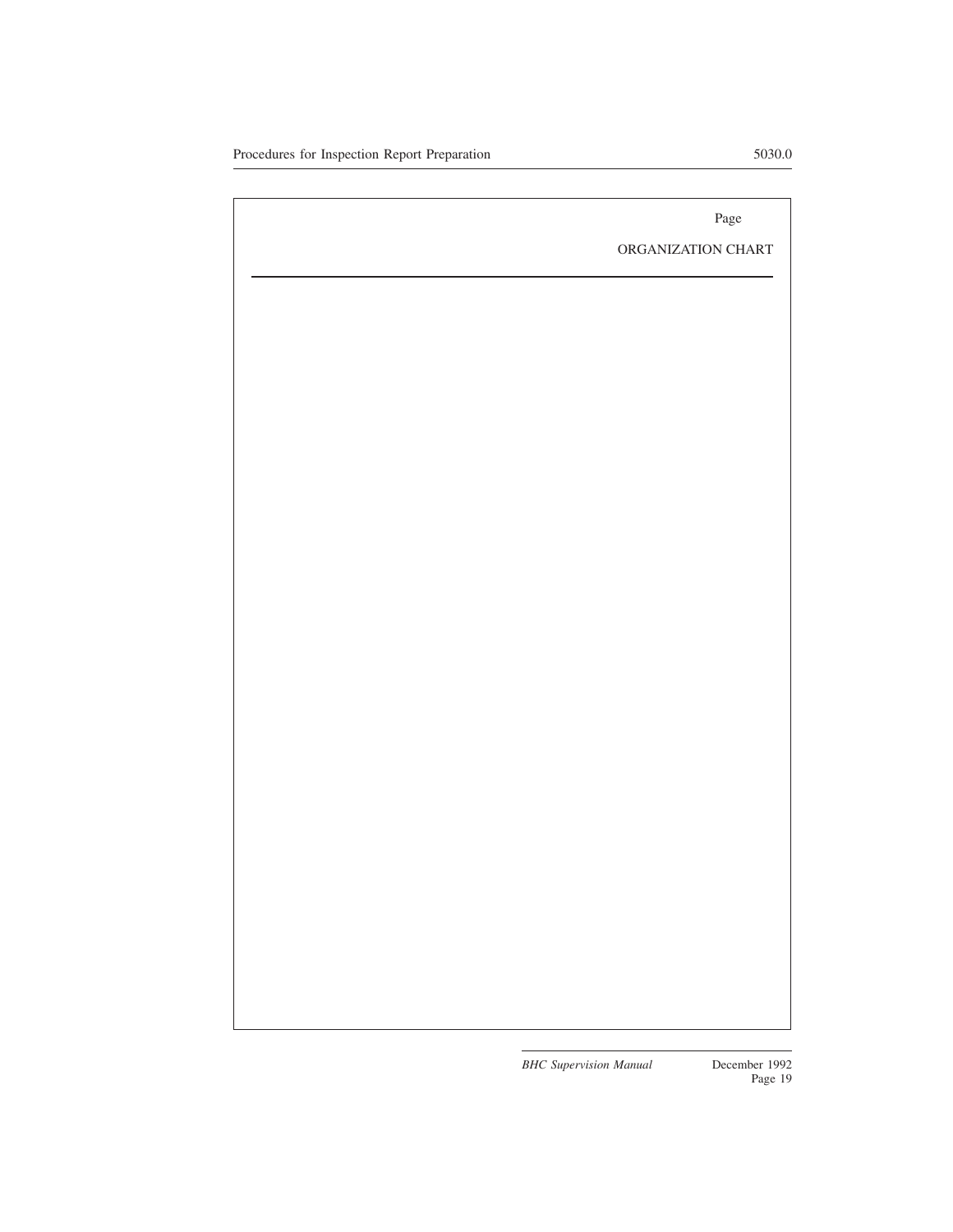## HISTORY AND STRUCTURE

- 1. Date and State of incorporation:
- 2. Date acquired control of first subsidiary bank:
- 3. Date became subject to the Bank Holding Company Act of 1965, as amended:
- 4. Comment on the bank holding company's structure: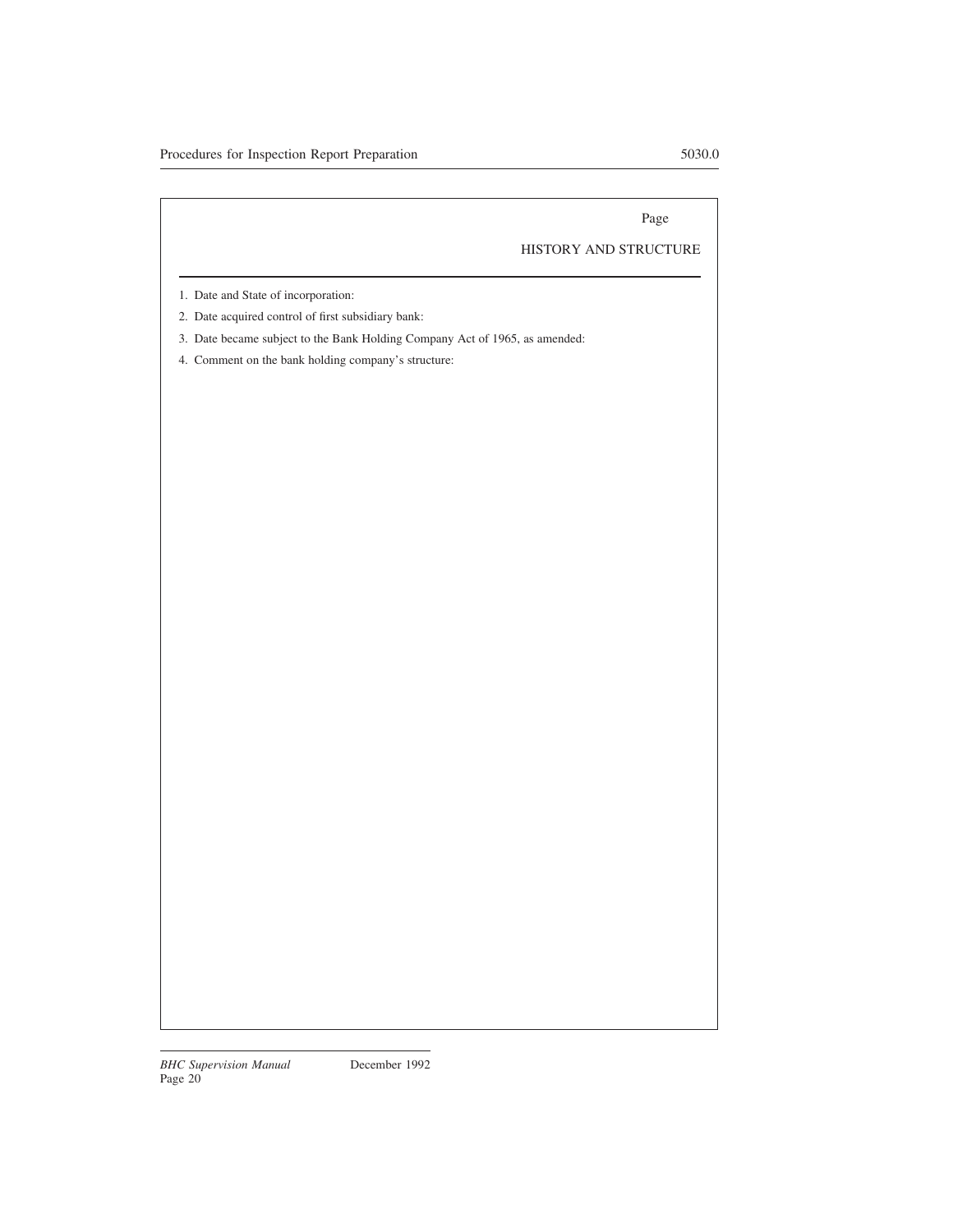## INVESTMENT IN AND ADVANCES TO SUBSIDIARIES

As of

(In thousands)

| Subsidiary | Investment | Advance | $\operatorname{\mathsf{Total}}$ | $\%$ of<br>Parent's<br>Total<br>Assets | $\%$ of<br>Parent's<br>Stock-<br>holders'<br>${\bf Equity}$ |
|------------|------------|---------|---------------------------------|----------------------------------------|-------------------------------------------------------------|
|            |            |         |                                 |                                        |                                                             |
|            |            |         |                                 |                                        |                                                             |
|            |            |         |                                 |                                        |                                                             |
|            |            |         |                                 |                                        |                                                             |
|            |            |         |                                 |                                        |                                                             |
|            |            |         |                                 |                                        |                                                             |
|            |            |         |                                 |                                        |                                                             |
|            |            |         |                                 |                                        |                                                             |
|            |            |         |                                 |                                        |                                                             |
|            |            |         |                                 |                                        |                                                             |
|            |            |         |                                 |                                        |                                                             |
|            |            |         |                                 |                                        |                                                             |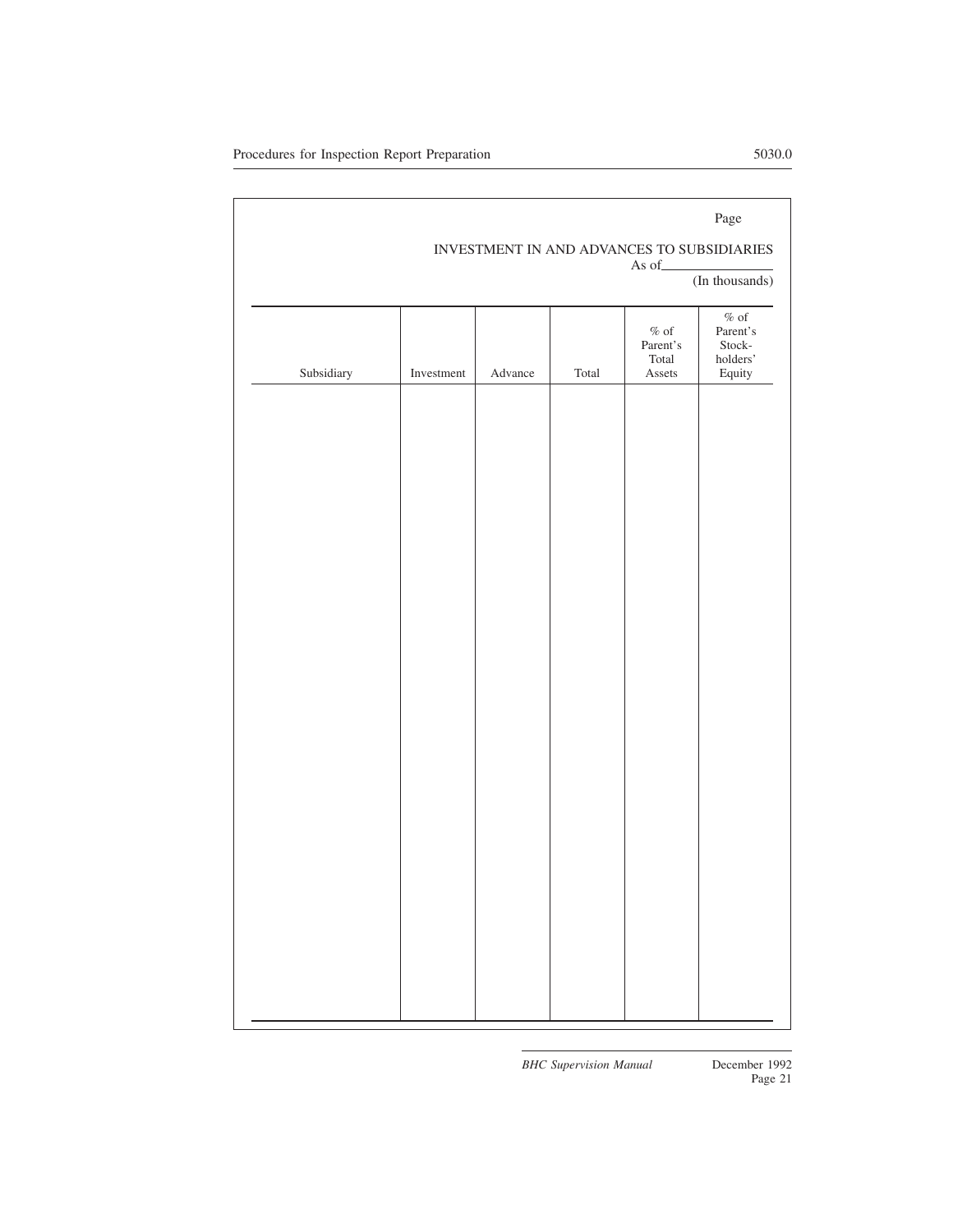## INVESTMENT IN AND ADVANCES TO SUBSIDIARIES

- 1. If the parent's investment in a subsidiary differs from its proportionate interest in the stockholders' equity of the subsidiary, provided detail.
- 2. Provide details if any advance to a subsidiary has been reclassified as equity by the parent company since the last inspection.
- 3. Provide details if the proceeds of any parent company borrowings have been injected into its subsidiaries as Tier 1 and/or Tier 2 capital since the last inspection.
- 4. How does the parent determine the interest rate charged to the subsidiaries?
- 5. Does the parent company require timely payment of interest charged to subsidiaries?
- 6. Does the parent guarantee any liablities of the subsidiaries?

Comments: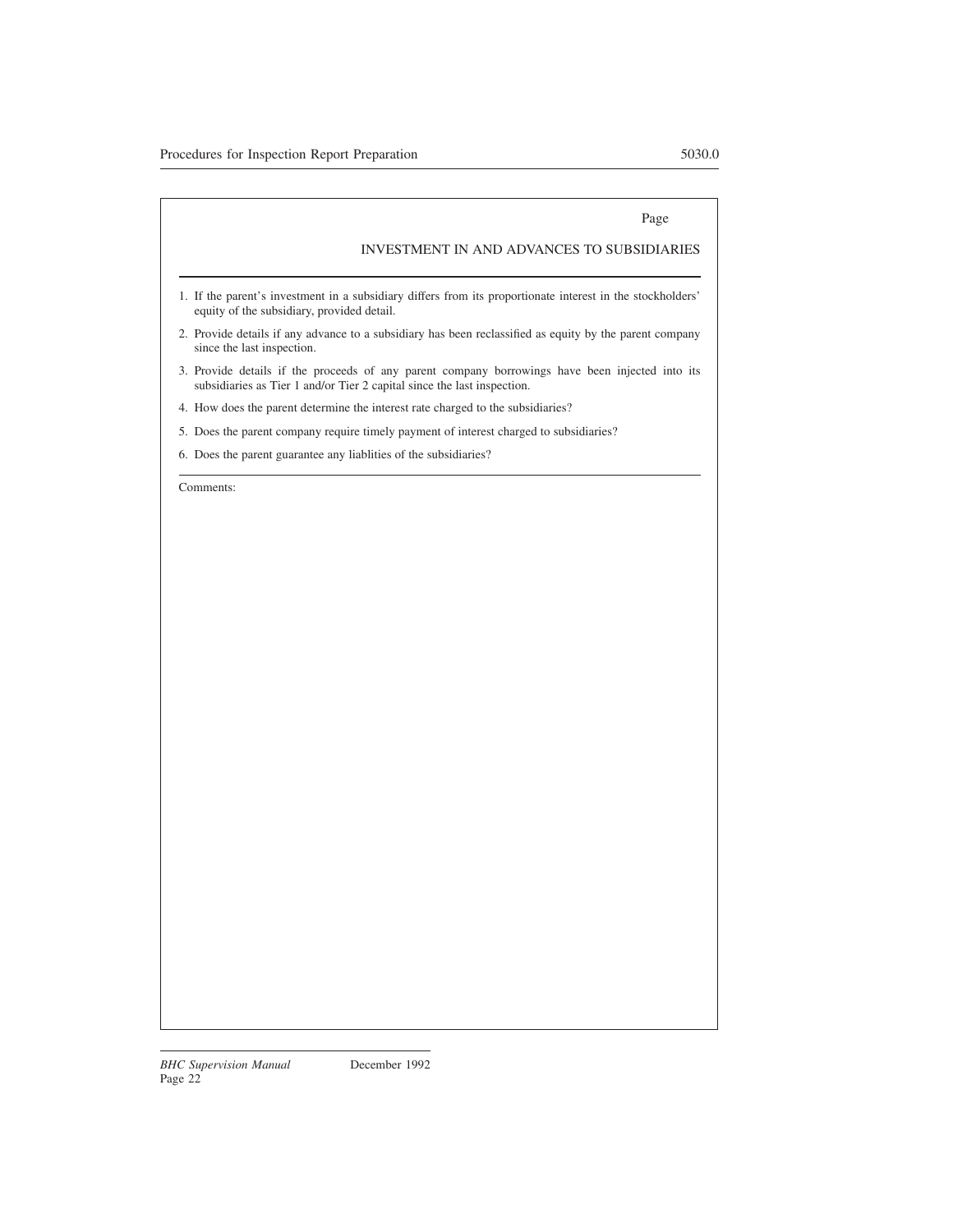COMMERCIAL PAPER (In thousands)

## As of

# Maturity Schedule Maturity Direct Placements Dealer Placements Total 0–30 days 31–90 days 91–180 days Over 180 days Total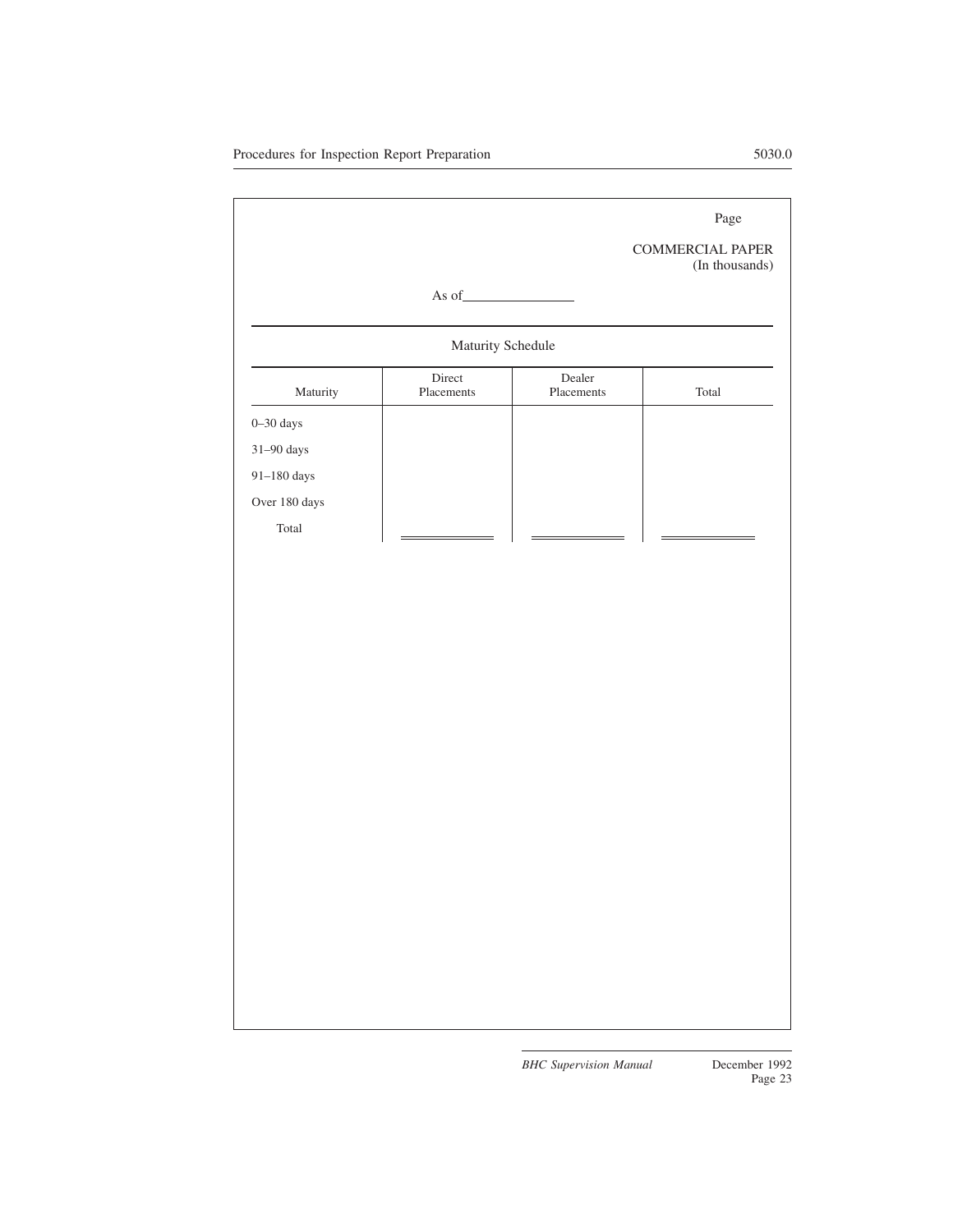|                                                                          |                |                    |             |           | Page<br><b>LINES OF CREDIT</b><br>(In thousands) |
|--------------------------------------------------------------------------|----------------|--------------------|-------------|-----------|--------------------------------------------------|
|                                                                          |                |                    |             |           |                                                  |
| Lending Bank                                                             | Credit<br>Line | Expiration<br>Date | In Use $\,$ | Available | Compensating<br>Balance*                         |
|                                                                          |                |                    |             |           |                                                  |
|                                                                          |                |                    |             |           |                                                  |
|                                                                          |                |                    |             |           |                                                  |
|                                                                          |                |                    |             |           |                                                  |
|                                                                          |                |                    |             |           |                                                  |
|                                                                          |                |                    |             |           |                                                  |
|                                                                          |                |                    |             |           |                                                  |
|                                                                          |                |                    |             |           |                                                  |
|                                                                          |                |                    |             |           |                                                  |
|                                                                          |                |                    |             |           |                                                  |
|                                                                          |                |                    |             |           |                                                  |
|                                                                          |                |                    |             |           |                                                  |
|                                                                          |                |                    |             |           |                                                  |
|                                                                          |                |                    |             |           |                                                  |
| *Compensating balance maintained by subsidiary bank on behalf of parent. |                |                    |             |           |                                                  |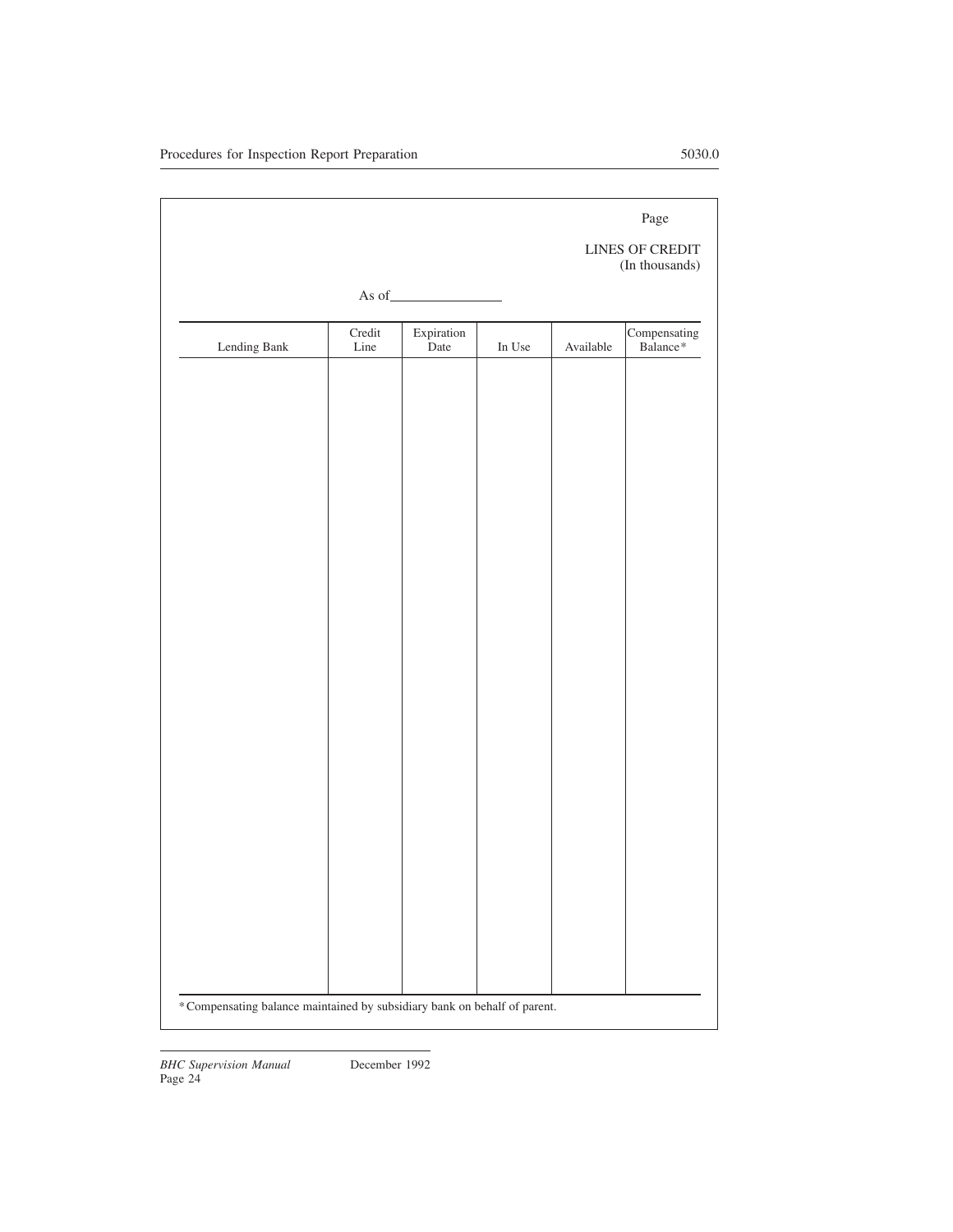#### PARENT COMPANY COMMERCIAL PAPER AND LINES OF CREDIT

- 1. Indicate the commercial paper rating, the rating agency, any recent changes in the rating, and the range of current rates paid on all paper.
- 2. Does any subsidiary sell commercial paper either for its own use or on behalf of the parent? If so, discuss.
- 3. Does the commercial paper clearly state that it is not an insured obligation of any banking subsidiary?
- 4. What is the minimum denomination of commercial paper sold?
- 5. Indicate the amount of parent's commercial paper being held in the trust department(s) of the subsidiary bank(s).
- 6. Discuss the holding company's policy with regard to the use of the proceeds from the sale of commercial paper.
- 7. Is there any concentration of holdings in excess of 10 percent of the bank holding company's commercial paper by any individual, organization or industry? If so, discuss.
- 8. Has the parent experienced any difficulty in refinancing its commercial paper at maturity? If so, discuss.
- 9. Indicate which of the lines of credit are contractual obligations of the lender.
- 10. Indicate which lines are specifically used as back-up lines for commercial paper borrowings.
- 11. Indicate if the lines of credit are used on a systematic rotation basis.
- 12. Indicate which lines of credit are reciprocal between the lender and either the subject bank holding company or its subsidiary banks.
- 13. Indicate if any subsidiary is authorized to borrow directly on the parent company's lines of credit.

Comments: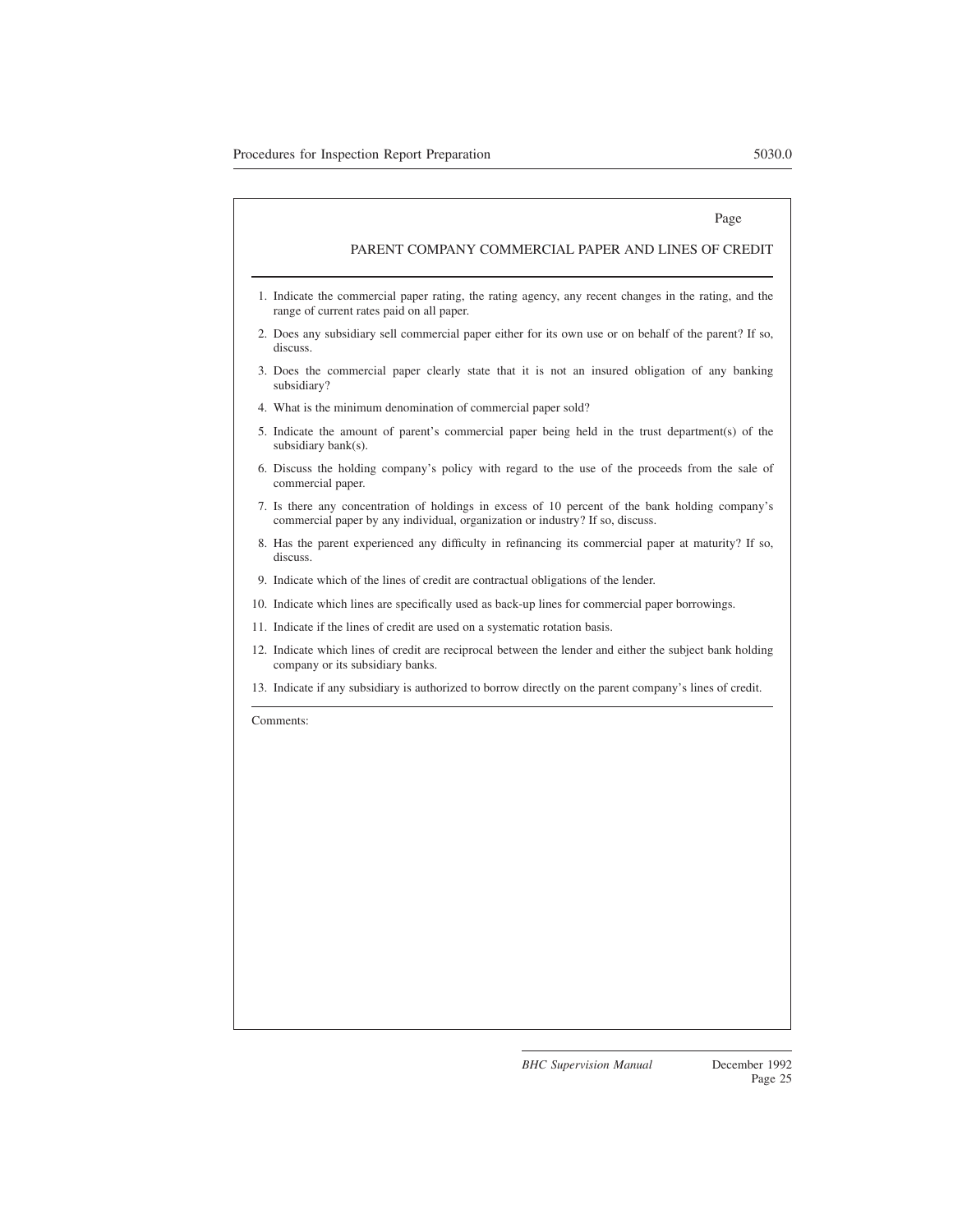#### PARENT COMPANY CONTINGENT LIABILITIES AND SCHEDULE OF BALANCE SHEET AND INCOME & EXPENSE ACCOUNTS NOT DETAILED ELSEWHERE (In thousands)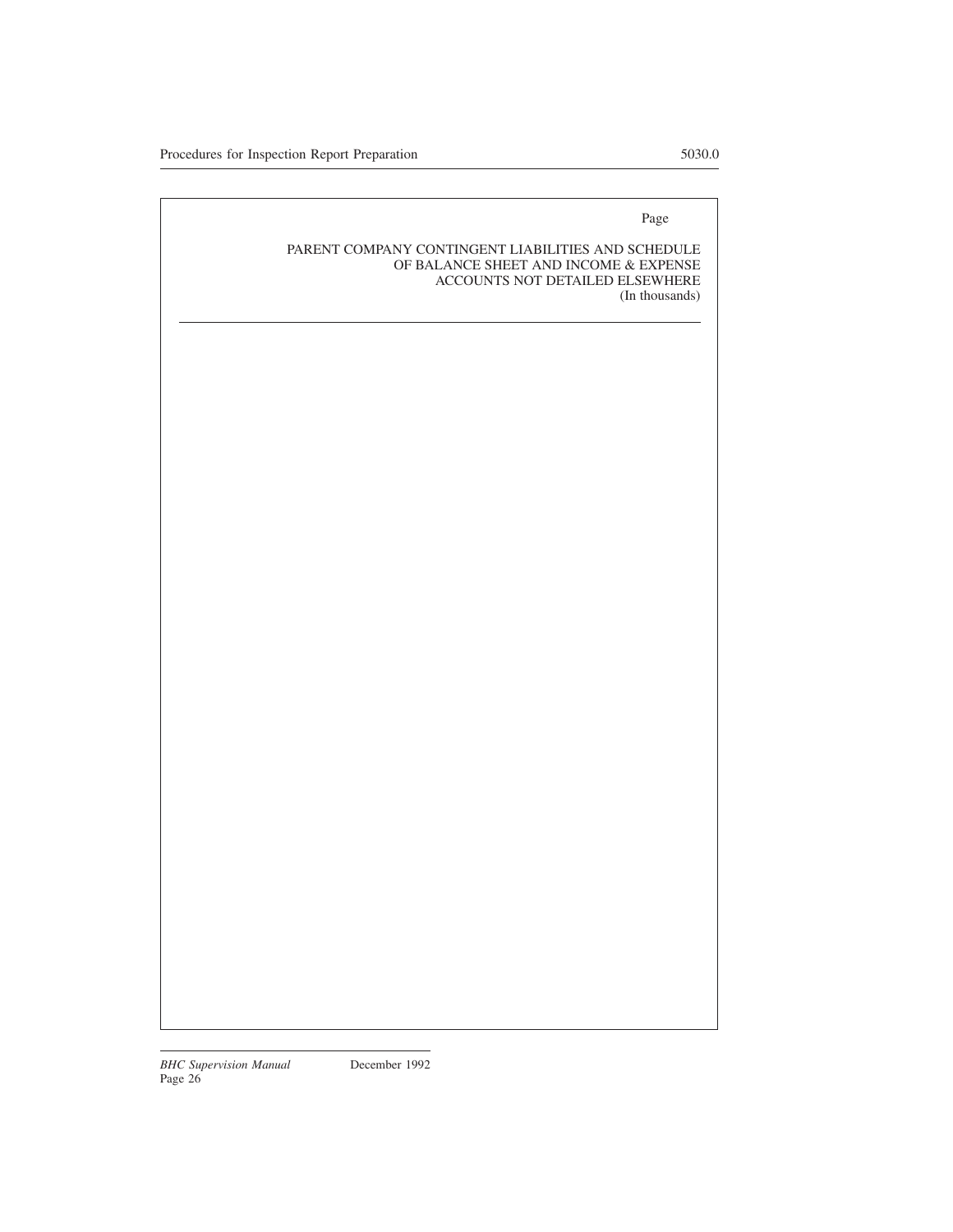#### PARENT COMPANY STATEMENT OF CHANGES IN STOCKHOLDERS' EQUITY (In thousands)

|                        | Preferred<br>Stock | Common<br>Stock | Capital<br>Surplus | Retained<br>Earnings | Treasury<br>Stock | Total |
|------------------------|--------------------|-----------------|--------------------|----------------------|-------------------|-------|
| Balance as of 12-31-x3 |                    |                 |                    |                      |                   |       |
|                        |                    |                 |                    |                      |                   |       |
|                        |                    |                 |                    |                      |                   |       |
|                        |                    |                 |                    |                      |                   |       |
|                        |                    |                 |                    |                      |                   |       |
|                        |                    |                 |                    |                      |                   |       |
|                        |                    |                 |                    |                      |                   |       |
|                        |                    |                 |                    |                      |                   |       |
|                        |                    |                 |                    |                      |                   |       |
|                        |                    |                 |                    |                      |                   |       |
|                        |                    |                 |                    |                      |                   |       |
|                        |                    |                 |                    |                      |                   |       |
|                        |                    |                 |                    |                      |                   |       |
|                        |                    |                 |                    |                      |                   |       |
|                        |                    |                 |                    |                      |                   |       |
|                        |                    |                 |                    |                      |                   |       |
|                        |                    |                 |                    |                      |                   |       |
|                        |                    |                 |                    |                      |                   |       |
|                        |                    |                 |                    |                      |                   |       |
|                        |                    |                 |                    |                      |                   |       |
|                        |                    |                 |                    |                      |                   |       |
|                        |                    |                 |                    |                      |                   |       |
|                        |                    |                 |                    |                      |                   |       |
|                        |                    |                 |                    |                      |                   |       |
|                        |                    |                 |                    |                      |                   |       |
|                        |                    |                 |                    |                      |                   |       |
|                        |                    |                 |                    |                      |                   |       |
|                        |                    |                 |                    |                      |                   |       |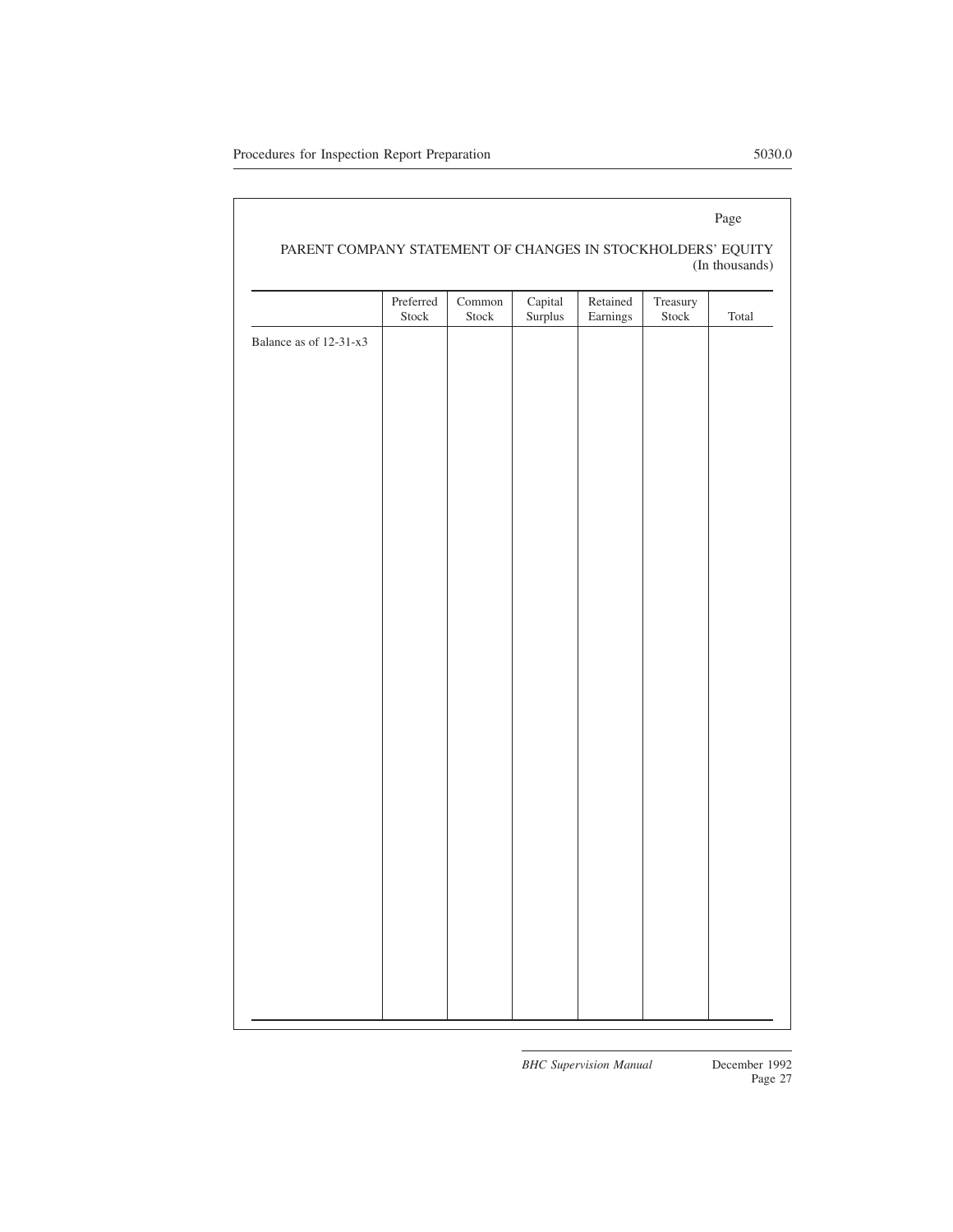|            |                                                        |                    |                             |          | For the _____ months ended |                 | Page<br>INCOME FROM SUBSIDIARIES - INTERIM<br>(In thousands) |
|------------|--------------------------------------------------------|--------------------|-----------------------------|----------|----------------------------|-----------------|--------------------------------------------------------------|
| Subsidiary | Equity<br>$\overline{\text{in}}$<br>Undis-<br>tributed | Earnings Dividends | Dividend<br>Payout<br>Ratio | Interest | Manage-<br>ment<br>Fees    | Service<br>Fees | Fees as a<br>Percent of<br>Subsidiary's<br>Net Income        |
|            |                                                        |                    |                             |          |                            |                 |                                                              |
|            |                                                        |                    |                             |          |                            |                 |                                                              |
|            |                                                        |                    |                             |          |                            |                 |                                                              |
|            |                                                        |                    |                             |          |                            |                 |                                                              |
|            |                                                        |                    |                             |          |                            |                 |                                                              |
|            |                                                        |                    |                             |          |                            |                 |                                                              |
|            |                                                        |                    |                             |          |                            |                 |                                                              |
|            |                                                        |                    |                             |          |                            |                 |                                                              |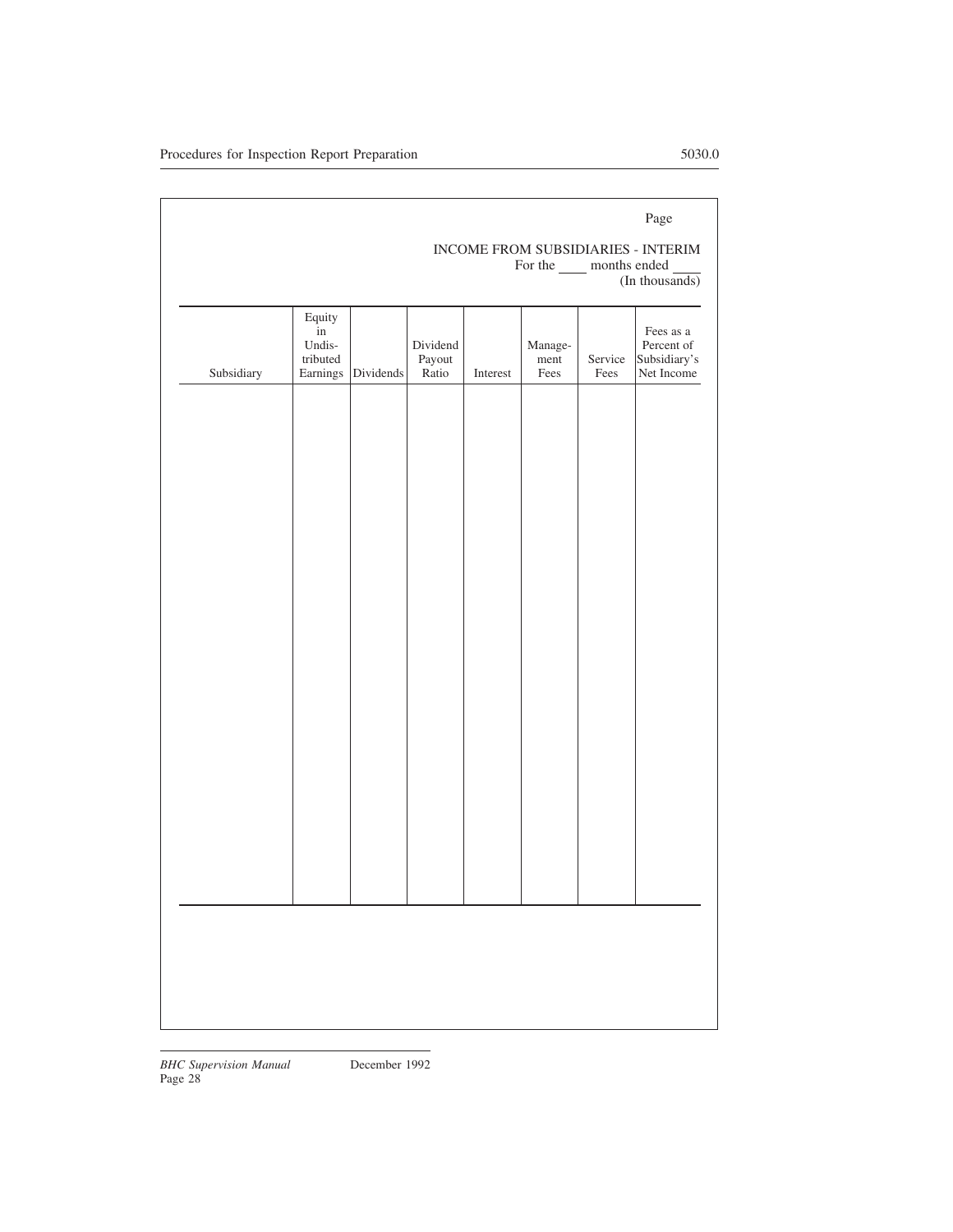#### INCOME FROM SUBSIDIARIES - FISCAL For the \_\_\_\_\_ months ended (In thousands)

Subsidiary Equity in Undistributed<br>Earnings Dividends Dividend Payout Interest Management Fees Service Fees Fees as a Percent of Subsidiary's Net Income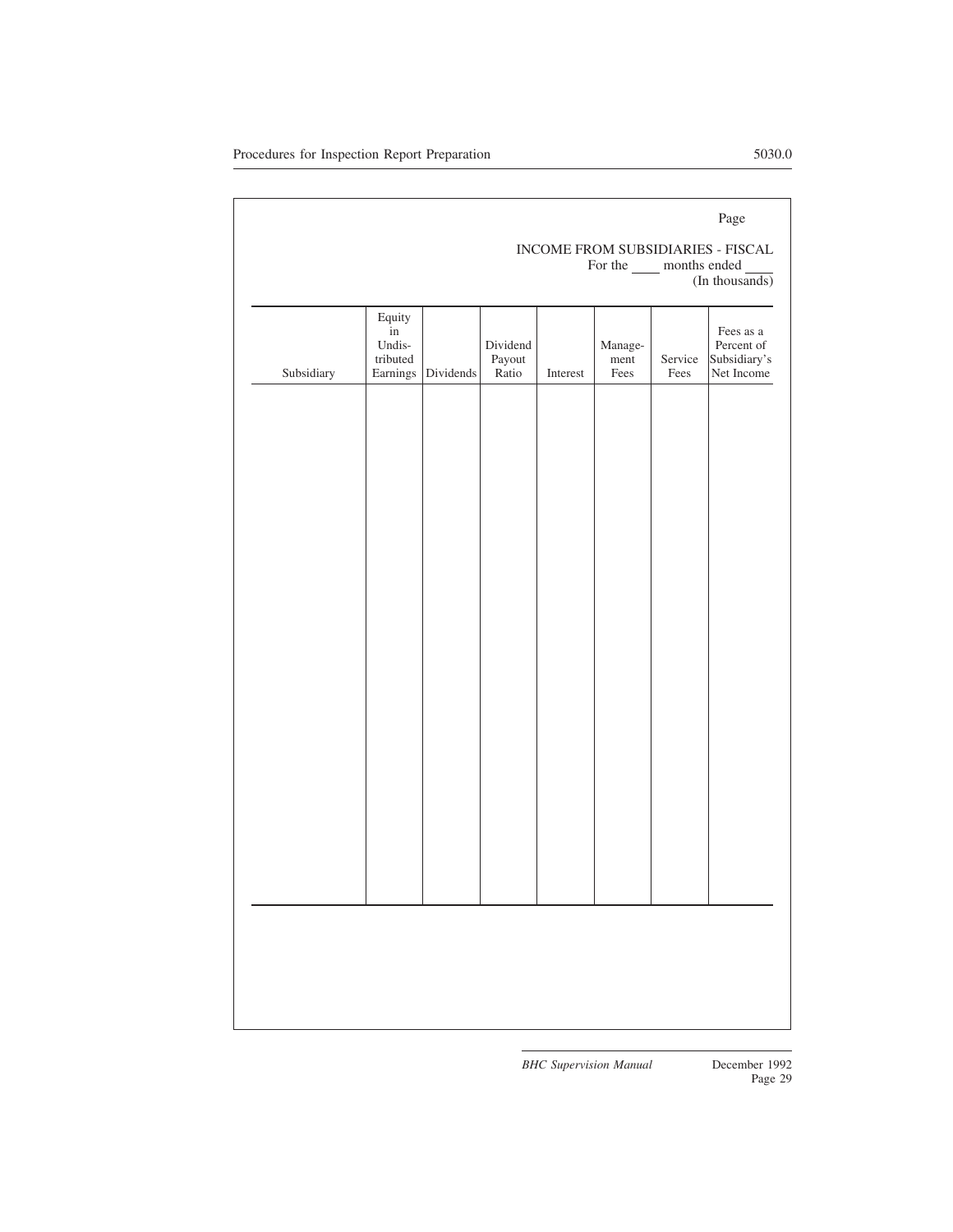#### PARENT COMPANY CASH FLOW STATEMENT (in thousands)

|                                                                                          | Prior<br><b>Fiscal Year</b> | Current<br><b>Fiscal Year</b> | <b>Next</b><br><b>Fiscal Year</b> |
|------------------------------------------------------------------------------------------|-----------------------------|-------------------------------|-----------------------------------|
| <b>INCOME</b><br>Dividends from subsidiaries                                             | \$                          | \$                            | \$                                |
| Interest from subsidiaries<br>Management and service fees<br>Other operating cash income |                             |                               |                                   |
| <b>Total Cash Income</b>                                                                 |                             |                               |                                   |
| <b>EXPENSES</b>                                                                          |                             |                               |                                   |
| Interest<br>(2)                                                                          |                             |                               |                                   |
| Lease and rental<br>(3)<br>Salary and employee benefits<br>Other operating cash expenses |                             |                               |                                   |
| <b>Total Cash Expenses</b>                                                               |                             |                               |                                   |
| BEFORE TAX CASH INCOME                                                                   |                             |                               |                                   |
| Income tax payments from:<br>Bank<br>Nonbank/Other                                       |                             |                               |                                   |
| Income tax payments                                                                      |                             |                               |                                   |
| AFTER TAX CASH INCOME<br>(1)                                                             |                             |                               |                                   |
| <b>EXTERNAL SOURCES</b><br>Issuance of stock                                             |                             |                               |                                   |
| Net increase in borrowed funds<br>Advances to subsidiaries repaid:<br>Bank<br>Nonbank    |                             |                               |                                   |
| Sale of assets                                                                           |                             |                               |                                   |
| <b>Total External Sources</b>                                                            | $\mathcal{S}$               | $\mathcal{S}$                 | \$                                |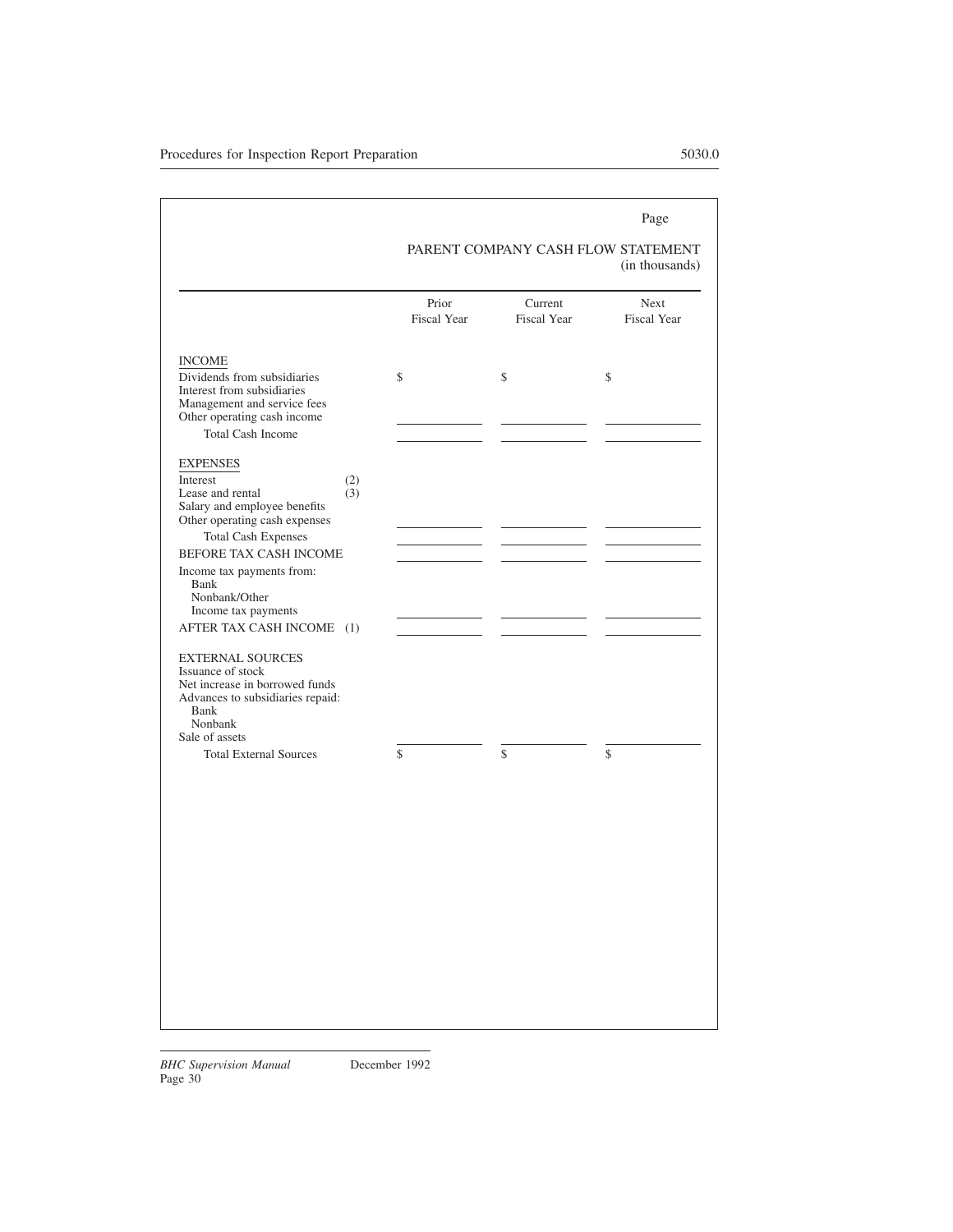#### PARENT COMPANY CASH FLOW STATEMENT (in thousands)

|                                                                                                                                                                                                              | Prior<br><b>Fiscal Year</b> | Current<br><b>Fiscal Year</b> | Next<br><b>Fiscal Year</b> |
|--------------------------------------------------------------------------------------------------------------------------------------------------------------------------------------------------------------|-----------------------------|-------------------------------|----------------------------|
| <b>EXTERNAL USES</b><br>Net decrease in borrowed funds<br>Dividend payments: Preferred<br>(5)<br>Common<br>(6)<br>Equity investment in subsidiaries:<br>Bank<br>Nonbank<br>Advances to subsidiaries:<br>Bank | \$                          | \$                            | \$                         |
| Nonbank<br>Purchase of assets<br><b>Total External Uses</b><br>NET CHANGE IN CASH POSITION                                                                                                                   |                             |                               |                            |
| CASH BALANCE BEGINNING<br><b>ENDING CASH BALANCE</b>                                                                                                                                                         | \$                          | \$                            | \$                         |
| Memorandum:<br>Contractual long-term debt retired (4)                                                                                                                                                        | \$                          | \$                            | \$                         |
|                                                                                                                                                                                                              |                             |                               |                            |
|                                                                                                                                                                                                              |                             |                               |                            |
|                                                                                                                                                                                                              |                             |                               |                            |
|                                                                                                                                                                                                              |                             |                               |                            |
|                                                                                                                                                                                                              |                             |                               |                            |
|                                                                                                                                                                                                              |                             |                               |                            |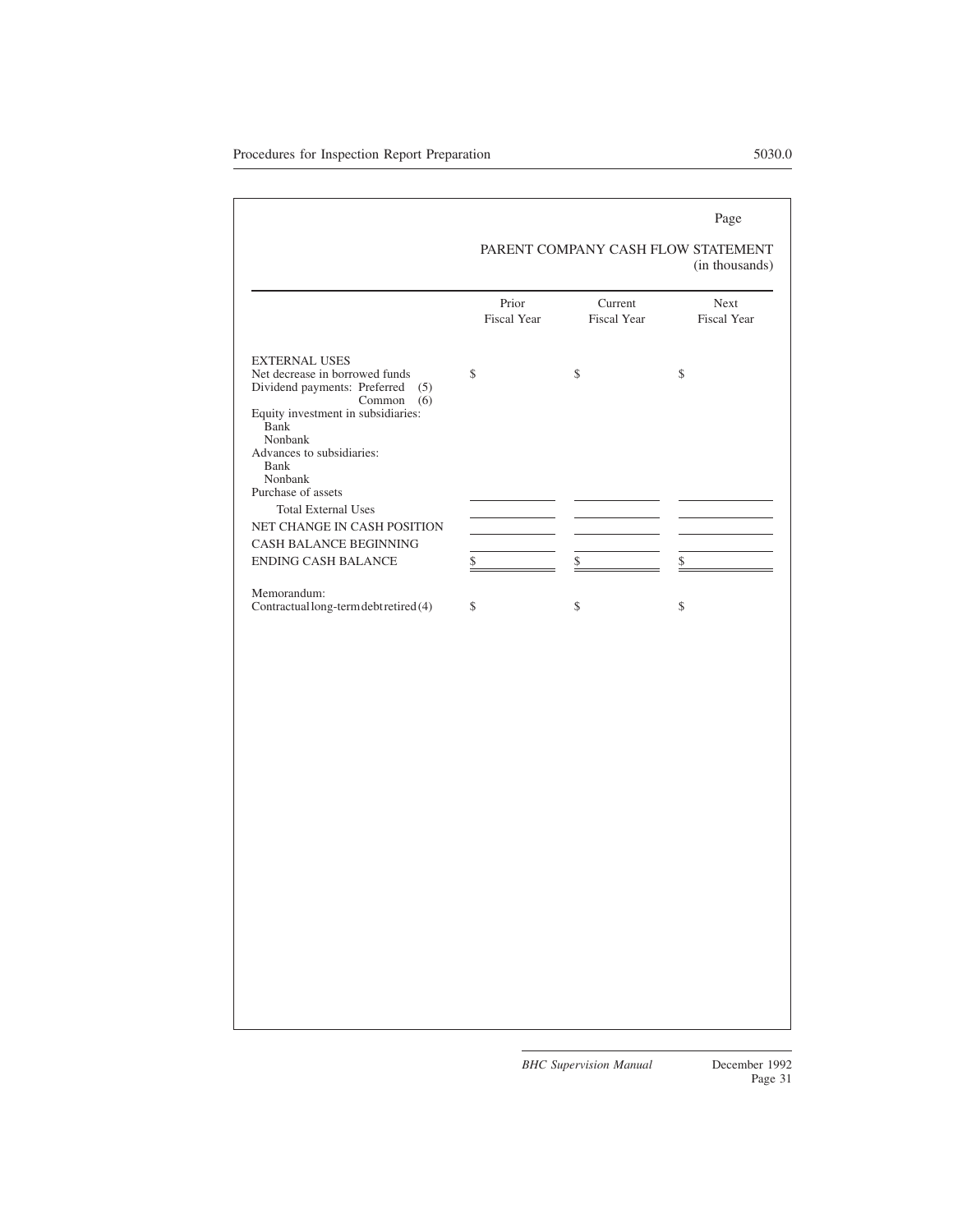# PARENT COMPANY CASH FLOW STATEMENT

|                                                      |                             |                               | (in thousands)                    |
|------------------------------------------------------|-----------------------------|-------------------------------|-----------------------------------|
|                                                      | Prior<br><b>Fiscal Year</b> | Current<br><b>Fiscal Year</b> | <b>Next</b><br><b>Fiscal Year</b> |
| FIXED CHARGE COVERAGE RATIO:                         |                             |                               |                                   |
| $(1)+(2)+(3)$                                        |                             |                               |                                   |
| $(2)+(3)+(4)+(5)$                                    |                             |                               |                                   |
| <b>COMMON STOCK CASH</b><br>DIVIDEND COVERAGE RATIO: |                             |                               |                                   |
| $(1) - [(4) + (5)]$<br>(6)                           |                             |                               |                                   |

- 1. Are the parent company's fixed charges covered by its cash earnings? What is the amount of excess or deficiency?
- 2. Are the parent company's dividend payments to stockholders covered by its residual cash earnings? What is the amount of excess or deficiency?
- 3. Giving full consideration to the requirements for loan loss reserves and capital structure of the bank and the major nonbank subsidiaries:
	- (a) Is the present level of dividends paid by the bank and the major nonbank subsidiaries to the parent company sustainable?
	- (b) What is the scope for increasing the cash flow to the parent company?
- 4. If cash flow is insufficient to cover fixed charges and cash dividend payments, discuss the steps management has taken, or plans to take, to restore adequate cash earnings coverage. Include comments on whether such plans would be commensurate with the maintenance of adequate loan loss reserves and capital levels in the bank and the major nonbank subsidiaries.
- 5. If cash flow is insufficient to cover cash dividend payments, should the parent company revise its dividend policy to conform to the Board's guidelines on the payment of cash dividends?
- 6. Discuss significant cash flow transactions as deemed appropriate by the examiner.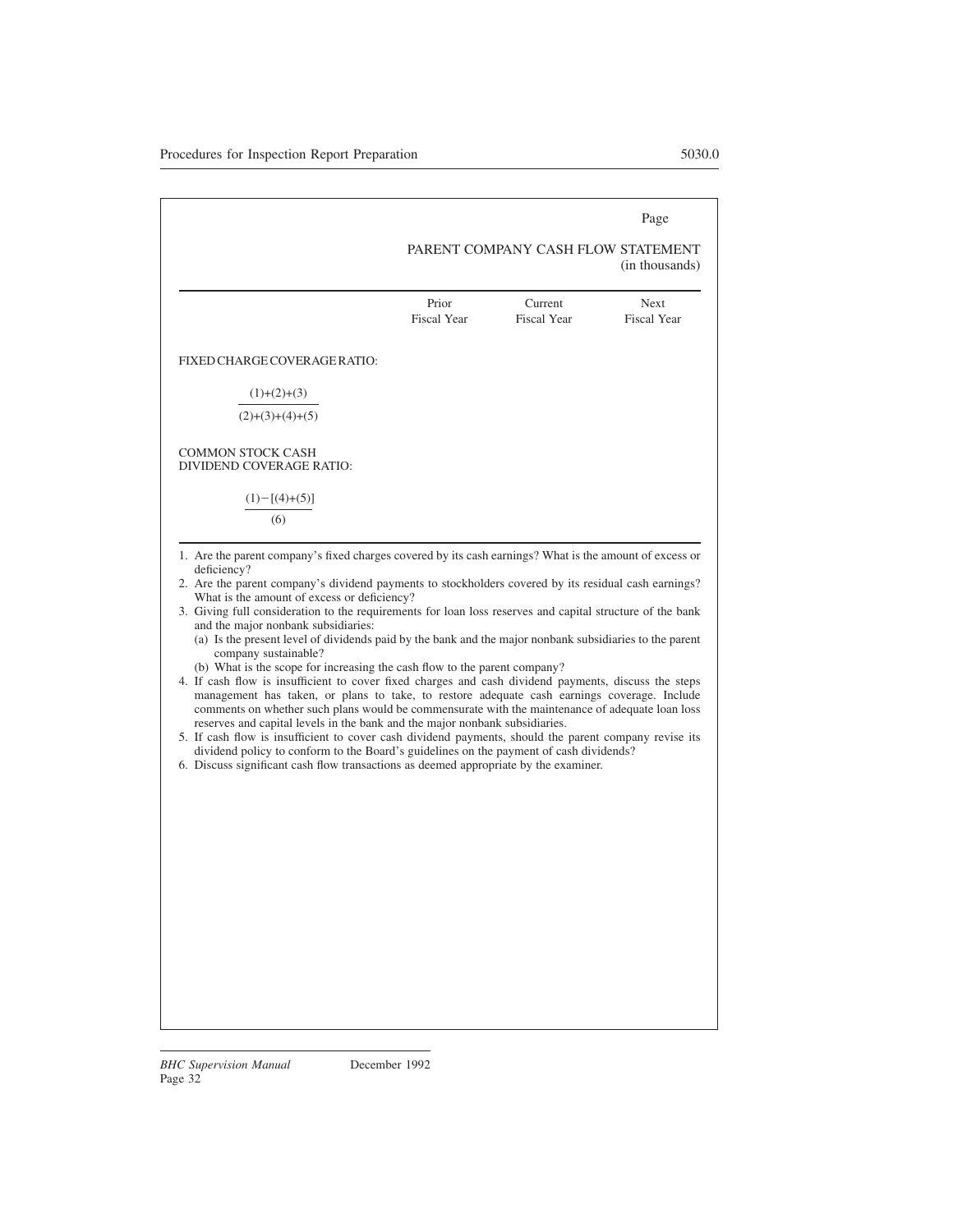|                                                                                |                   |                   |                                   |                  |                 | Page           |
|--------------------------------------------------------------------------------|-------------------|-------------------|-----------------------------------|------------------|-----------------|----------------|
|                                                                                |                   |                   | PARENT COMPANY LIQUIDITY POSITION |                  |                 | (In thousands) |
|                                                                                | As of             |                   |                                   |                  |                 |                |
|                                                                                | $0 - 30$<br>Days* | $31 - 90$<br>Days | 91 Days-<br>1 Year                | $1 - 2$<br>Years | 2 Years<br>Plus | Total          |
| <b>ASSETS</b>                                                                  |                   |                   |                                   |                  |                 |                |
| Cash & Non-interest Bearing<br><b>Balances Due from Banks</b>                  |                   |                   |                                   |                  |                 |                |
| <b>Interest Bearing Deposits:</b><br>With Subsidiary Banks<br>With Other Banks |                   |                   |                                   |                  |                 |                |
| Securities Purchased Under<br>Agreements To Resell                             |                   |                   |                                   |                  |                 |                |
| Advances/Loans to:<br>Subsidiaries**<br>Non-affiliated Entities                |                   |                   |                                   |                  |                 |                |
| Marketable Investment Securities<br>(Market Value)                             |                   |                   |                                   |                  |                 |                |
| <b>Trading Account</b>                                                         |                   |                   |                                   |                  |                 |                |
| <b>Interest Receivable</b>                                                     |                   |                   |                                   |                  |                 |                |
| Dividends Receivable                                                           |                   |                   |                                   |                  |                 |                |
| Investments in Subsidiaries                                                    |                   |                   |                                   |                  |                 |                |
| Other Assets                                                                   |                   |                   |                                   |                  |                 |                |
| Totals                                                                         |                   |                   |                                   |                  |                 |                |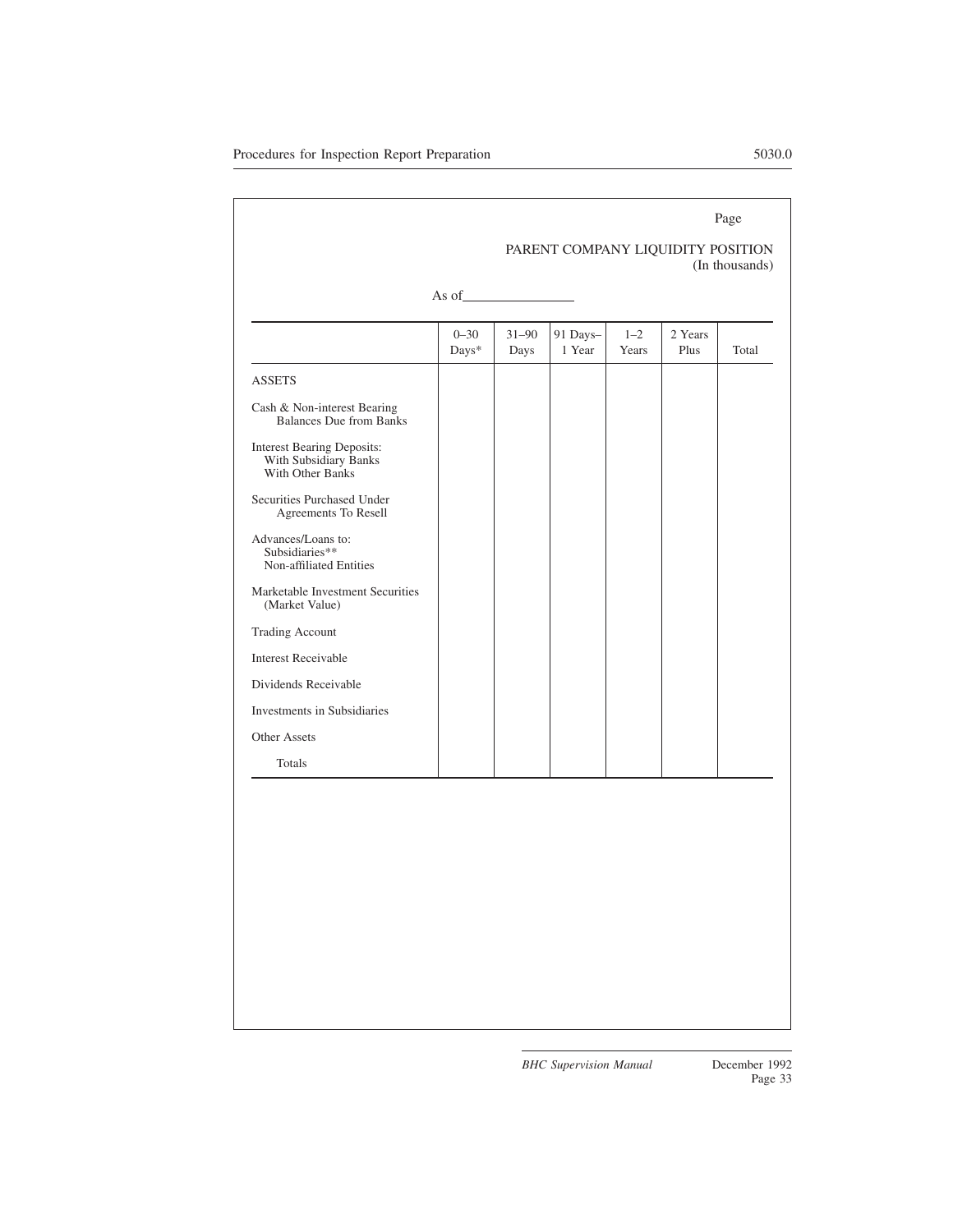# PARENT COMPANY LIQUIDITY POSITION (In thousands)

|                                                   | $0 - 30$<br>days* | $31 - 90$<br>days | 91 days-<br>1 Year | $1 - 2$<br>Years | 2 Years<br>Plus | Total |
|---------------------------------------------------|-------------------|-------------------|--------------------|------------------|-----------------|-------|
| <b>LIABILITIES</b>                                |                   |                   |                    |                  |                 |       |
| Commercial Paper                                  |                   |                   |                    |                  |                 |       |
| <b>Master Notes</b>                               |                   |                   |                    |                  |                 |       |
| Due to Banks                                      |                   |                   |                    |                  |                 |       |
| Securities Sold Under<br>Agreements to Repurchase |                   |                   |                    |                  |                 |       |
| <b>Interest Payable</b>                           |                   |                   |                    |                  |                 |       |
| Dividends Payable                                 |                   |                   |                    |                  |                 |       |
| Other Short-term<br>Liabilities or Debt           |                   |                   |                    |                  |                 |       |
| <b>Other Liabilities</b>                          |                   |                   |                    |                  |                 |       |
| All Long-term Debt                                |                   |                   |                    |                  |                 |       |
| Totals                                            |                   |                   |                    |                  |                 |       |
| <b>Net Position</b>                               |                   |                   |                    |                  |                 |       |
| <b>Cumulative Excess</b><br>(Deficiency)          |                   |                   |                    |                  |                 |       |
|                                                   |                   |                   | ***                |                  |                 |       |

\*For certain organizations, this grouping may be broken down into two categories 0–7 days and 8–30 days.

\*\*Do not include mandatory convertible or equity commitment notes.

\*\*\*Cumulative deficiency in this category must be covered appropriately through a contingency plan, including unused back-up lines of credit.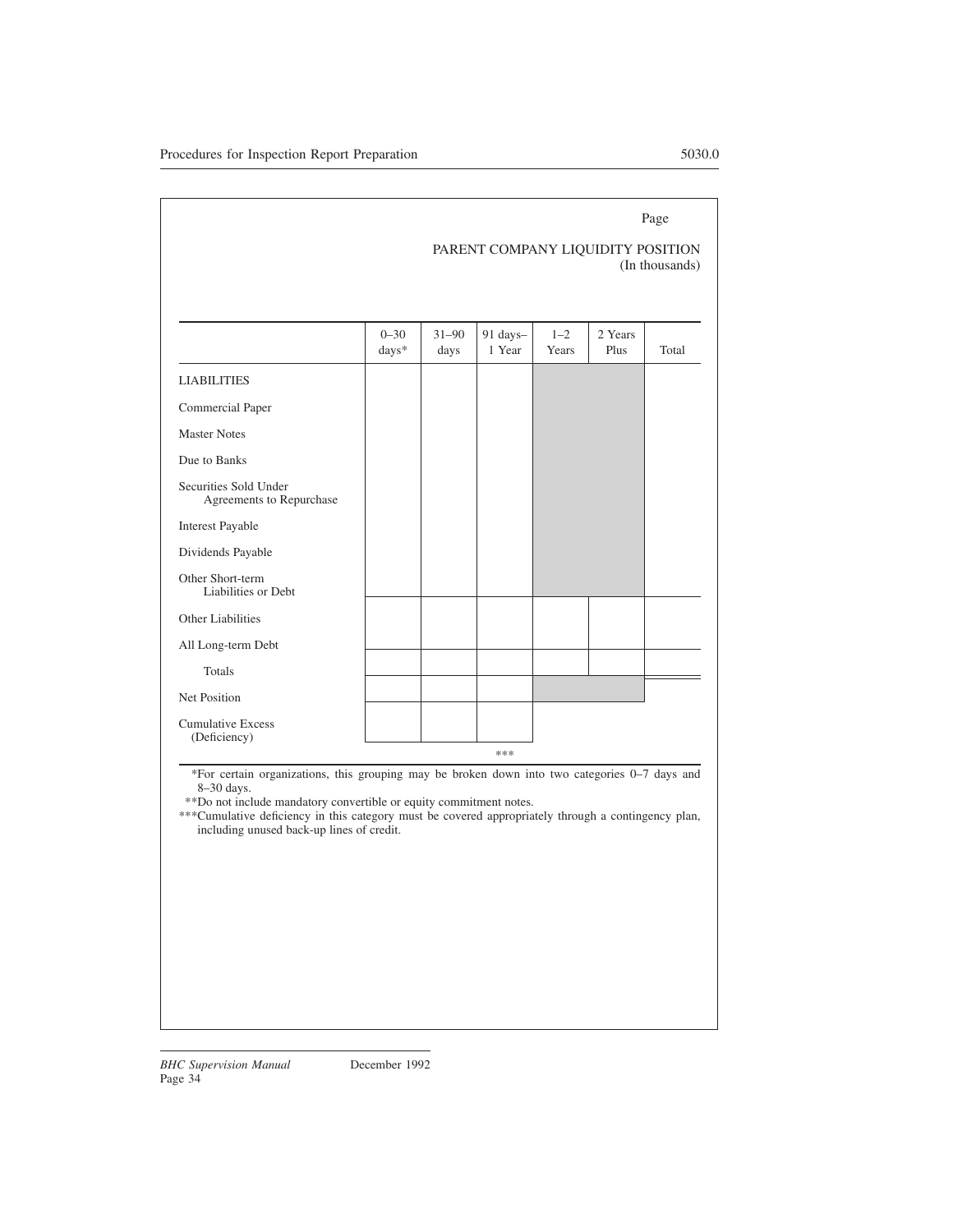|                                                                           | Classification          |                      |                                   |  |  |
|---------------------------------------------------------------------------|-------------------------|----------------------|-----------------------------------|--|--|
| Description of Assets*                                                    | Substandard<br>(Amount) | Doubtful<br>(Amount) | $\operatorname{Loss}$<br>(Amount) |  |  |
|                                                                           |                         |                      |                                   |  |  |
|                                                                           |                         |                      |                                   |  |  |
|                                                                           |                         |                      |                                   |  |  |
|                                                                           |                         |                      |                                   |  |  |
|                                                                           |                         |                      |                                   |  |  |
|                                                                           |                         |                      |                                   |  |  |
|                                                                           |                         |                      |                                   |  |  |
|                                                                           |                         |                      |                                   |  |  |
|                                                                           |                         |                      |                                   |  |  |
|                                                                           |                         |                      |                                   |  |  |
|                                                                           |                         |                      |                                   |  |  |
|                                                                           |                         |                      |                                   |  |  |
|                                                                           |                         |                      |                                   |  |  |
|                                                                           |                         |                      |                                   |  |  |
|                                                                           |                         |                      |                                   |  |  |
|                                                                           |                         |                      |                                   |  |  |
|                                                                           |                         |                      |                                   |  |  |
|                                                                           |                         |                      |                                   |  |  |
|                                                                           |                         |                      |                                   |  |  |
|                                                                           |                         |                      |                                   |  |  |
|                                                                           |                         |                      |                                   |  |  |
|                                                                           |                         |                      |                                   |  |  |
| * Including maker (and endorser where applicable), security and comments. |                         |                      |                                   |  |  |
|                                                                           |                         |                      |                                   |  |  |
|                                                                           |                         |                      |                                   |  |  |
|                                                                           |                         |                      |                                   |  |  |

# PARENT COMPANY AND NONBANK SUBSIDIARY ASSETS SUBJECT TO CLASSIFICATION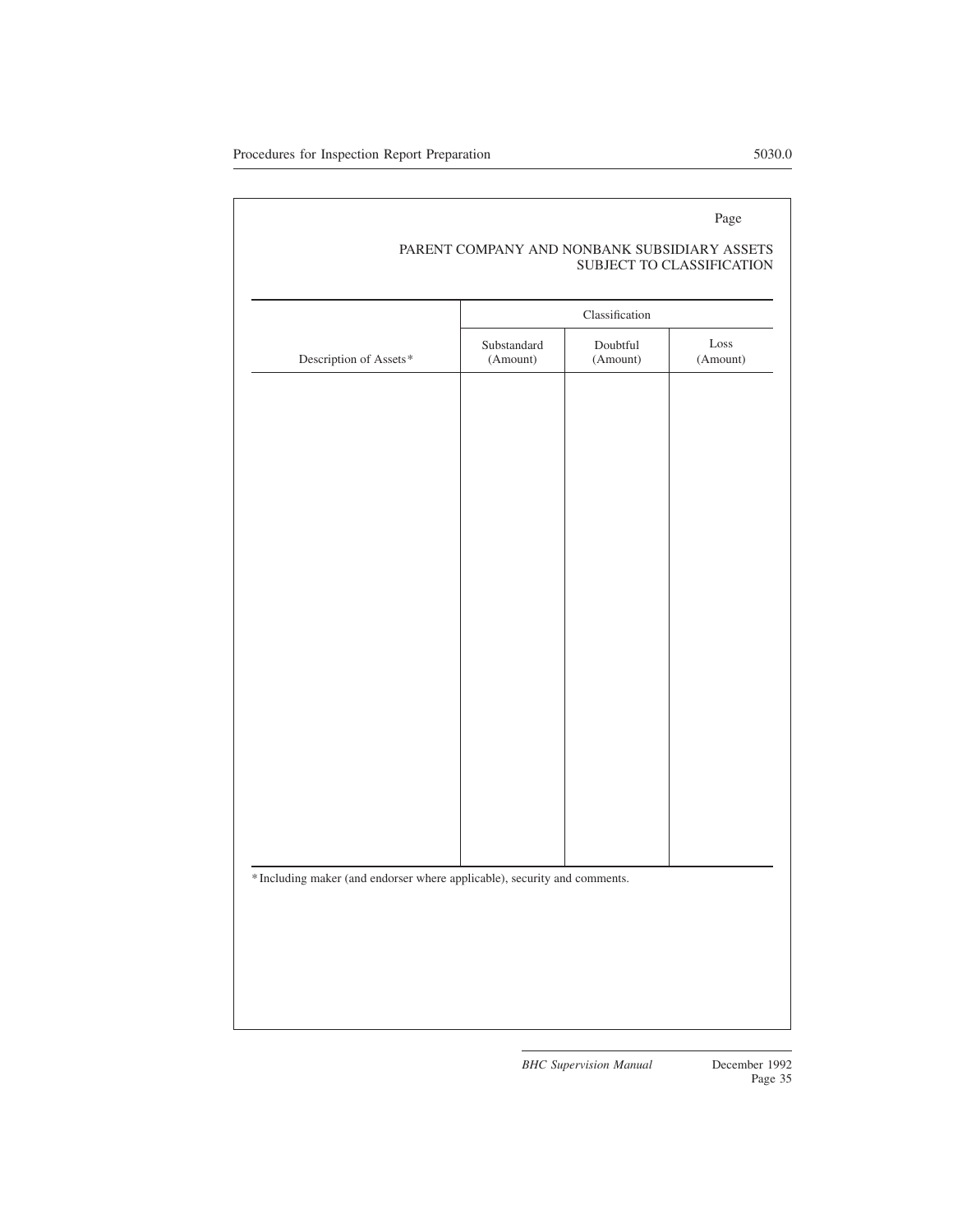BANK SUBSIDIARIES (in thousands)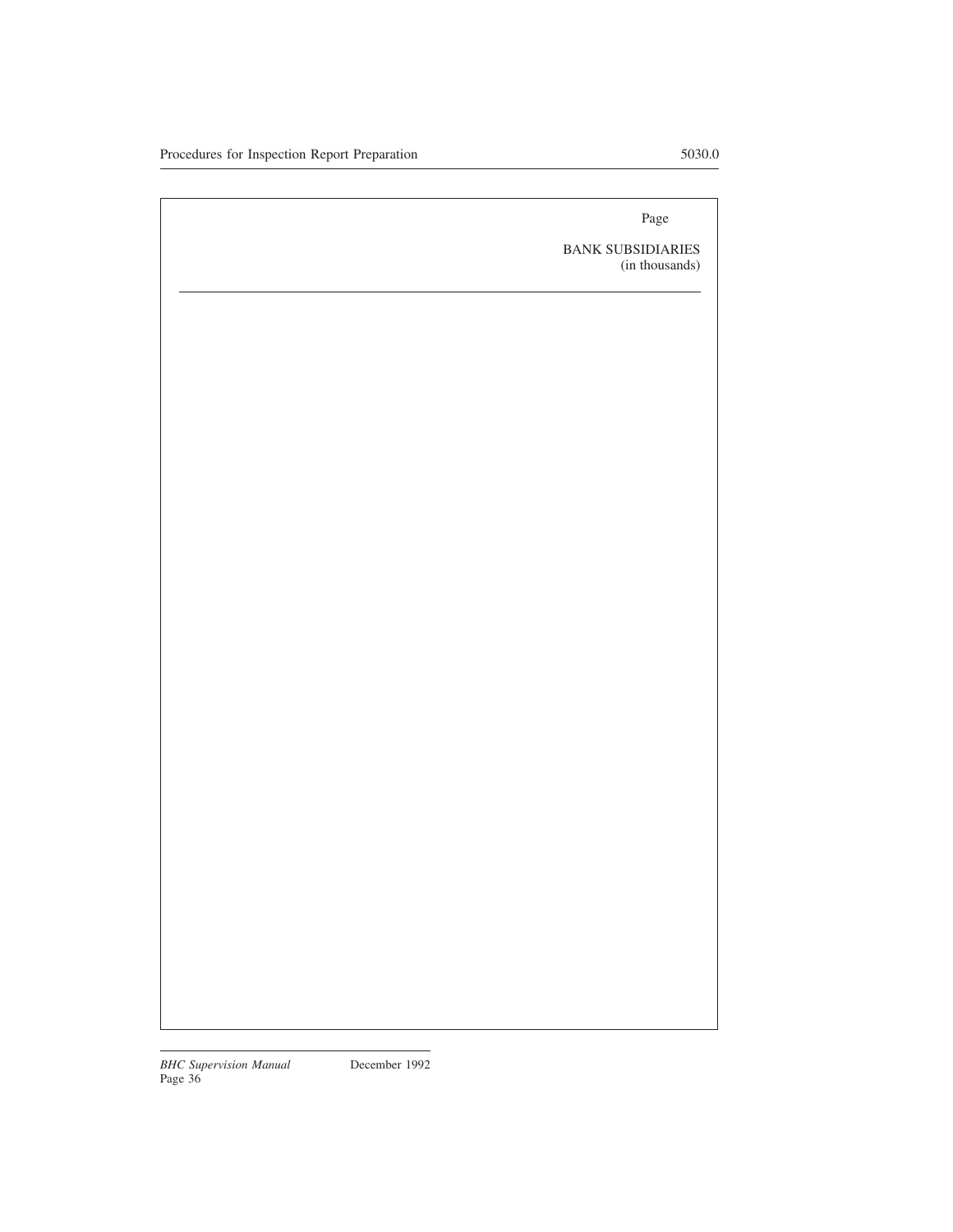# NONBANK SUBSIDIARY

- 1. Name:
- 2. Location:
- 3. Date of FRS approval:
- 4. Date acquired or established:
- 5. Date activity commenced (*de novo* only):
- 6. Statutory authority:
- 7. Branch office locations:
- 8. History and description:
- 9. Risk assessment: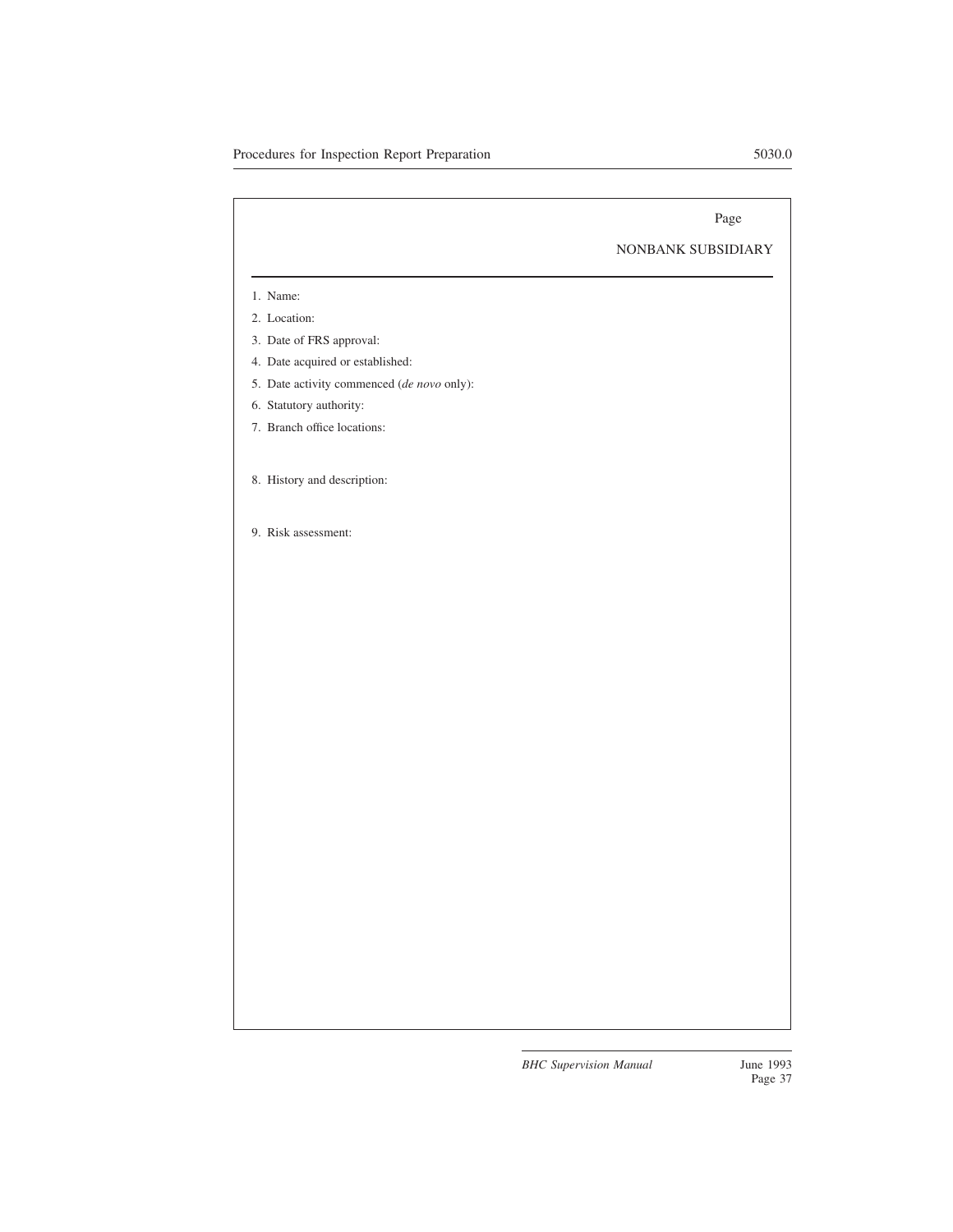NONBANK SUBSIDIARY FINANCIAL STATEMENTS (in thousands)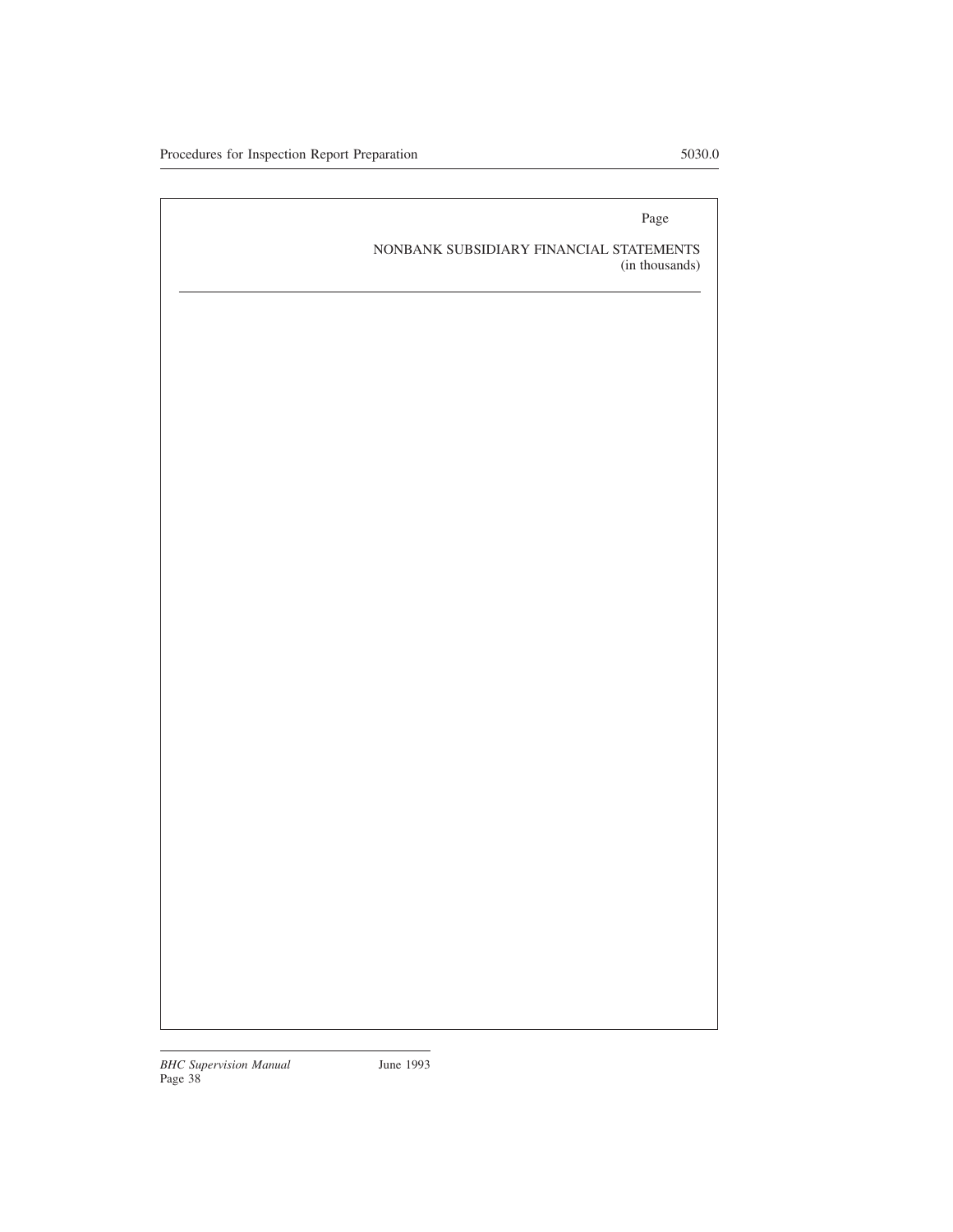|                                                                                                                                       |                   |                   |                  | Page                                   |  |
|---------------------------------------------------------------------------------------------------------------------------------------|-------------------|-------------------|------------------|----------------------------------------|--|
|                                                                                                                                       |                   |                   |                  | FIDELITY AND OTHER INDEMNITY INSURANCE |  |
|                                                                                                                                       | Name of<br>Surety | Primary<br>Amount | Excess<br>Amount | Expiration<br>Date                     |  |
| 1. Bankers blanket and fidelity bonds:                                                                                                |                   |                   |                  |                                        |  |
| a. Blanket bonds                                                                                                                      |                   |                   |                  |                                        |  |
| b. Excess fidelity bonds                                                                                                              |                   |                   |                  |                                        |  |
| 2. Are all officers and employees covered by bankers blanket or fidelity bonds?                                                       |                   |                   |                  |                                        |  |
| 3. Date of last recorded directors' approval of bankers blanket and fidelity bonds:                                                   |                   |                   |                  |                                        |  |
| 4. Indicate if any of the above coverage applies to any subsidiary of the holding company.                                            |                   |                   |                  |                                        |  |
| 5. Indicate if any subsidiary of the holding company maintains the above coverage and extends the<br>coverage to the holding company. |                   |                   |                  |                                        |  |
| Examiner's Comments:                                                                                                                  |                   |                   |                  |                                        |  |
|                                                                                                                                       |                   |                   |                  |                                        |  |
|                                                                                                                                       |                   |                   |                  |                                        |  |
|                                                                                                                                       |                   |                   |                  |                                        |  |
|                                                                                                                                       |                   |                   |                  |                                        |  |
|                                                                                                                                       |                   |                   |                  |                                        |  |
|                                                                                                                                       |                   |                   |                  |                                        |  |
|                                                                                                                                       |                   |                   |                  |                                        |  |
|                                                                                                                                       |                   |                   |                  |                                        |  |
|                                                                                                                                       |                   |                   |                  |                                        |  |
|                                                                                                                                       |                   |                   |                  |                                        |  |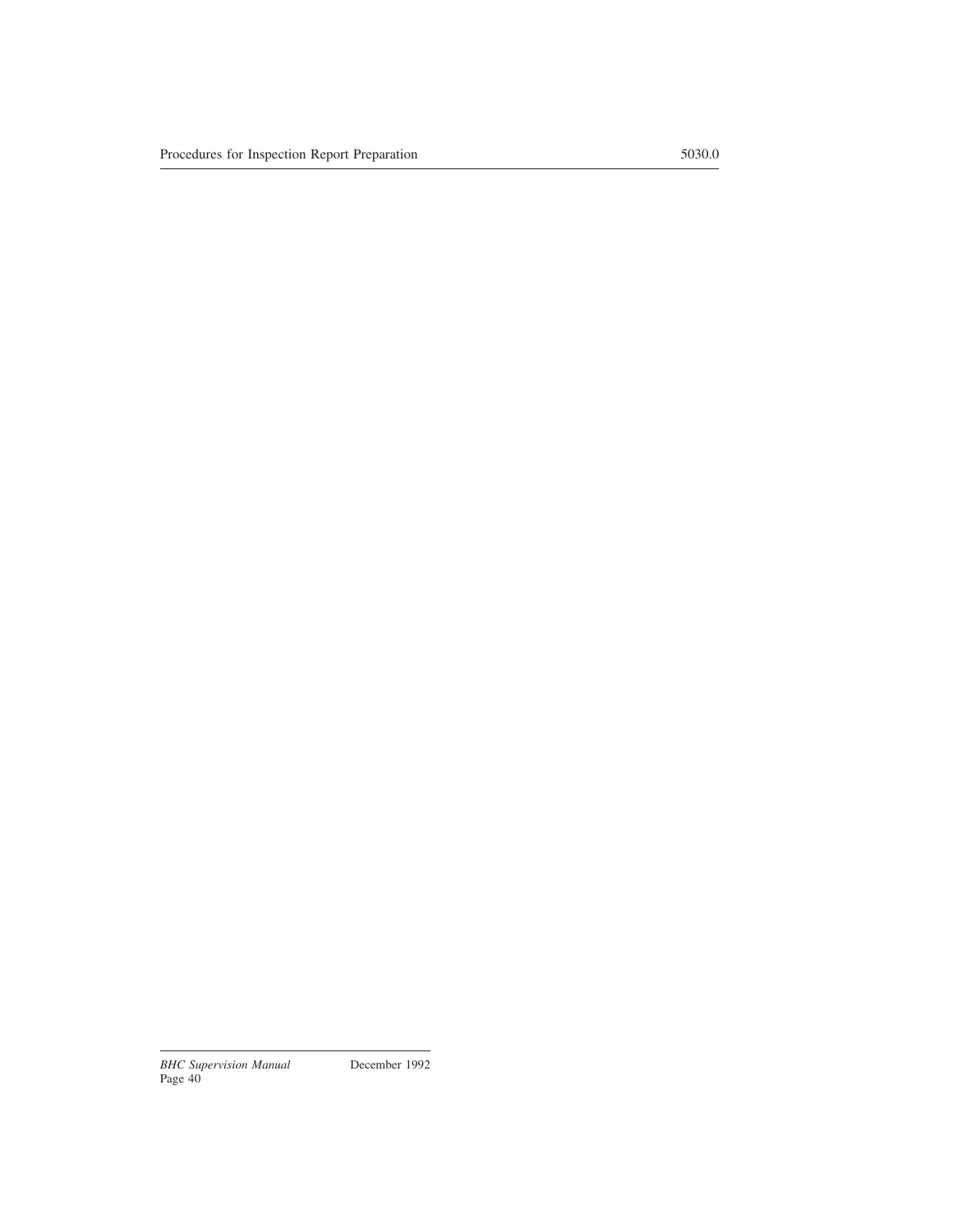# OTHER SUPERVISORY ISSUES (FR 1225)

- 1. Are there any intercompany transactions subject to comment? \_\_\_\_\_. If so, discuss.
- 2. Does the subsidiary bank(s) maintain compensating balances at another institution for debt advanced to the holding company? \_\_\_\_\_\_. If the bank is not adequately compensated, discuss.
- 3. Do the holding company's intercorporate income tax accounting policies and practices conform with the Board of Governor's September 1978 policy statement? \_\_\_\_\_\_. If not, discuss.
- 4. Is the holding company in compliance with the tie-in prohibitions contained in Section 106(b) of the BHC Act Amendments of 1970? \_\_\_\_\_. If not, discuss.
- 5. Are there any insider transactions subject to comment? \_\_\_\_\_\_. If so, discuss.
- 6. Is the holding company or its subsidiary(ies) a defendant in any litigation the results of which could have a significantly adverse effect on the overall organization? \_\_\_\_\_\_. If so, discuss.
- 7. Is the insurance program for the holding company considered adequate? \_\_\_\_\_\_. If not, discuss.
- 8. Is the holding company's audit program considered adequate? . If not, discuss
- 9. Is the holding company's quality review program considered effective?  $\frac{1}{\sqrt{1-\frac{1}{n}}}$ . If not, discuss.
- 10. Are reports filed with the Federal Reserve System prepared accurately and submitted on a timely basis? \_\_\_\_\_\_. If not, discuss.
- 11. Has the holding company complied with all representations made in application(s) to the Board of Governors? \_\_\_\_\_\_. If not, discuss.
- 12. Does the holding company have any outstanding commitments to the Board of Governors? . If so, discuss.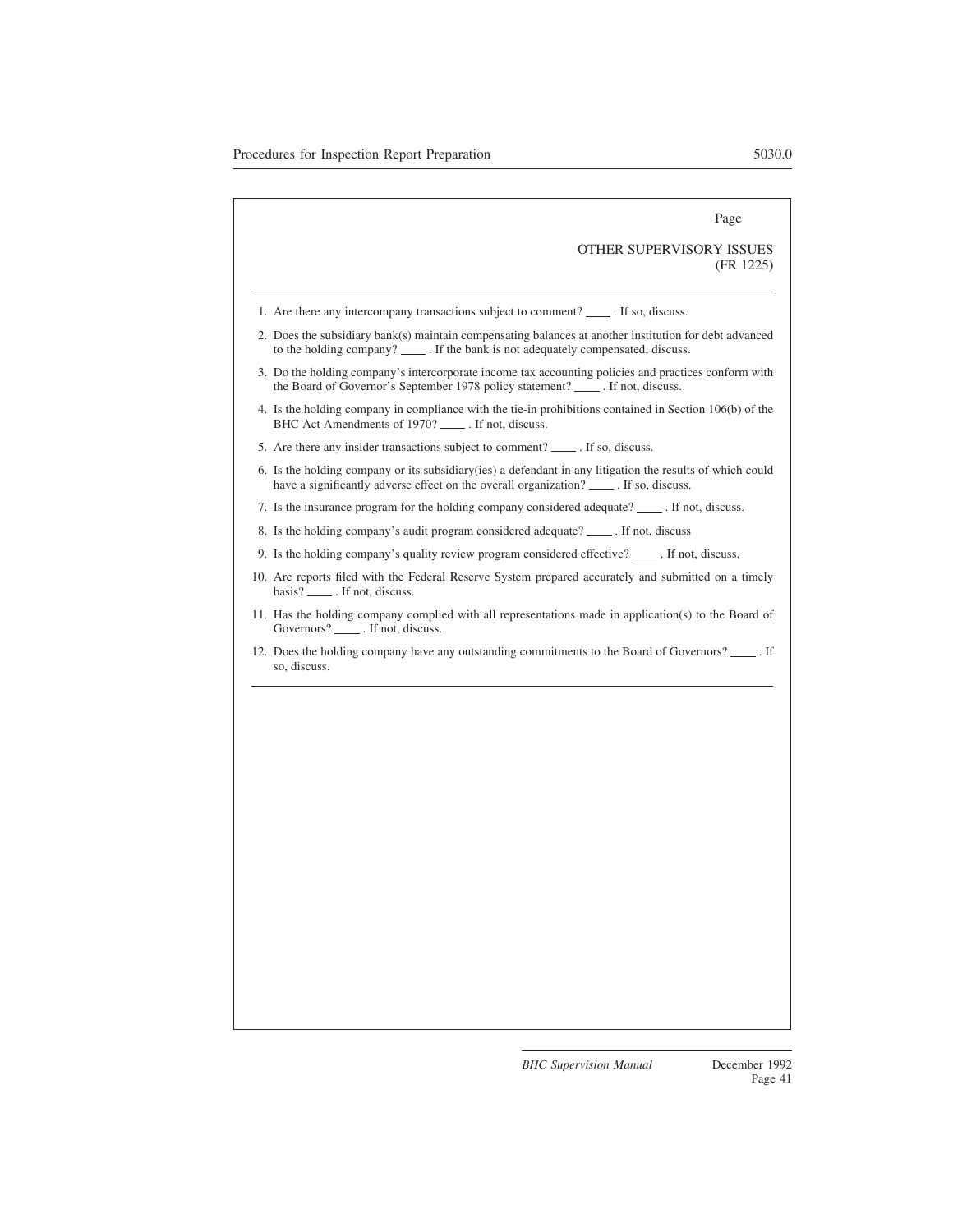# EXTENSIONS OF CREDIT TO BANK HOLDING COMPANY OFFICIALS AND THEIR RELATED INTERESTS AND INVESTMENTS IN AND LOANS ON STOCK OR OBLIGATIONS OF THEIR RELATED INTERESTS (In thousands)

| Recapitulation                                                                                                                                                                                                 |               |          |
|----------------------------------------------------------------------------------------------------------------------------------------------------------------------------------------------------------------|---------------|----------|
|                                                                                                                                                                                                                | <b>Direct</b> | Indirect |
| 1. Extensions of credit by the parent or its nonbank<br>subsidiaries to:                                                                                                                                       |               |          |
| a. principal shareholders' $\frac{1}{1}$ of the parent company<br>or its subsidiaries (excluding the subsidiary<br>bank's nonbank subsidiaries)                                                                |               |          |
| b. directors of the parent company or its subsidiaries<br>(excluding the subsidiary bank's nonbank)<br>subsidiaries)                                                                                           |               |          |
| c. executive officers <sup>2</sup> of the parent company of<br>its subsidiaries (excluding the subsidiary bank's<br>nonbank subsidiaries)                                                                      |               |          |
| d. related interests $3$ of a bank holding company<br>official <sup>4</sup>                                                                                                                                    |               |          |
| 2. Investment of the parent company and its nonbank<br>subsidiaries in stocks, bonds or other obligations of a<br>related interest <sup>3</sup> of a bank holding company official <sup>4</sup>                |               |          |
| 3. Loans by the parent company or its nonbank subsidi-<br>aries to any borrower secured by stocks, bonds of<br>other obligations of a related interest $3$ of a bank<br>holding company official. <sup>4</sup> |               |          |
| Totals                                                                                                                                                                                                         |               |          |

- 1. ''Principal shareholder'' as defined in Section 215.2(j) of Regulation O.
- 2. ''Executive officer'' as defined in Section 215.2(d) of Regulation O.
- 3. ''Related interests'' as defined in Section 215.2(k) of Regulation O. Note the terms ''company'' and ''control'' are defined in Section 215.2(a) and (b) respectively, of Regulation O. However, for purposes of this item, ''related interests'' shall also include ''insured banks.''
- 4. ''Bank holding company official'' is defined as any director, executive officer, or principal shareholder of the parent company or any of its subsidiaries, excluding the subsidiary bank's nonbank subsidiaries.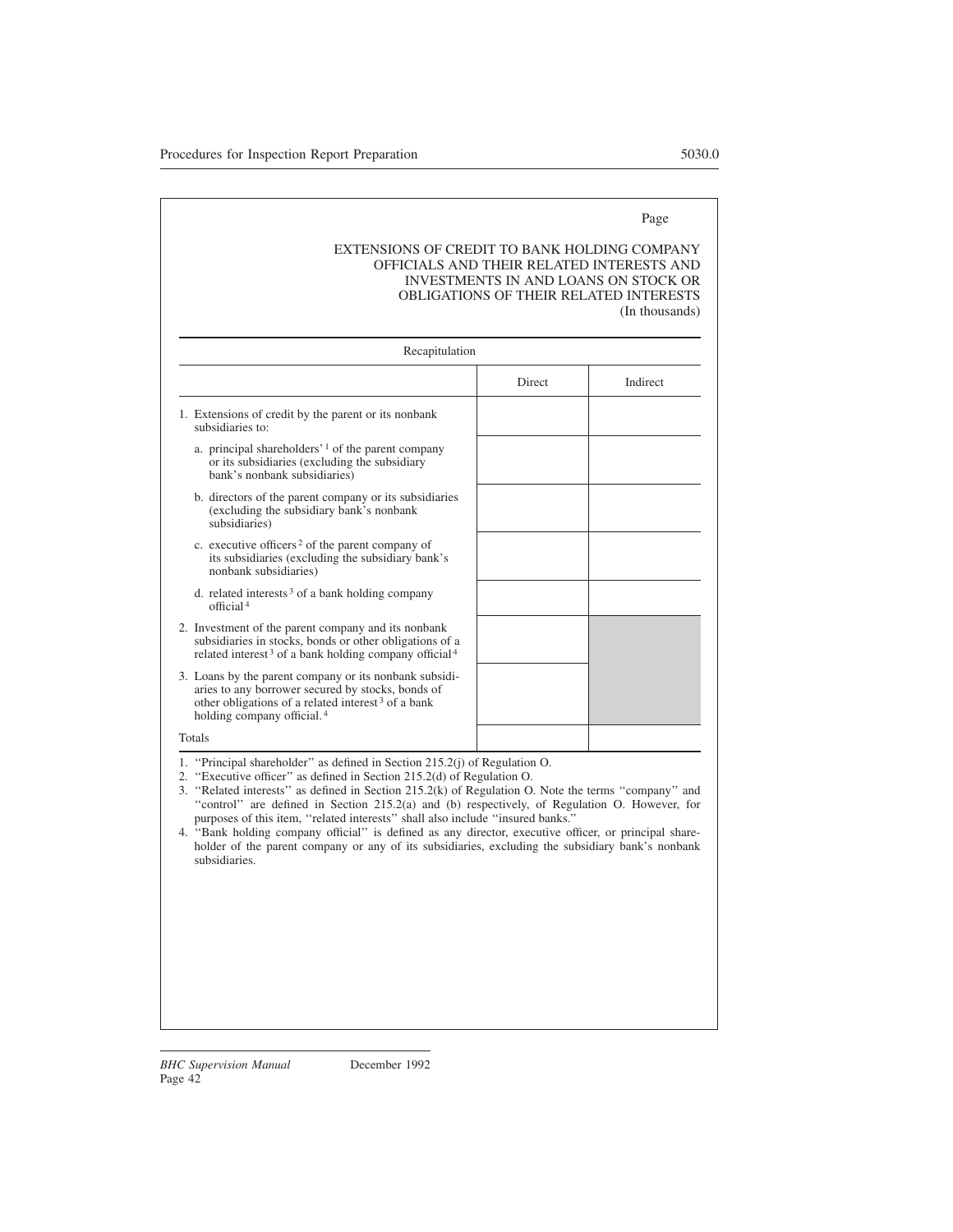# EXTENSIONS OF CREDIT TO BANK HOLDING COMPANY OFFICIALS AND THEIR RELATED INTERESTS AND INVESTMENTS IN AND LOANS ON STOCK OR OBLIGATIONS OF THEIR RELATED INTERESTS (In thousands)

#### Schedule

Listed individually below within each group as defined on the previous page are only those loans and investments of \$ or more and all loans and investments classified; all other loans and investments are combined within each group and are not listed individually. Duplications within and between groups are deducted from the total of the appropriate group.

| Name of Borrower or Investment<br>and Comments | $\rm Direct$ | $In direct% \begin{center} \includegraphics[width=1\textwidth]{figures/fig_1a}% \label{fig:2a}% \end{center} \caption{The first part of the parameter $\rho$ in the case of the parameter $\rho$ in the case of the parameter $\rho$ in the case of the parameter $\rho$ in the case of the parameter $\rho$ in the case of the parameter $\rho$ in the case of the parameter $\rho$ in the case of the parameter $\rho$ in the case of the parameter $\rho$ in the case of the parameter $\rho$ in the case of the parameter $\rho$ in the case of the parameter $\rho$ in the case of the parameter $\rho$ in the case of the parameter $\rho$ in the case of the parameter $\rho$ in the case of the parameter $\rho$ in the case of the parameter $\rho$ in the case of the parameter $\rho$ in the case of the parameter $\rho$ in the case of the parameter $\$ | Terms |
|------------------------------------------------|--------------|-----------------------------------------------------------------------------------------------------------------------------------------------------------------------------------------------------------------------------------------------------------------------------------------------------------------------------------------------------------------------------------------------------------------------------------------------------------------------------------------------------------------------------------------------------------------------------------------------------------------------------------------------------------------------------------------------------------------------------------------------------------------------------------------------------------------------------------------------------------------------|-------|
|                                                |              |                                                                                                                                                                                                                                                                                                                                                                                                                                                                                                                                                                                                                                                                                                                                                                                                                                                                       |       |
|                                                |              |                                                                                                                                                                                                                                                                                                                                                                                                                                                                                                                                                                                                                                                                                                                                                                                                                                                                       |       |
|                                                |              |                                                                                                                                                                                                                                                                                                                                                                                                                                                                                                                                                                                                                                                                                                                                                                                                                                                                       |       |
|                                                |              |                                                                                                                                                                                                                                                                                                                                                                                                                                                                                                                                                                                                                                                                                                                                                                                                                                                                       |       |
|                                                |              |                                                                                                                                                                                                                                                                                                                                                                                                                                                                                                                                                                                                                                                                                                                                                                                                                                                                       |       |
|                                                |              |                                                                                                                                                                                                                                                                                                                                                                                                                                                                                                                                                                                                                                                                                                                                                                                                                                                                       |       |
|                                                |              |                                                                                                                                                                                                                                                                                                                                                                                                                                                                                                                                                                                                                                                                                                                                                                                                                                                                       |       |
|                                                |              |                                                                                                                                                                                                                                                                                                                                                                                                                                                                                                                                                                                                                                                                                                                                                                                                                                                                       |       |
|                                                |              |                                                                                                                                                                                                                                                                                                                                                                                                                                                                                                                                                                                                                                                                                                                                                                                                                                                                       |       |
|                                                |              |                                                                                                                                                                                                                                                                                                                                                                                                                                                                                                                                                                                                                                                                                                                                                                                                                                                                       |       |
|                                                |              |                                                                                                                                                                                                                                                                                                                                                                                                                                                                                                                                                                                                                                                                                                                                                                                                                                                                       |       |
|                                                |              |                                                                                                                                                                                                                                                                                                                                                                                                                                                                                                                                                                                                                                                                                                                                                                                                                                                                       |       |
|                                                |              |                                                                                                                                                                                                                                                                                                                                                                                                                                                                                                                                                                                                                                                                                                                                                                                                                                                                       |       |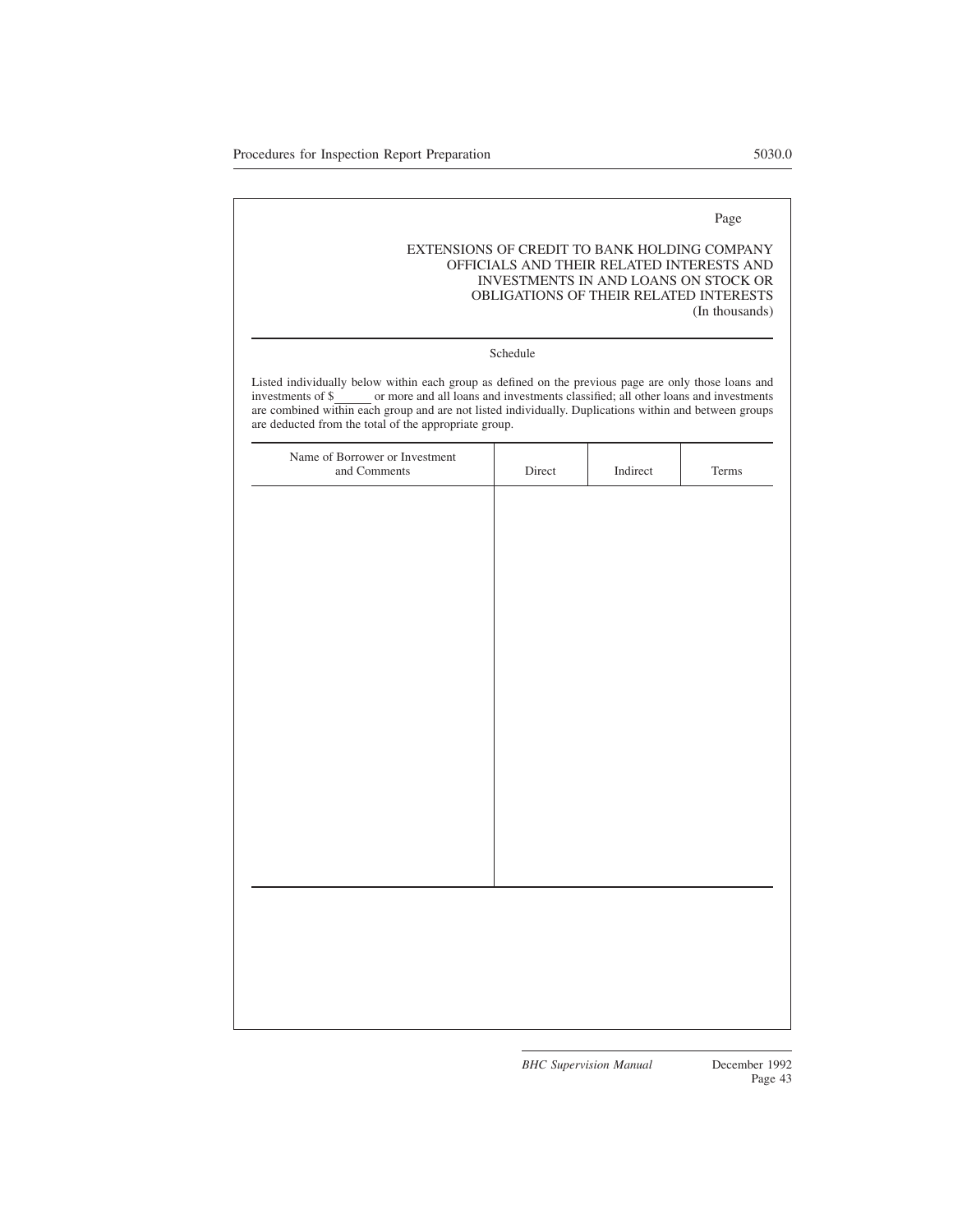# INTEREST RATE SENSITIVITY ASSETS AND LIABILITIES (In Thousands)

|                                                                              |                  | Repricing Interval |                 |                  |                  |  |
|------------------------------------------------------------------------------|------------------|--------------------|-----------------|------------------|------------------|--|
|                                                                              | $1 - 90$<br>Days | $91 - 180$<br>Days | 181-365<br>Days | $1 - 2$<br>Years | $2 - 5$<br>Years |  |
| Interest-Sensitive Assets:                                                   |                  |                    |                 |                  |                  |  |
| Totals                                                                       |                  |                    |                 |                  |                  |  |
| Cumulative totals                                                            |                  |                    |                 |                  |                  |  |
| Interest-Sensitive Liabilities:                                              |                  |                    |                 |                  |                  |  |
| Totals                                                                       |                  |                    |                 |                  |                  |  |
| Cumulative totals                                                            |                  |                    |                 |                  |                  |  |
| Gap                                                                          |                  |                    |                 |                  |                  |  |
| Cumulative Gap                                                               |                  |                    |                 |                  |                  |  |
| Interest-sensitive Assets/<br>Interest-sensitive Liabilities<br>(cumulative) |                  |                    | $\%$            | $\%$             | $\%$             |  |
| Cumulative gap/<br>Total assets                                              |                  |                    | $\%$            | $\%$             | %                |  |

Comments: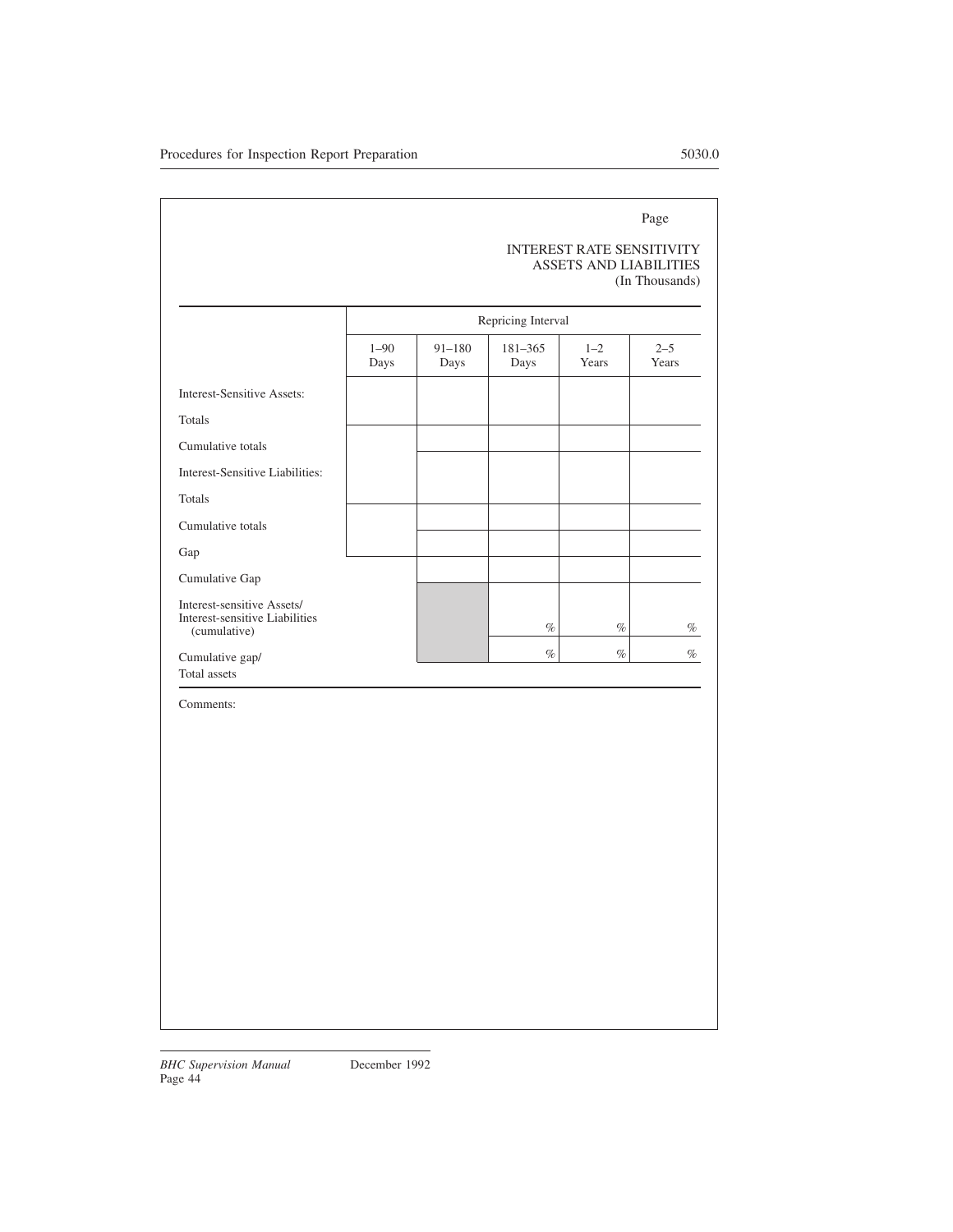#### TREASURY ACTIVITIES/CAPITAL MARKETS (FR 1225)

- 1. Provide an overview of the organization's capital markets activities. The overview should distinguish between various types of functional activity, such as market making, trading, or end user, and include a relevant measure of volume for the activity as well as earnings performance.
- 2. Does the organization maintain written policies and procedures that clearly outline the process for controlling risks inherent in the organization's functional activities? Describe where policies and procedures are deficient.
- 3. Does the organization have a written overall strategy covering all capital markets activities? Explain.
- 4. Has this strategy been effectively communicated to the Board of Directors? \_\_\_\_\_ Explain.
- 5. Does the organization have risk-management processes in place to manage and control all significant risk exposures (e.g., market, credit, operations, liquidity, and legal-risk exposures)?  $\_\_\_\_\_\_\_\_\$ Can the organization manage and control risks on a consolidated basis? \_\_\_\_\_ Explain.
- 6. Specifically, describe how the organization measures and manages the market-risk exposures related to these activities. Is this process adequate given the complexity and size of the activities as well as the capital position of the institution? Explain.
- 7. Also describe how the organization measures and manages both the current and potential credit-risk exposures related to these activities. Is this process adequate given the complexity and size of the activities as well as the capital position of the institution? Explain.
- 8. Does the organization have management information systems to provide accurate and timely information to senior management and the board of directors?
- 9. Are internal control processes sufficient to ensure safe and sound operations? Explain.
- 10. Does the organization have an audit plan for capital markets activities? \_\_\_\_ Is it Adequate? \_ Explain.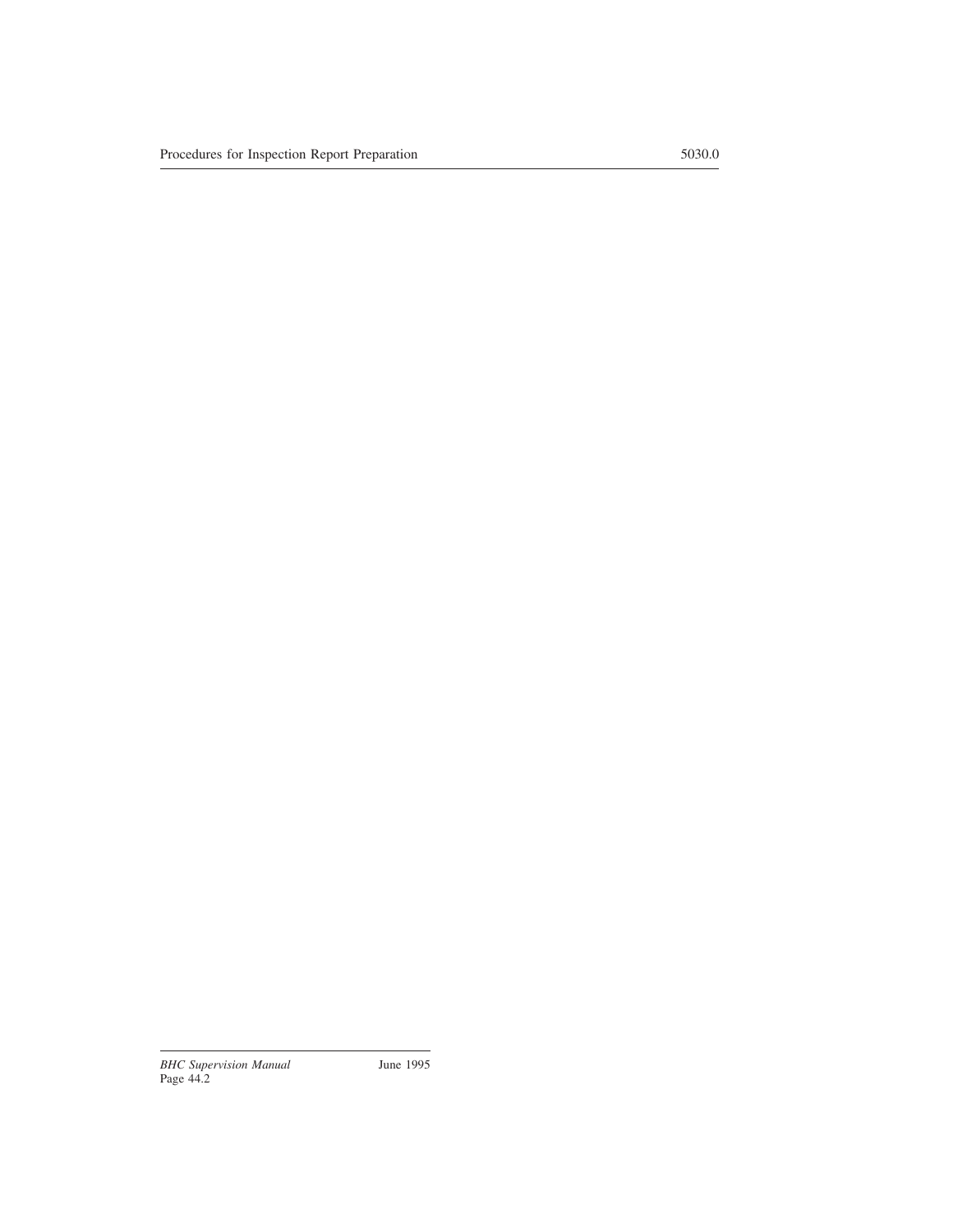# Page A

# Confidential Section PRINCIPAL OFFICERS AND DIRECTORS

Regular schedule of director's meetings: ..........

Fee paid each director: ...........

\* Meetings missed of \_\_\_\_\_ held during the last \_\_\_\_\_ months.

| Name<br>Address<br>(City, Sate)<br>Year of Birth | <b>Shares</b><br>Owned | Years<br>on BHC<br>Board | Meetings<br>Missed* | Salary | Bonus<br>$(1 \text{ and } 2 \text{ only})$ | Title/Position at:<br>1. Holding Company<br>(Committees)<br>2. Subsidiary and/or Affiliate<br>3. Prinicpal Occupation or<br><b>Business Affiliation</b> |
|--------------------------------------------------|------------------------|--------------------------|---------------------|--------|--------------------------------------------|---------------------------------------------------------------------------------------------------------------------------------------------------------|
|                                                  |                        |                          |                     | \$     | \$                                         | 1.<br>2.<br>3.                                                                                                                                          |
|                                                  |                        |                          |                     | \$     | $\mathcal{S}$                              | 1.<br>$\mathbf{2}$ .<br>3.                                                                                                                              |
|                                                  |                        |                          |                     | \$     | \$                                         | 1.<br>$\mathbf{2}$ .<br>3.                                                                                                                              |
|                                                  |                        |                          |                     | \$     | \$                                         | 1.<br>$\mathbf{2}$ .<br>3.                                                                                                                              |
|                                                  |                        |                          |                     | \$     | \$                                         | 1.<br>2.<br>3.                                                                                                                                          |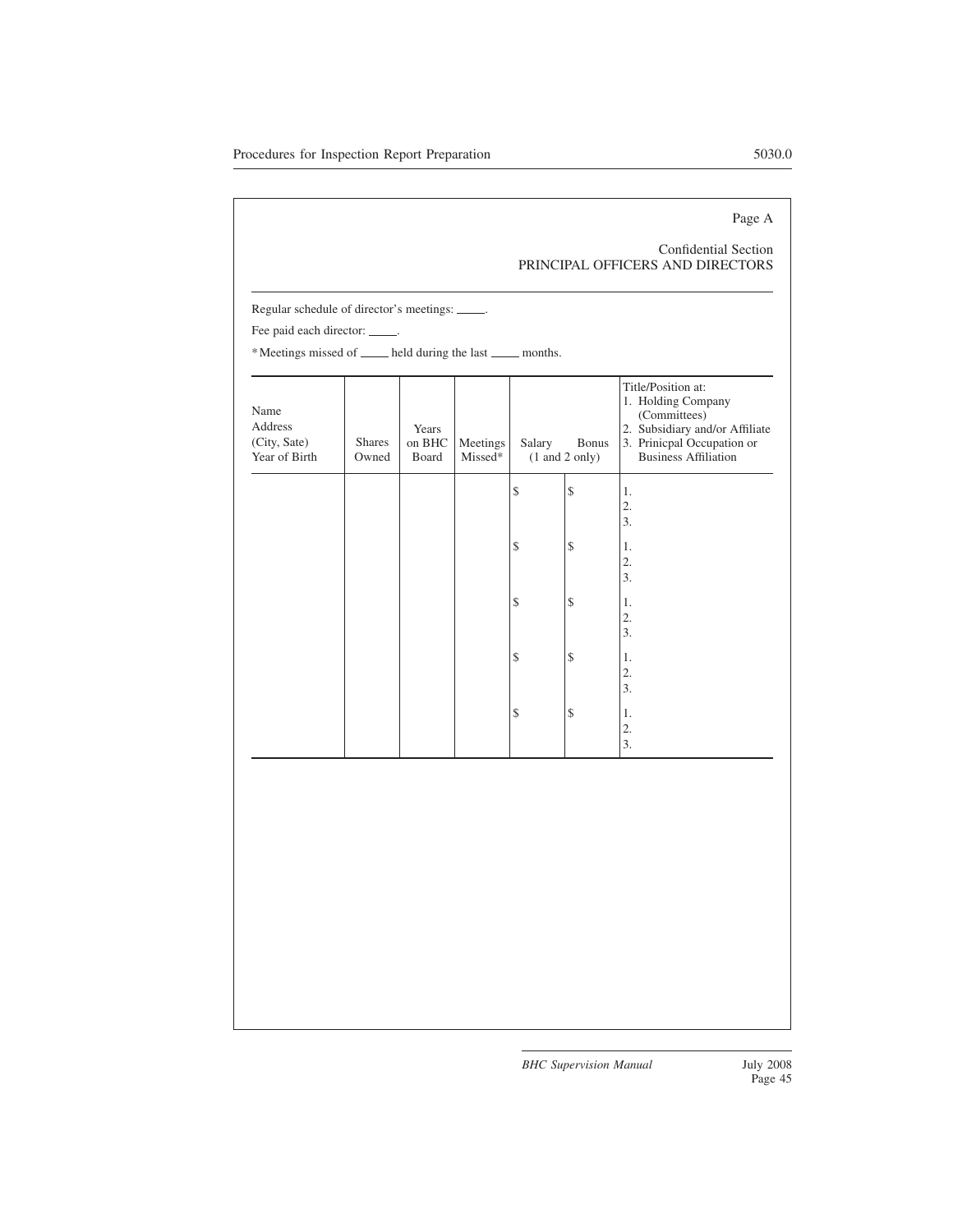Page B

# Confidential Section CONDITION OF BANK HOLDING COMPANY

- 1. Future prospects of holding company.
- 2. Assess Management and the Board of Directors. In addition, appraise the policies with respect to the level of control and supervision exercised over subsidiaries, including risk evaluation and control and management information systems.
- 3. Subsidiary bank(s), date of most recent examination and rating.
- 4. Is the holding company a member of a chain banking organization? Summarize significant problems at any affiliated holding company, subsidiary bank or in the chain organization.
- 5. List individuals or groups that own or control 5 percent or more of the outstanding voting shares of the bank holding company's stock. Discuss significant changes in ownership.
- 6. Other supervisory concerns.
- 7. RFI/C(D) Rating.
- 8. Recommendations for supervisory action.

Comments: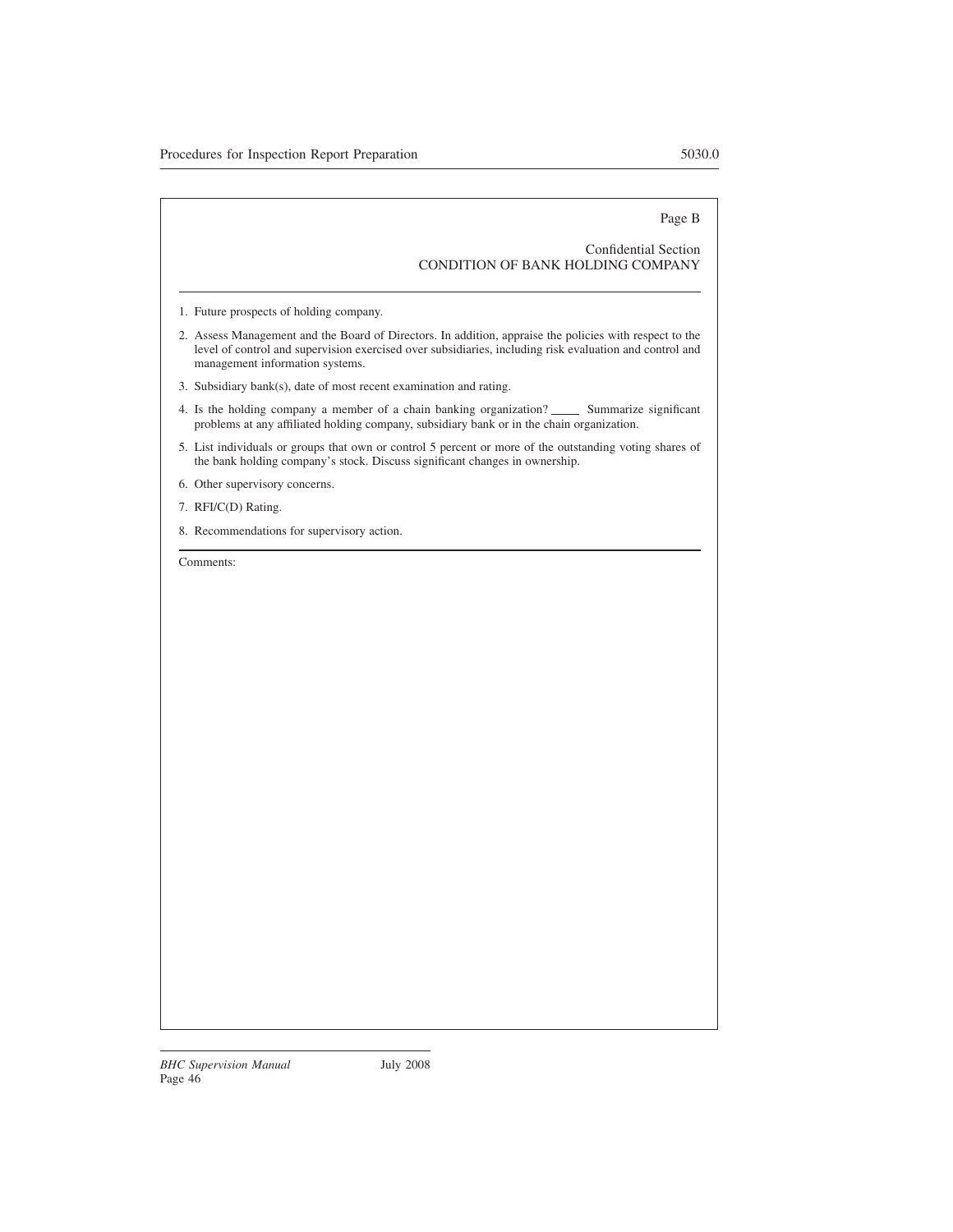# Page C

# Confidential Section LIQUIDITY AND DEBT INFORMATION (In thousands)

# Parent Only Short-term GAP Position

|                  | $0 - 30$ days | $31-90$ days | 91 days-1 year |
|------------------|---------------|--------------|----------------|
| Liquid Assets    |               |              |                |
| Commercial Paper |               |              |                |
| Net              |               |              |                |
| Net cumulative   |               |              |                |

# Long-term Debt

List all unaffiliated long-term debt in the following format indicating the amount that qualifies as Tier 2 capital.

| Borrower | Type of $\vert$<br>Issue | Original<br>Amount | On<br>Date | Rate | Due<br>Date | Present<br>Out-<br>standing | Lender |
|----------|--------------------------|--------------------|------------|------|-------------|-----------------------------|--------|
|          |                          | $\boldsymbol{\$}$  |            | $\%$ |             | \$                          |        |
|          |                          | $\boldsymbol{\$}$  |            | $\%$ |             | \$                          |        |
|          |                          | $\boldsymbol{\$}$  |            | $\%$ |             | \$                          |        |
|          |                          | $\mathbb{S}$       |            | $\%$ |             | \$                          |        |
|          |                          | $\mathbb{S}$       |            | $\%$ |             | \$                          |        |
|          |                          | $\mathbb S$        |            | $\%$ |             |                             |        |
|          |                          |                    |            |      |             |                             |        |
|          |                          |                    |            |      |             |                             |        |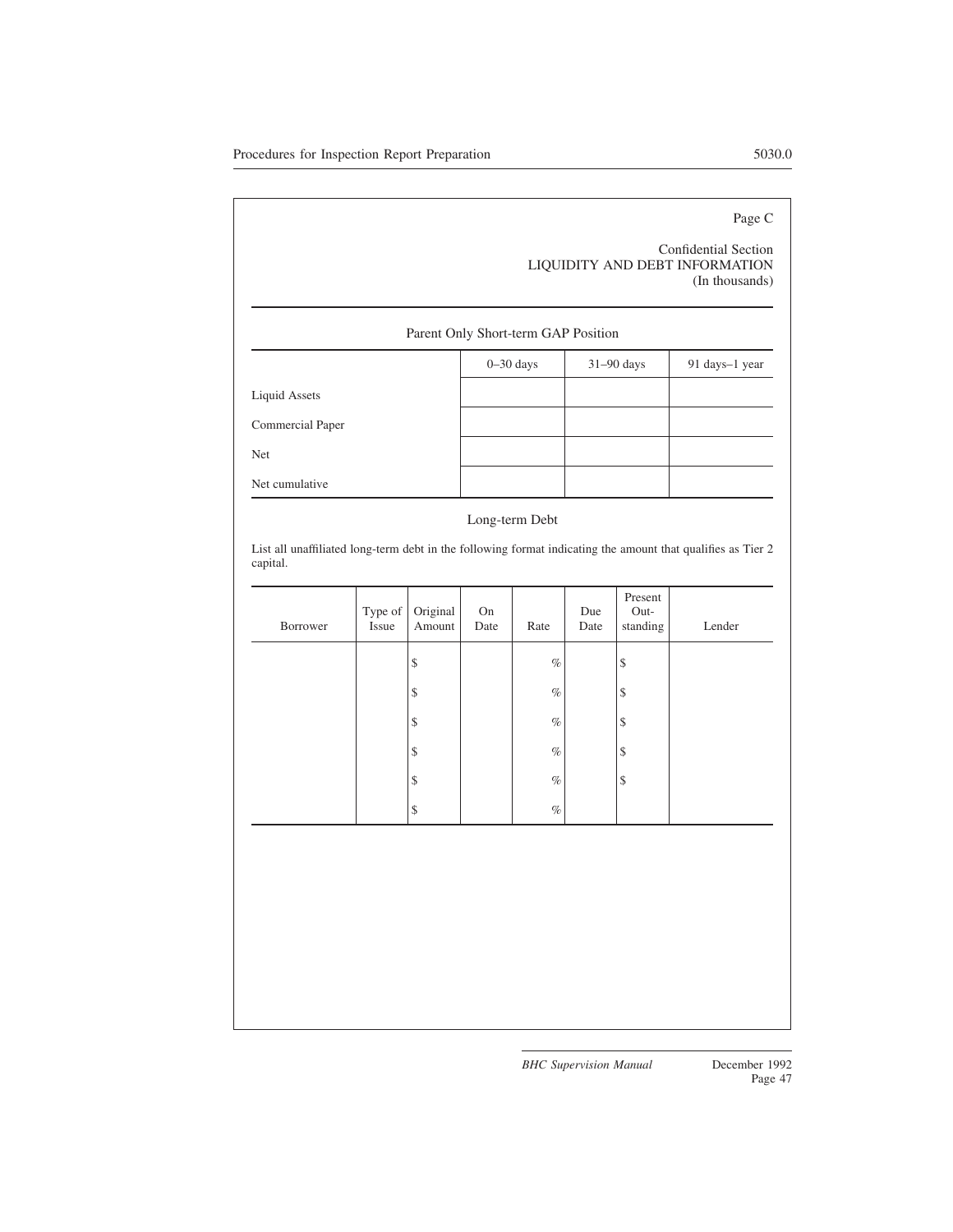|                                                      | Page D<br>Confidential Section   |
|------------------------------------------------------|----------------------------------|
|                                                      | ADMINISTRATIVE AND OTHER MATTERS |
| Name of Examiners                                    | <b>Total Work Days</b>           |
|                                                      | Office<br>Field                  |
|                                                      |                                  |
|                                                      |                                  |
|                                                      |                                  |
| Final meeting held with:                             |                                  |
| Contact persons for records of bank holding company: |                                  |
| Suggestions for the next inspection:                 |                                  |
|                                                      |                                  |
|                                                      |                                  |
|                                                      |                                  |
|                                                      |                                  |
|                                                      |                                  |
|                                                      |                                  |
| Comments on Other Matters:                           |                                  |
|                                                      |                                  |
|                                                      |                                  |
|                                                      |                                  |
|                                                      |                                  |
|                                                      |                                  |
|                                                      |                                  |
|                                                      |                                  |
|                                                      |                                  |
|                                                      |                                  |
|                                                      |                                  |
|                                                      |                                  |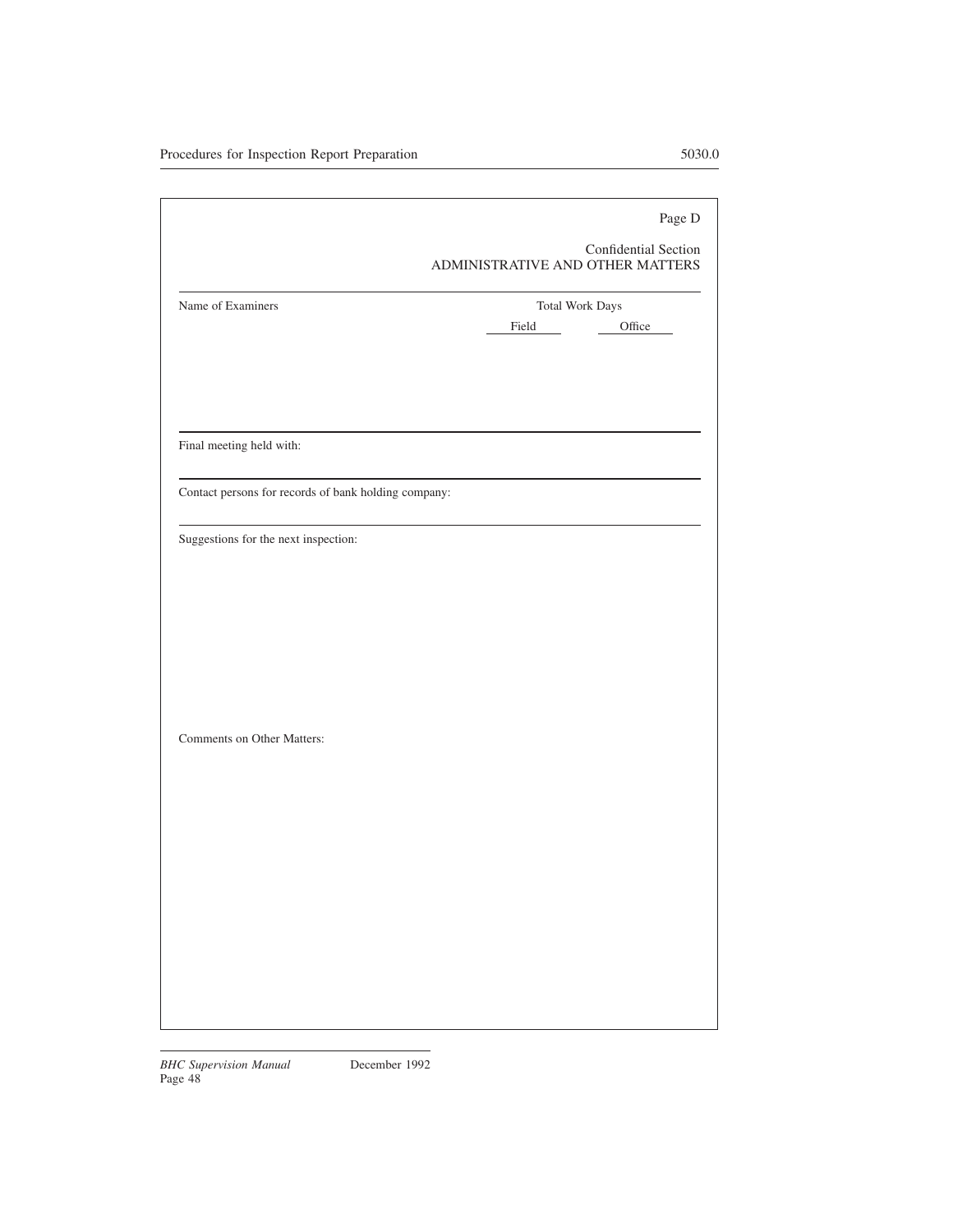| <b>Bank Subsidiary Name</b><br><b>BANK SUBSIDIARY CAPITAL STRUCTURE</b><br>TIER 1 CAPITAL:<br>Common Stockholders' Equity:<br>Common stock (par \$____; shares issued _____)<br>\$<br>Common stock surplus<br>Undivided profits and capital reserves (net)<br><b>Total Common Stockholders' Equity</b><br>Cumulative foreign currency translation adjustments<br>Noncumulative perpetual preferred stock and related surplus<br>Minority interest in equity accounts of consolidated subsidiaries<br>Tier 1 Capital Elements<br>Less: Goodwill<br>Tier 1 Capital<br>TIER 2 CAPITAL:<br>Subordinated debt and intermediate-term preferred stock<br>Mandatory convertible securities (net)<br>Cumulative perpetual preferred stock and related surplus<br>$\left(\text{par } \S \right)$ : shares outstanding _____: rate $\_\_\%$<br>Long-term limited-life preferred stock<br>Allowable allowance for loan and lease losses<br><b>Supplementary Capital Elements</b> | (In thousands)<br>As of<br>December 31,<br>19xx |
|----------------------------------------------------------------------------------------------------------------------------------------------------------------------------------------------------------------------------------------------------------------------------------------------------------------------------------------------------------------------------------------------------------------------------------------------------------------------------------------------------------------------------------------------------------------------------------------------------------------------------------------------------------------------------------------------------------------------------------------------------------------------------------------------------------------------------------------------------------------------------------------------------------------------------------------------------------------------|-------------------------------------------------|
|                                                                                                                                                                                                                                                                                                                                                                                                                                                                                                                                                                                                                                                                                                                                                                                                                                                                                                                                                                      |                                                 |
|                                                                                                                                                                                                                                                                                                                                                                                                                                                                                                                                                                                                                                                                                                                                                                                                                                                                                                                                                                      |                                                 |
|                                                                                                                                                                                                                                                                                                                                                                                                                                                                                                                                                                                                                                                                                                                                                                                                                                                                                                                                                                      |                                                 |
|                                                                                                                                                                                                                                                                                                                                                                                                                                                                                                                                                                                                                                                                                                                                                                                                                                                                                                                                                                      |                                                 |
|                                                                                                                                                                                                                                                                                                                                                                                                                                                                                                                                                                                                                                                                                                                                                                                                                                                                                                                                                                      |                                                 |
| Less: Supplementary capital elements eligible for Tier 1<br>Tier 2 Capital Elements<br>Less: Amount Tier 2 Capital exceeds Tier 1 Capital<br><b>Tier 2 Capital</b>                                                                                                                                                                                                                                                                                                                                                                                                                                                                                                                                                                                                                                                                                                                                                                                                   |                                                 |
| TOTAL QUALIFYING CAPITAL:<br>\$<br>Tier 1 Capital<br>Tier 2 Capital<br>Less: Investments in unconsolidated financial subsidiaries<br>Reciprocal holdings of capital<br><b>Total Qualifying Capital</b>                                                                                                                                                                                                                                                                                                                                                                                                                                                                                                                                                                                                                                                                                                                                                               |                                                 |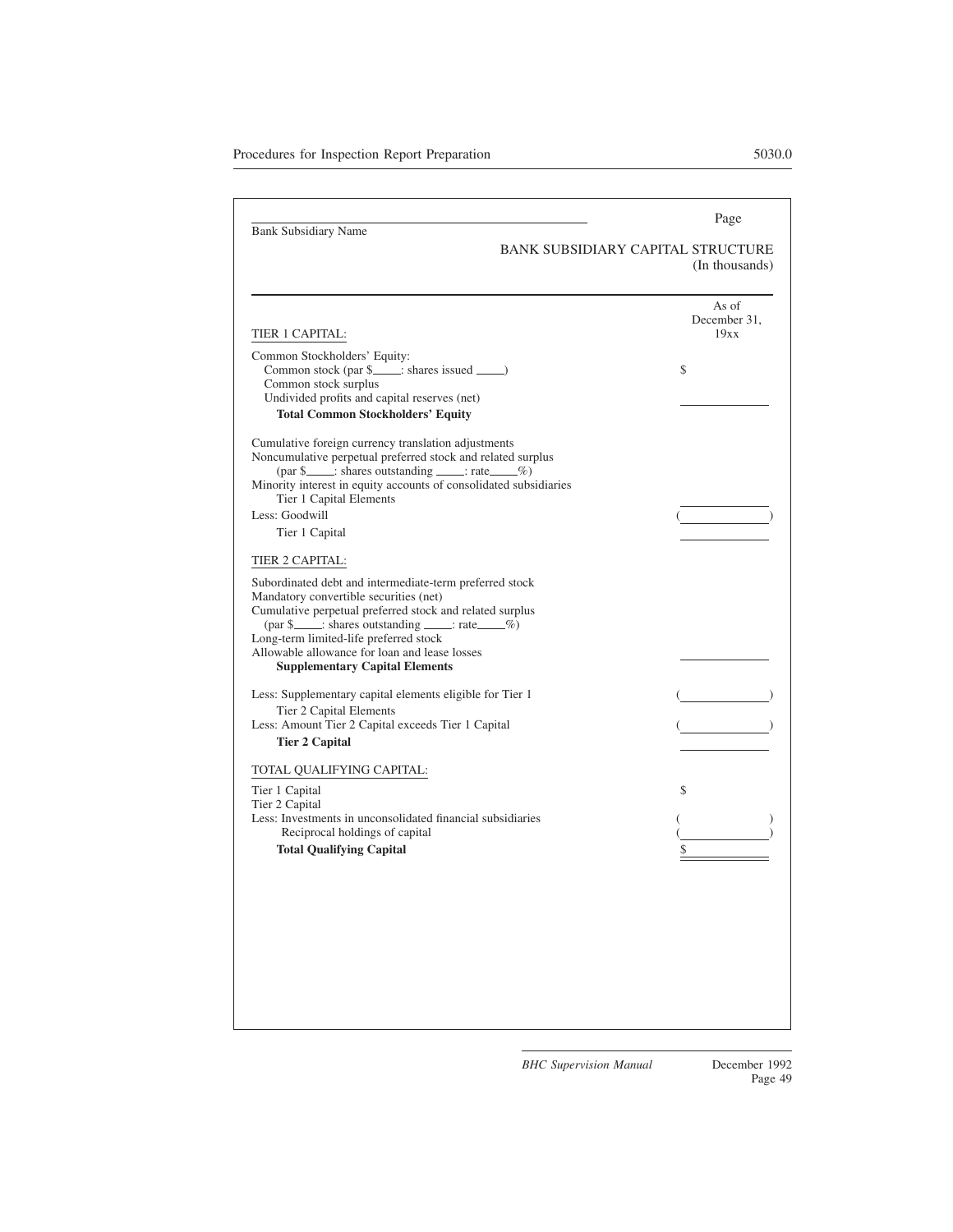|                                                                                                                                              |                                   |                                              |                                    | Page<br>BANK SUBSIDIARY CAPITAL STRUCTURE<br>(In thousands) |
|----------------------------------------------------------------------------------------------------------------------------------------------|-----------------------------------|----------------------------------------------|------------------------------------|-------------------------------------------------------------|
| RISK-WEIGHTED ASSETS:                                                                                                                        |                                   |                                              |                                    | As of<br>December 31,<br>X                                  |
| Risk-weighted balance sheet assets $1$<br>Risk-weighted off-balance sheet assets<br><b>Gross Risk-Weighted Assets</b>                        |                                   |                                              |                                    | \$                                                          |
| Less: Excess allowance for loan and lease losses (not included in capital)<br>Allocated transfer risk reserve<br><b>Risk-Weighted Assets</b> |                                   |                                              |                                    |                                                             |
| <b>CAPITAL RATIOS AND TRENDS:</b>                                                                                                            |                                   |                                              |                                    |                                                             |
|                                                                                                                                              | Peer Data<br>December 31,<br>19x1 | <b>Ouarter</b> Ended<br>December 31,<br>19x1 | Year Ended<br>December 31,<br>19x0 | Year Ended<br>December 31,<br>19x9                          |
| Tier 1 capital ratio: $3$<br>Year-end 1992 rules                                                                                             | $\%$                              | $\%$                                         | $\%$                               | $\%$                                                        |
| Total capital ratio:<br>Year-end 1992 rules                                                                                                  | $\%$                              | $\%$                                         | $\%$                               | $\%$                                                        |
| Tier 1 leverage ratio $4$                                                                                                                    | $\%$                              | $\%$                                         | $\%$                               | $\%$                                                        |
| Tangible leverage ratio <sup>5</sup>                                                                                                         | $\%$                              | $\%$                                         | $\%$                               | $\%$                                                        |

1. Risk-weighted balance sheet assets excludes all goodwill, net unrealized loss in marketable equity securities, investments in unconsolidated banking or financial subsidiaries, and reciprocal holdings of capital.

- 2. If the bank's risk-based capital ratios exceed the December 31, 1992 minimum requirements and detailed risk-weighted asset information is not readily available, then write 'NA' here and on Tier 1 capital ratio and total capital ratio lines below.
- 3. The Tier 1 capital ratio is calculated by deducting <sup>1</sup> ⁄<sup>2</sup> of all investments in unconsolidated banking or financial subsidiaries from Tier 1 capital and dividing the remaining amount by risk-weighted assets. If there is insufficient Tier 2 capital from which the other half of the investments in unconsolidated banking or financial subsidiaries would be deducted, then also deduct the deficient amount from Tier 1 capital.
- 4. The Tier 1 leverage ratio is calculated by dividing Tier 1 capital (as defined by the final capital guidelines, effective December 31, 1992) by average total assets (for the most recent quarter) less *all* goodwill.
- 5. The tangible leverage ratio is calculated by deducting all intangibles from Tier 1 capital and dividing by average total assets (for the most recent quarter) less all intangibles.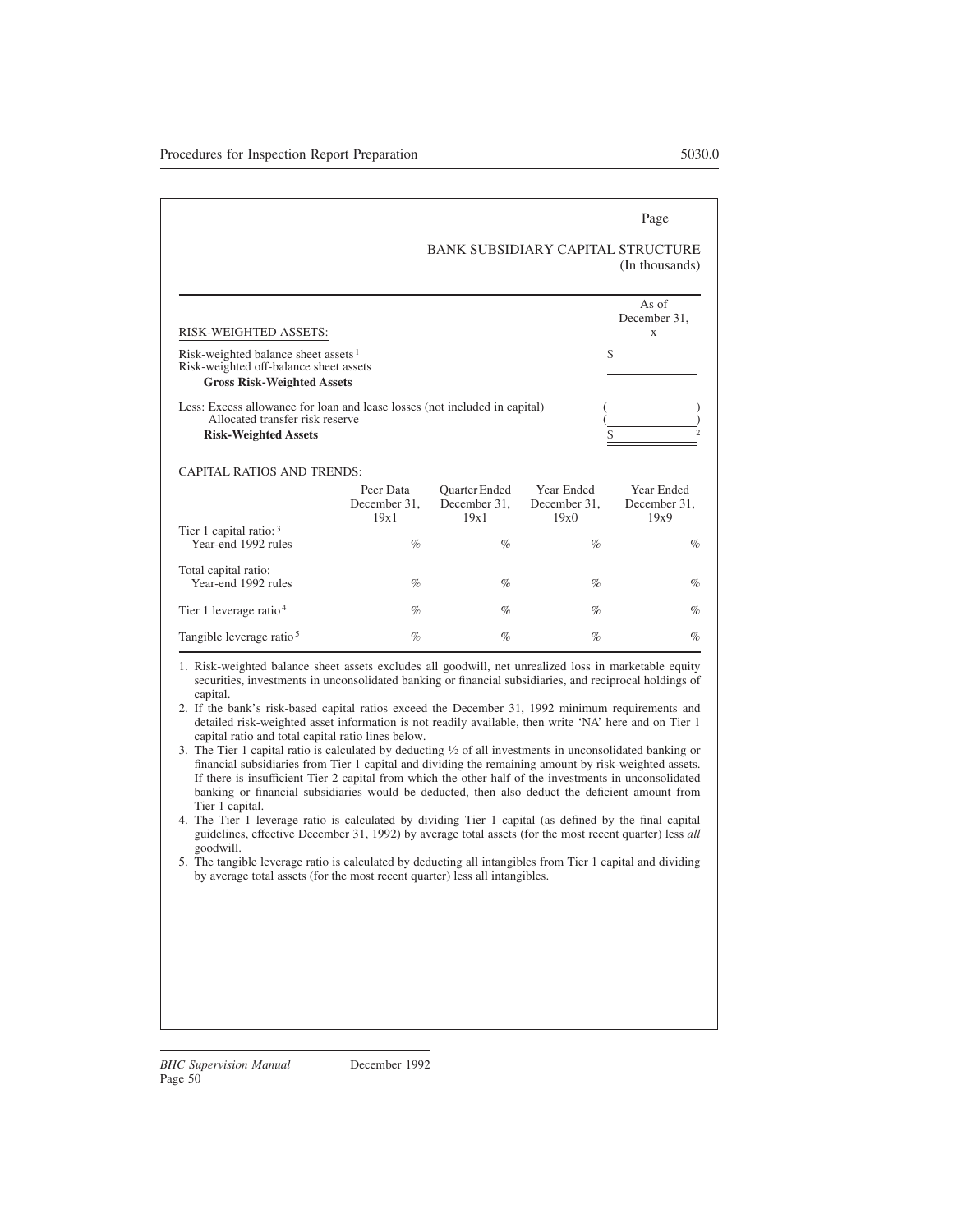BANK SUBSIDIARY (In thousands) (FR 1241)

|                                               | <b>Balance Sheet Data</b>           |               |      |                                       |      |      |
|-----------------------------------------------|-------------------------------------|---------------|------|---------------------------------------|------|------|
|                                               | 19x3                                |               | 19x2 | As of<br>December 31,                 | 19x1 |      |
| Cash and due from banks                       | \$                                  |               | \$   | \$                                    |      |      |
| Investments                                   |                                     |               |      |                                       |      |      |
| Federal funds sold                            |                                     |               |      |                                       |      |      |
| Loans (net of ICNE)                           |                                     |               |      |                                       |      |      |
| Valuation reserve                             | $\left($                            | $\mathcal{L}$ | (    | $\lambda$<br>$\left($                 |      |      |
| Other assets                                  |                                     |               |      |                                       |      |      |
| <b>Total Assets</b>                           |                                     |               |      |                                       |      |      |
| Total deposits                                |                                     |               |      |                                       |      |      |
| <b>Borrowings</b>                             |                                     |               |      |                                       |      |      |
| Other liabilities                             |                                     |               |      |                                       |      |      |
| Subordinated debt                             |                                     |               |      |                                       |      |      |
| <b>Total liabilities</b>                      |                                     |               |      |                                       |      |      |
| Stockholders' Equity                          |                                     |               |      |                                       |      |      |
| Total Liabilities and<br>Stockholders' Equity | \$                                  |               | \$   | S                                     |      |      |
| Asset growth rate                             |                                     | $\%$          |      | $\%$                                  |      | $\%$ |
|                                               | Income Data                         |               |      |                                       |      |      |
|                                               | Months<br>Ended<br>(Month),<br>19x3 |               | 19x2 | For the Year<br>Ended<br>December 31, | 19x1 |      |
| Net Income                                    | \$                                  |               | \$   | \$                                    |      |      |
| Cash dividends                                | \$                                  |               | \$   | \$                                    |      |      |
| Net income to average assets                  |                                     | $\%$          |      | $\%$                                  |      | $\%$ |
| Cash dividends to net income                  |                                     | $\%$          |      | $\%$                                  |      | $\%$ |
|                                               |                                     |               |      |                                       |      |      |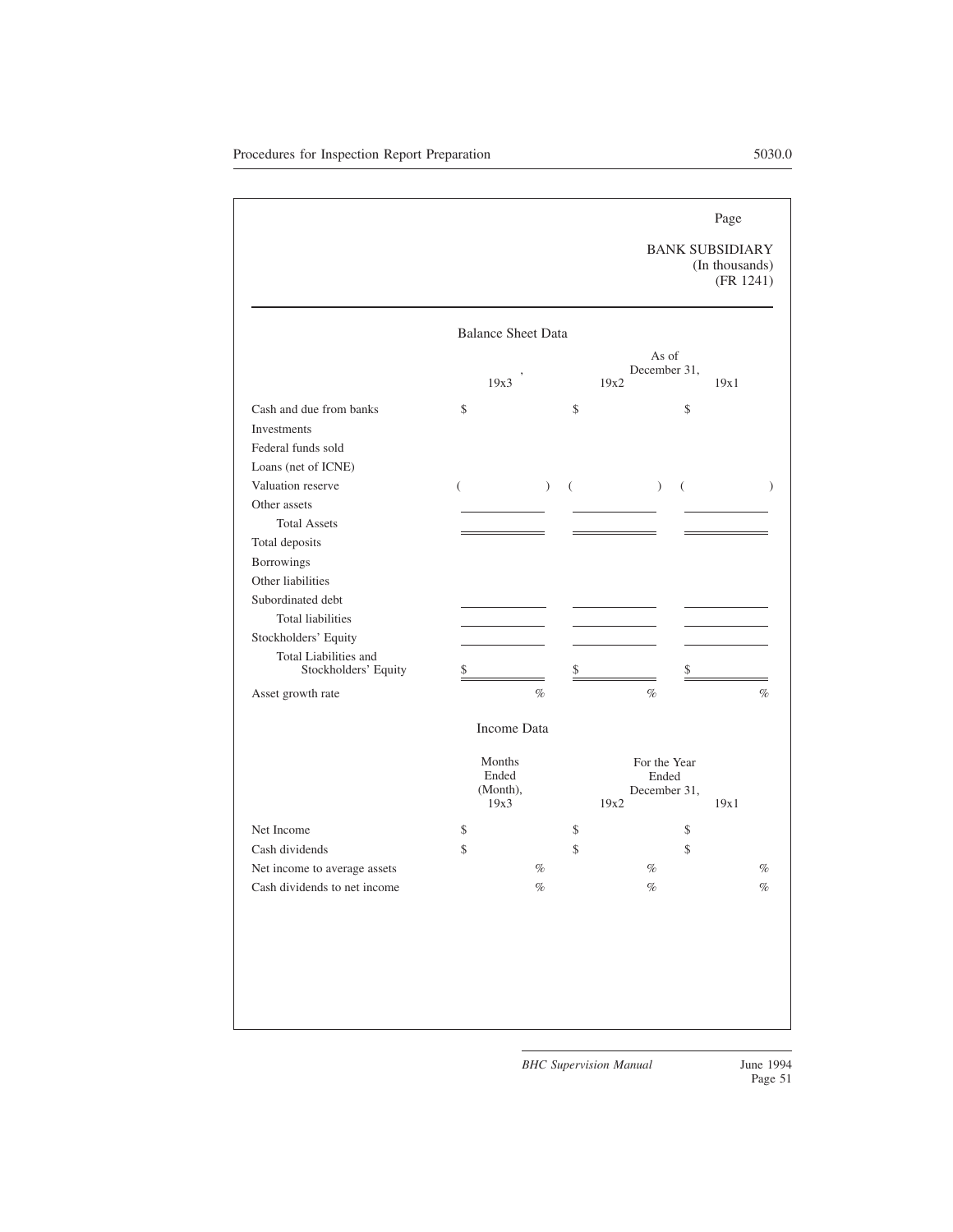|                                                                                                 |                         |                  | Page                                                  |
|-------------------------------------------------------------------------------------------------|-------------------------|------------------|-------------------------------------------------------|
|                                                                                                 |                         |                  | <b>BANK SUBSIDIARY</b><br>(In thousands)<br>(FR 1241) |
|                                                                                                 | <b>Examination Data</b> |                  |                                                       |
|                                                                                                 |                         | As of            |                                                       |
|                                                                                                 | (Month),<br>19xx        | (Month),<br>19xx | (Month),<br>19xx                                      |
| Classified assets:                                                                              |                         |                  |                                                       |
| Substandard                                                                                     |                         |                  |                                                       |
| Doubtful                                                                                        |                         |                  |                                                       |
| Loss                                                                                            |                         |                  |                                                       |
| Weighted classified assets <sup>1</sup> to Tier 1<br>and Allowance for loan losses <sup>2</sup> | $\%$                    |                  | $\%$<br>$\%$                                          |

1. Twenty percent of substandard and value impaired (when applicable), plus 50 percent of doubtful, plus 100 percent of loss classification.

2. For this ratio, Tier 1 capital is to be calculated using risk-based capital guidelines effective December 31, 1992. Also the allowance for loan and leases losses is included without limit.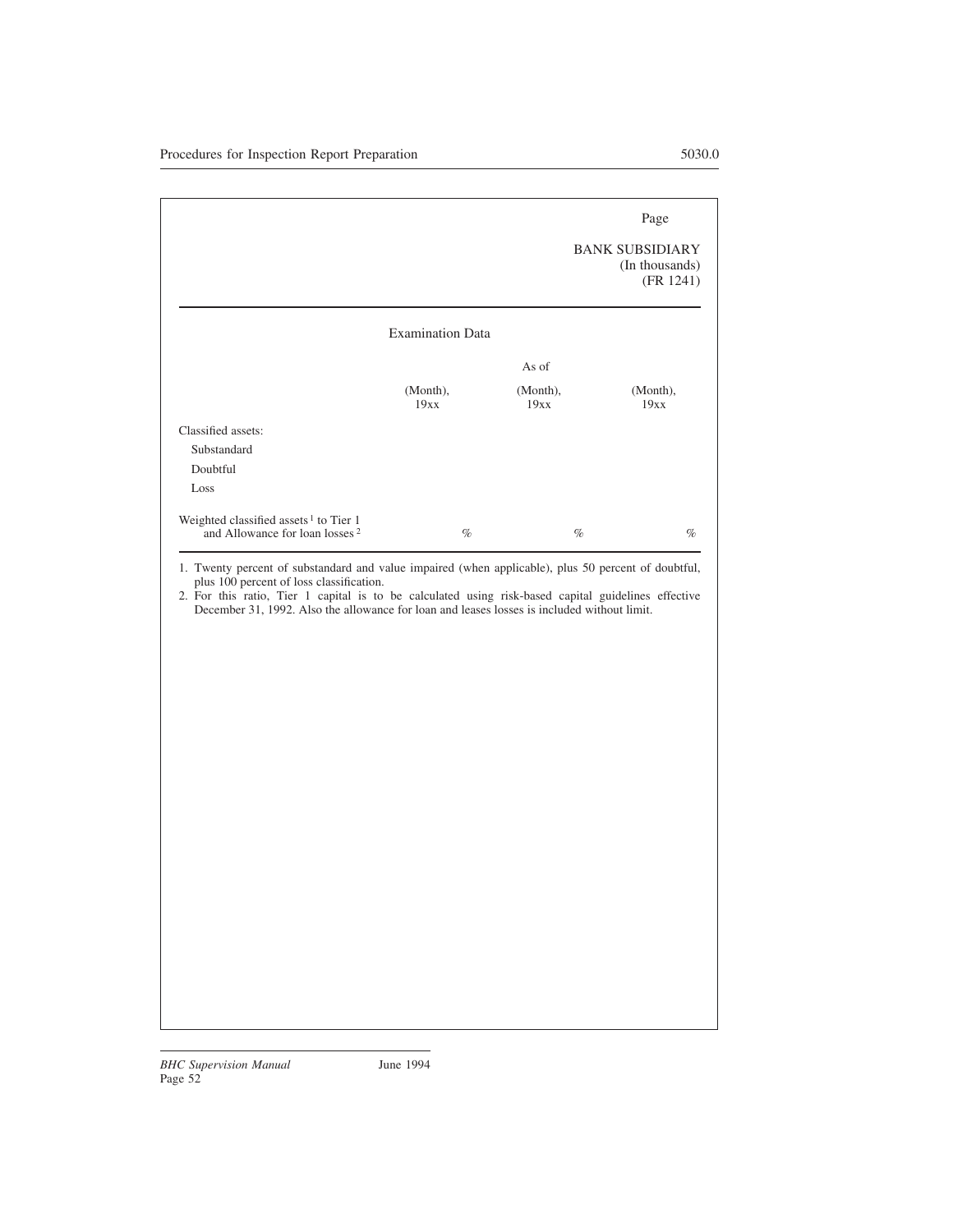# OTHER SUPERVISORY ISSUES (FR 1241)

- 1. Comment on the extent of control the holding company exercises over the policies of the subsidiary bank.  $\overline{\phantom{a}}$
- 2. Is the holding company's policy on assessing dividends from the subsidiary bank(s) reasonable and is it being complied with?
- 3. Has the holding company complied with all representations made in application(s) to the Board of Governors? \_
- 4. Does the subsidiary bank(s) maintain compensating balances at another institution for debt advanced to the holding company? \_\_\_\_\_.
- 5. If applicable, describe the holding company's policy on assessing management and service fees for work performed for the subsidiary bank. Are policies and fees reasonable?
- 6. Are there any intercompany transactions subject to comment? .
- 7. Are there any insider transactions subject to comment? .
- 8. Do the holding company's intercorporate income tax accounting policies and practices conform with the Board of Governors' September, 1978 policy statement?
- 9. If the holding company uses a subsidiary bank's personnel, or assets to sell credit related life insurance to the bank's customers, does the holding company give the bank reasonable compensation for its services in compliance with the Board of Governors' policy statement of May, 1981? .
- 10. Is the holding company in compliance with the tie-in prohibitions contained in Section 106(b) of the BHC Act Amendments of 1970? .
- 11. Is the holding company or its subsidiary(ies) a defendant in any litigation the results of which could have a significantly adverse effect on the overall organization?
- 12. Is the insurance program for the holding company organization considered adequate? .
- 13. Is the holding company's audit program considered adequate?
- 14. Is the holding company's credit quality review program considered effective? .
- 15. Are reports filed with the Federal Reserve System prepared accurately and submitted on a timely basis? .
- 16. Did the inspection uncover any violation of law, regulation or Federal Reserve policy statement not cited above? \_\_\_\_\_.
- 17. Does the holding company have any outstanding commitments to the Board of Governors? \_
- 18. Is there any other matter having a detrimental impact on the subsidiary bank(s) not discussed elsewhere in this report?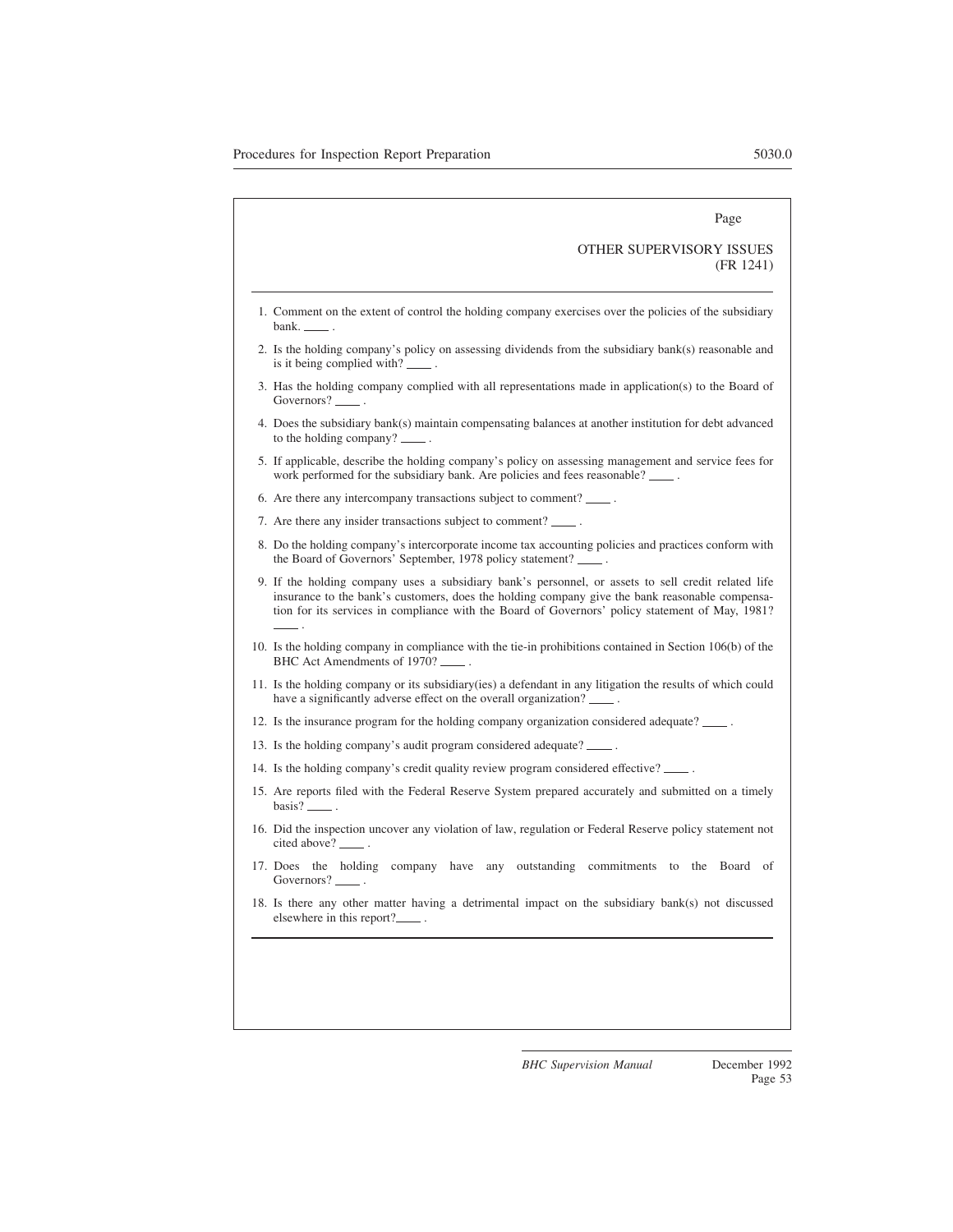# 5040.0.1 OBJECTIVES

The limited-scope inspection will review all areas of activity covered by a full-scope inspection report but less intensively.

# 5040.0.2 IMPLEMENTATION **GUIDELINES**

The ultimate responsibility for determining the appropriateness of the limited scope, and the actual elements of the scope of the inspection beyond the guidelines, rests with the Reserve Bank.

Certain report pages are required to be included in the limited-scope inspection. Other pages are required when certain events trigger their applicability, ''exception (E)'' pages. Pages not required may be included at the Reserve Bank's option. These are labeled as ''optional'' pages.

# 5040.0.2.1 Required Report Pages

As in the full-scope inspection report, $<sup>1</sup>$  the</sup> limited-scope inspection report is divided into three parts: a core section, a section consisting of report pages that provide support to the core section, and a confidential section.

*Core section*. The core section of the report serves as the main vehicle for communicating the results of the inspection to management. The core pages contain the scope of the inspection, comments on administration of policies and supervision over subsidiaries, and an analysis of the RFI/C(D) rating components (see section 4070.0), any or all of which could be used to support supervisory action, when necessary.

*Support section*. The supporting report pages contain narrative and financial and other data to support the analyses in the core section. The *required* pages provide the primary statistical support when addressing important supervisory problems or issues, and as appropriate, the RFI/C(D) rating, or supervisory action, when needed.

*Confidential section*. The pages in this section are also required since they address matters of supervisory importance and other matters not deemed appropriate in the open section.

For a limited-scope inspection, the following report pages are *required:*

| Manual<br><b>Section</b><br>No. | Page Location       | Page Title           |
|---------------------------------|---------------------|----------------------|
| 5010.2                          |                     | Cover (FR 1427)      |
| 5010.3                          | Page i              | Table of Contents    |
| 5010.4                          | Core Page 1         | Examiner's Comments  |
| 5010.5                          | Core Page 2         | Scope of Inspection  |
| 5010.41                         | Confidential Page B | Condition of the BHC |

The Directors' Summary Report will be required as in the full-scope inspection. Appropriate information provided by other reporting vehicles, inspection/examination activities, or other financial institution regulatory agencies should be considered. Refer to footnote 3 for further guidance as to the need for a Directors' Summary Report.

<sup>1.</sup> The basis for the limited-scope inspection report will be the ''large'' report, FR 1225.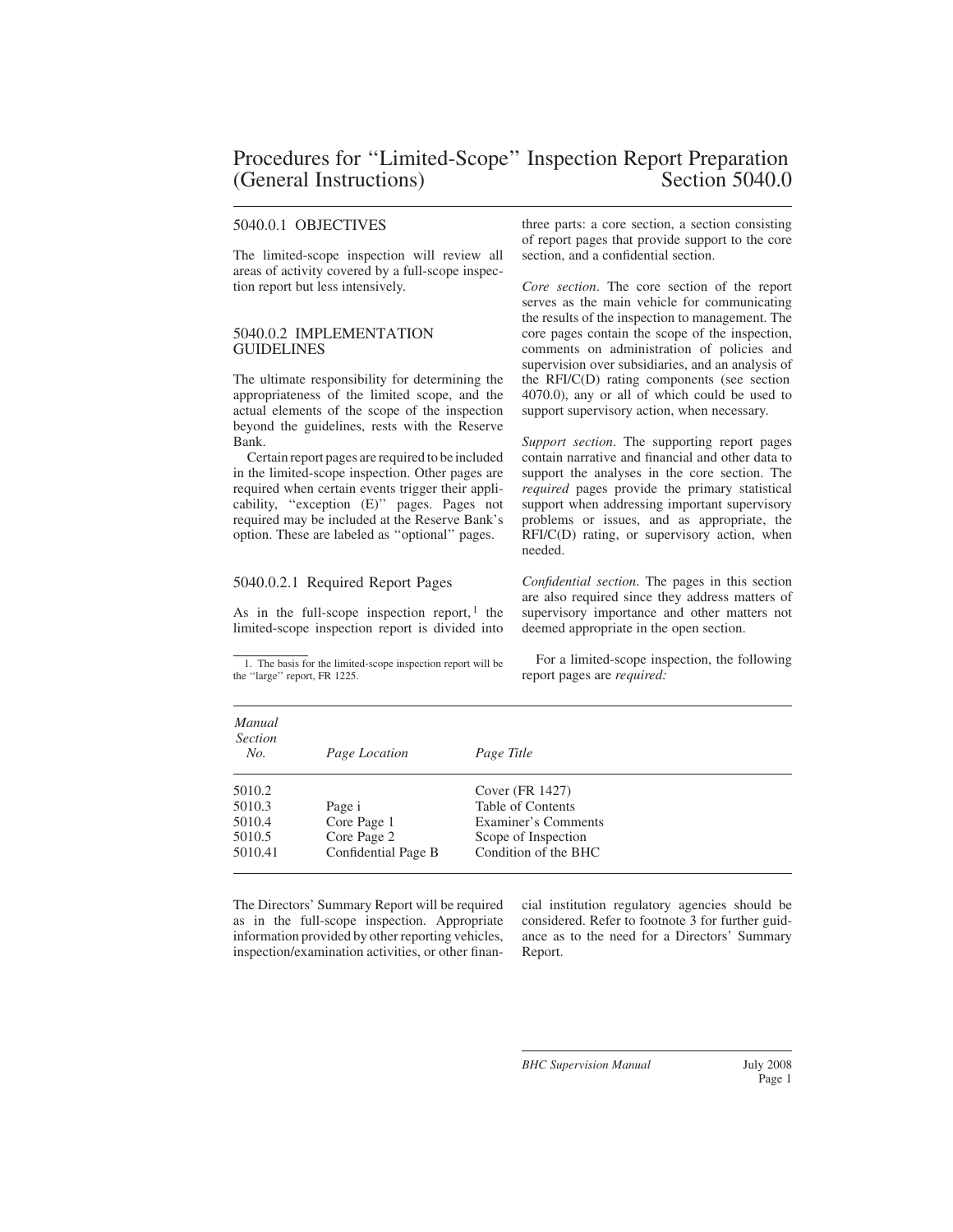# 5040.0.2.2 Exception Limited-Scope Report Pages

The following ''exception (E)'' pages should be included in the report as indicated below:

| Manual<br><b>Section</b> |                      |                                                                                                    |
|--------------------------|----------------------|----------------------------------------------------------------------------------------------------|
| No.                      | Page Location        | Page Title                                                                                         |
| 5010.6                   | Core Page 3          | Structure and Abbreviations                                                                        |
| 5010.7                   | Core Page 4          | Analysis of Financial Factors                                                                      |
| 5010.10                  | Core Page 7          | Summary of Consolidated Classified and Special<br>Mention Assets, and Other Transfer Risk Problems |
| 5010.11                  | Core Page 8          | <b>Consolidated Comparative Balance Sheet</b>                                                      |
| 5010.12                  | Core Page 9          | Comparative Statement of Income and Expenses<br>(Consolidated)                                     |
| 5010.13                  | Core Page $11*$      | Capital Structure (Consolidated) <sup>2</sup>                                                      |
| 5010.14                  | Page                 | Policies and Supervision                                                                           |
| 5010.15                  | Page                 | Violations                                                                                         |
| 5010.16                  | Page                 | <b>Other Matters</b>                                                                               |
| 5010.17                  | Page*                | Classified Assets and Capital Ratios of Subsidiary Banks                                           |
| 5010.19                  | Page*                | <b>History and Structure</b>                                                                       |
| 5010.27                  | Page                 | Cash Flow Statement (Parent)                                                                       |
| 5010.28                  | Page                 | Parent Company Liquidity Position                                                                  |
| 5010.29                  | Page*                | Parent Company and Nonbank Assets Subject to<br>Classification                                     |
| 5010.31                  | Page*                | Nonbank Subsidiary                                                                                 |
| 5020.2                   | Page                 | Other Supervisory Issues                                                                           |
| 5010.40                  | Confidential Page A* | Principal Officers and Directors                                                                   |
| 5010.43                  | Confidential Page D  | <b>Administrative Matters</b>                                                                      |

Pages with an (\*) are optional if the limited-scope inspection is preceded by a full-scope inspection within the same annual period.

# *5040.0.2.2.1 Reasoning for Including ''E'' Pages*

The ''E'' pages are included when the activities are present, or have been disclosed through the inspection process, or when significant findings or issues must be reported and communicated to management or to the appropriate supervising agency(ies). The limited-scope inspection report may include, at the discretion of the appropriate Reserve Bank, copies of the Bank Holding Company Financial Statements (FR Y-9) and Reports of Condition of Subsidiary Banks in place of pages containing required or optional financial statements. The FR Y-9 statements or the Reports of Condition should only be included when the financial statements accurately represent the condition of the bank holding company as determined during the inspection.

dated position.

2. The corresponding FR 1241 page may be used if the basis is to be a lead bank subsidiary rather than on a consoli-

# 5040.0.2.3 Optional Limited-Scope Report Pages

In the limited-scope inspection, several pages have been labeled as optional because of the nonexistence of an activity or the absence of a problem in that area. Any inspection report page may be included in the report at the option of the Reserve Bank or the examiner-in-charge. Note that the ''Commercial Paper'' and related pages (5010.21 through 5010.23) are optional since the existence of this activity would be a ''complex'' organization, requiring a full-scope inspection within the same annual period.

The *optional* pages are: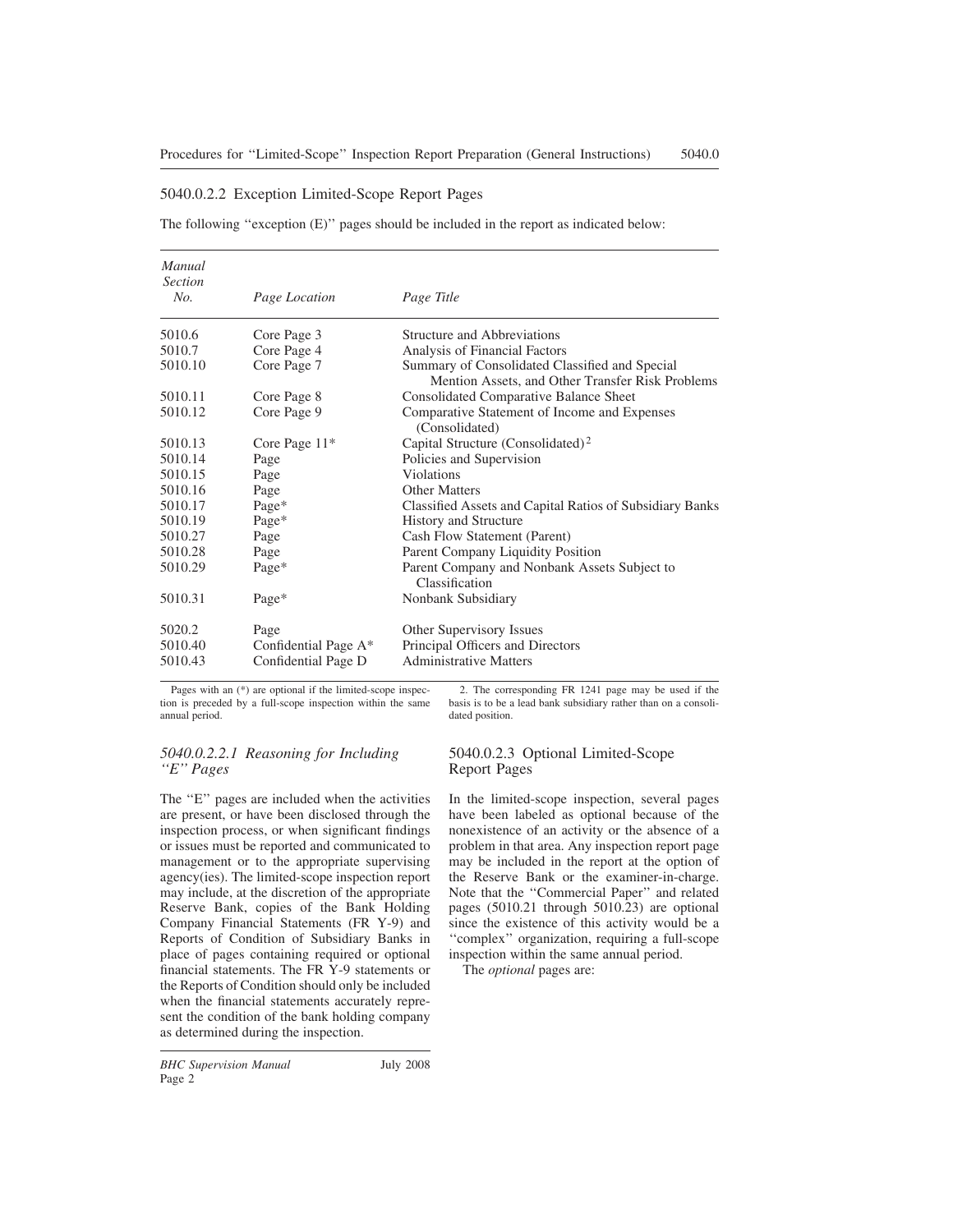| Manual<br><b>Section</b><br>No. | Page Location       | Page Title                                                                                       |
|---------------------------------|---------------------|--------------------------------------------------------------------------------------------------|
|                                 |                     |                                                                                                  |
| 5010.8                          | Core Page 5         | Parent Company Comparative Balance Sheet                                                         |
| 5010.9                          | Core Page 6         | Comparative Statement of Income and Expenses<br>(Parent)                                         |
| 5010.18                         | Page                | Organization Chart                                                                               |
| 5010.20                         | Page                | Investment in and Advances to Subsidiaries                                                       |
| 5010.21                         | Page                | Commercial Paper (Parent)                                                                        |
| 5010.22                         | Page                | Lines of Credit (Parent)                                                                         |
| 5010.23                         | Page                | Commercial Paper and Lines of Credit (Parent)                                                    |
| 5010.24                         | Page                | Contingent Liabilities and Schedule of Balance Sheet<br>Accounts Not Detailed Elsewhere (Parent) |
| 5010.25                         | Page                | Statement of Changes in Stockholders' Equity                                                     |
| 5010.26                         | Page                | Income from Subsidiaries (Fiscal and Interim)                                                    |
| 5010.30                         | Page                | <b>Bank Subsidiaries</b>                                                                         |
| 5010.32                         | Page                | Nonbank Subsidiary Financial Statements and Condition                                            |
| 5010.33                         | Page                | Fidelity and Other Indemnity Insurance                                                           |
| 5010.34                         | Page                | Audit Program                                                                                    |
| 5010.37                         | Page                | Interest Rate Sensitivity—Assets and Liabilities                                                 |
| 5010.42                         | Confidential Page C | Liquidity and Debt Information                                                                   |

# 5040.0.3 LIMITED-SCOPE INSPECTION PROCEDURES

| Procedure:               | Complete FR 1417 and indicate that the scope was limited ("L").                                                                                                                                                                    |
|--------------------------|------------------------------------------------------------------------------------------------------------------------------------------------------------------------------------------------------------------------------------|
|                          |                                                                                                                                                                                                                                    |
| Nature of Inspection:    | Disclose on the "Scope of Inspection" page that the scope is limited,<br>including any additional procedures utilized for a certain area or activity<br>during the inspection that might be comparable to a full-scope inspection. |
| Directors' Summary:      | Required under the same conditions as in the full scope. <sup>3</sup>                                                                                                                                                              |
| Rating:                  | Assign RFI/ $C(D)$ rating (see section 4070.0) as appropriate. Indicate under<br>what circumstances the rating was assigned and what components were<br>changed, including the reasons why they were changed.                      |
| <b>Inspection Cover:</b> | Cover will designate "limited" scope (FR 1427) and will be a designated<br>color other than the full-scope reports.                                                                                                                |

3. Should generally be prepared in accordance with the requirement for the preparation of written reports to directors summarizing the inspection finding following a full-scope inspection. Reserve Banks that have previously identified the problems and provided a report to the directors are not required to prepare the summary for the limited-scope inspection.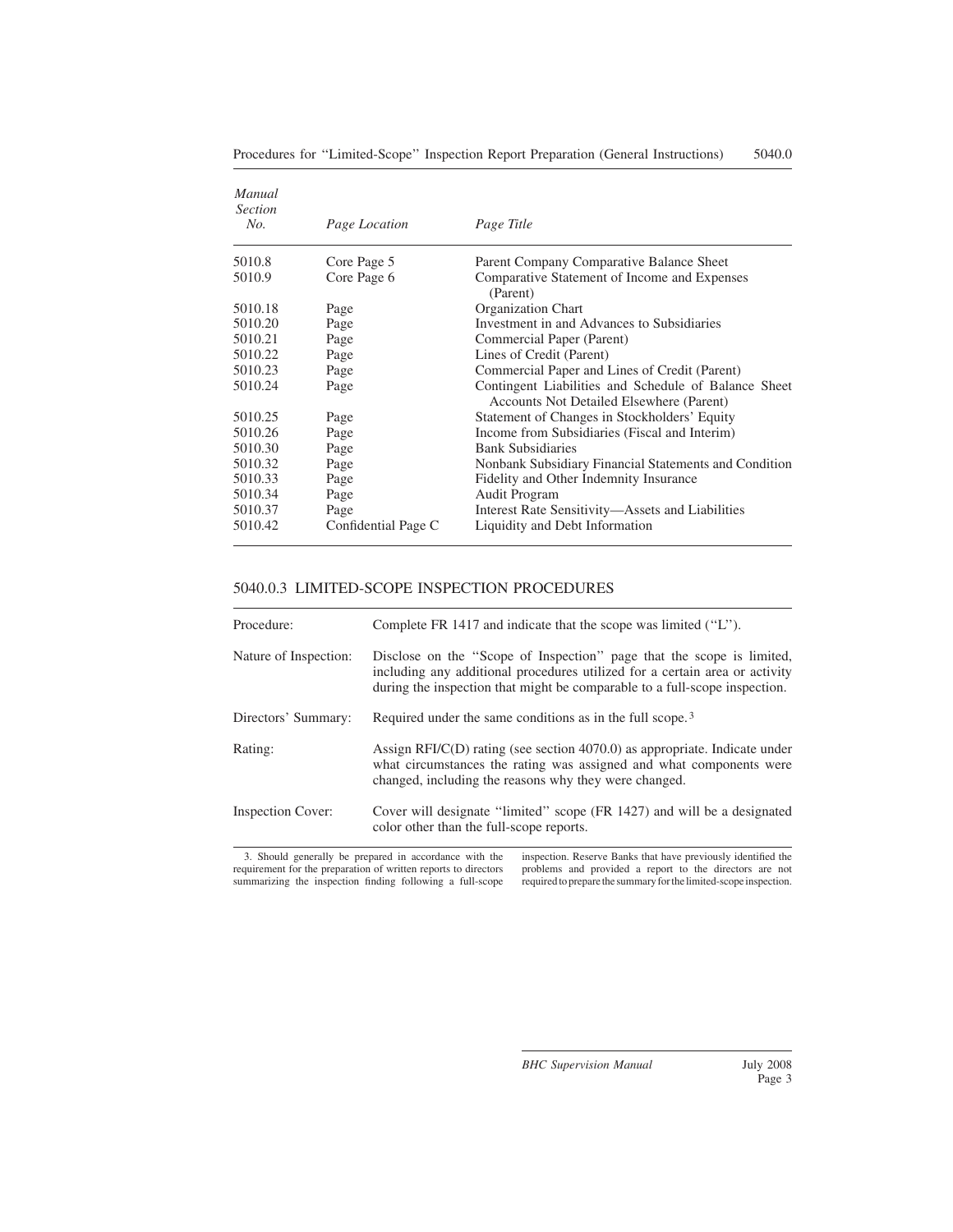# 5040.0.4 LIMITED-SCOPE INSPECTION REPORT COVER (FR 1427)

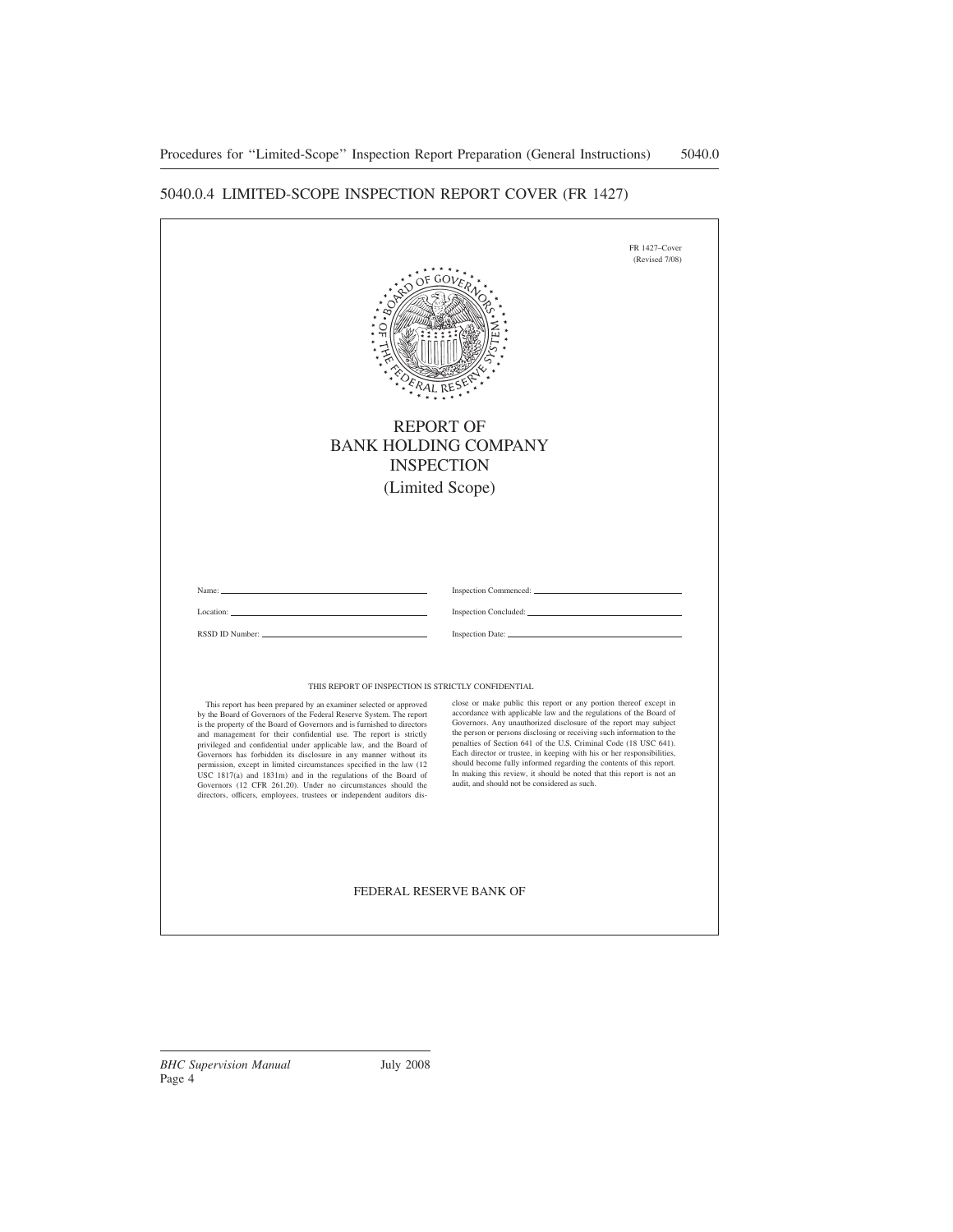# 5050.0.1 OBJECTIVES OF A TARGETED INSPECTION

A targeted inspection is designed to focus intensively on one or more specific areas, activities, or problems relating to a bank holding company. Such inspections may be conducted for various reasons, including serving as a complement to an annual full-scope inspection. <sup>1</sup> Targeted inspections are conducted as directed by the System or at the discretion of the individual Reserve Banks. As a minimum, the inspection procedures used are comparable to a full-scope inspection.

1. FR 1225 will serve as the basis for a targeted inspection.

Report Pages Included: Cover (FR 1428)

Table of Contents for included pages and a key for abbreviations used in the report

Examiner's Comments

Scope of Inspection

Other report pages supporting the scope, and the nature of the targeted inspection, as deemed appropriate by the Reserve Bank and the examinerin-charge.

Confidential pages consisting of confidential page B, ''Condition of the Bank Holding Company,'' and confidential page D, ''Administrative Matters.''

Nature of Inspection: Disclose on the ''Scope of Inspection'' that the scope is targeted and describe the procedures utilized for the targeted areas or activities.

Directors' Summary: Required as prescribed in the full scope.<sup>2</sup>

Rating: A new RFI/C(D) *composite rating* of 1 through 5 would only be assigned if the bank holding company inspection results provide sufficient information to either reaffirm or modify the most recently assigned RFI/C(D) composite rating. At least one component area must be rated between 1 and 5 in order to assign a new composite rating; otherwise, a composite rating of 0 should be assigned.

2. Should generally be prepared in accordance with the requirement for the preparation of written reports to directors summarizing the inspection's findings following a full-scope

inspection. Reserve Banks that have previously identified the problems and provided a summary report to the directors are not required to prepare the summary for the targeted inspection.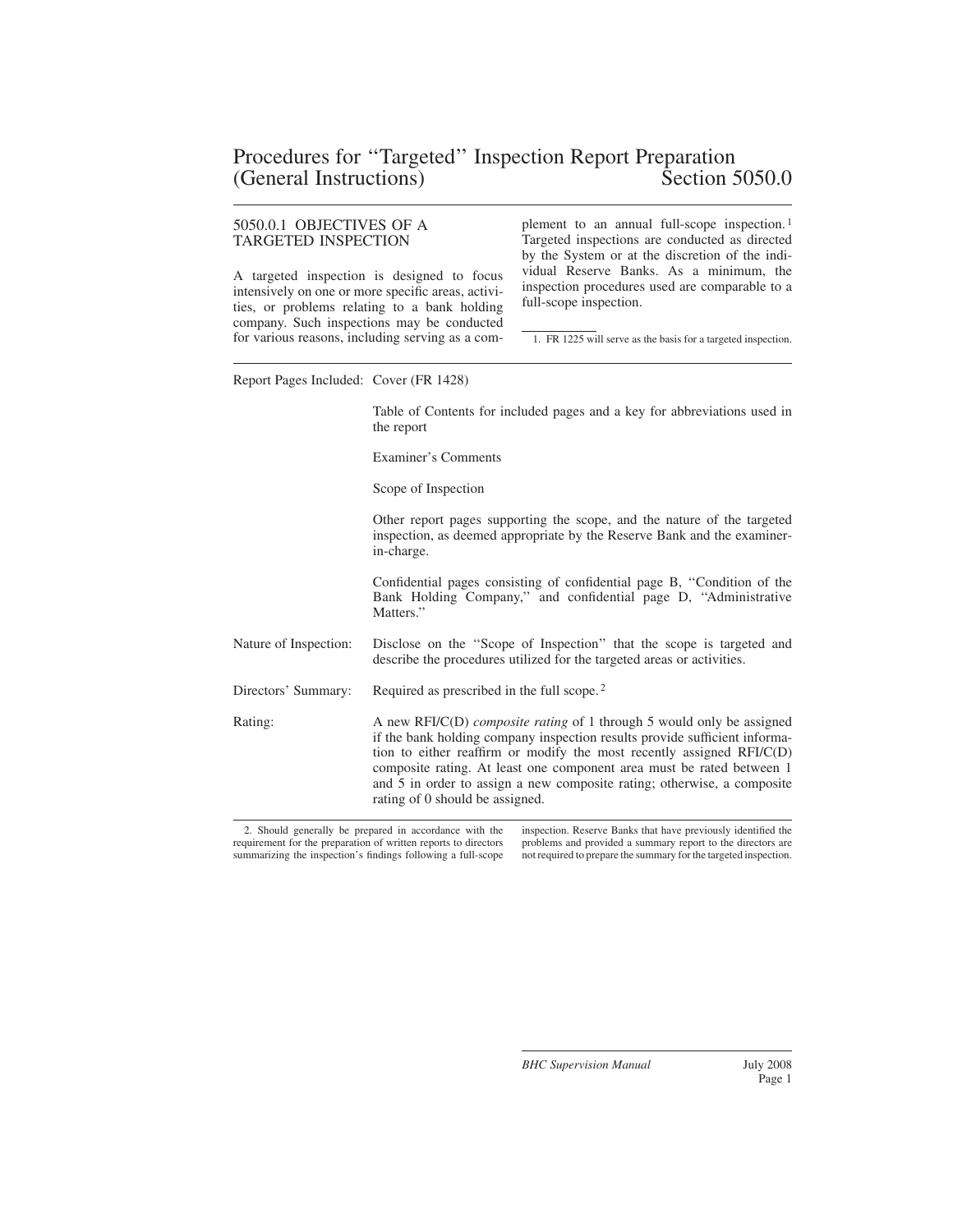# 5050.0.2 TARGETED INSPECTION REPORT COVER (FR 1428)

|                                                                                                                                                                                                                                                                                                                                                                                                                                                                                                                                                                                                                                                                                                                      | (Revised 7/08)<br><b>REPORT OF</b><br><b>BANK HOLDING COMPANY</b><br><b>INSPECTION</b><br>(Targeted Scope)                                                                                                                                                                                                                                                                                                                                                                                                                                                                                                                        |
|----------------------------------------------------------------------------------------------------------------------------------------------------------------------------------------------------------------------------------------------------------------------------------------------------------------------------------------------------------------------------------------------------------------------------------------------------------------------------------------------------------------------------------------------------------------------------------------------------------------------------------------------------------------------------------------------------------------------|-----------------------------------------------------------------------------------------------------------------------------------------------------------------------------------------------------------------------------------------------------------------------------------------------------------------------------------------------------------------------------------------------------------------------------------------------------------------------------------------------------------------------------------------------------------------------------------------------------------------------------------|
| Name:<br>Location:                                                                                                                                                                                                                                                                                                                                                                                                                                                                                                                                                                                                                                                                                                   | Inspection Commenced:                                                                                                                                                                                                                                                                                                                                                                                                                                                                                                                                                                                                             |
| THIS REPORT OF INSPECTION IS STRICTLY CONFIDENTIAL                                                                                                                                                                                                                                                                                                                                                                                                                                                                                                                                                                                                                                                                   |                                                                                                                                                                                                                                                                                                                                                                                                                                                                                                                                                                                                                                   |
| This report has been prepared by an examiner selected or approved<br>by the Board of Governors of the Federal Reserve System. The report<br>is the property of the Board of Governors and is furnished to directors<br>and management for their confidential use. The report is strictly<br>privileged and confidential under applicable law, and the Board of<br>Governors has forbidden its disclosure in any manner without its<br>permission, except in limited circumstances specified in the law (12<br>USC 1817(a) and 1831m) and in the regulations of the Board of<br>Governors (12 CFR 261.20). Under no circumstances should the<br>directors, officers, employees, trustees or independent auditors dis- | close or make public this report or any portion thereof except in<br>accordance with applicable law and the regulations of the Board of<br>Governors. Any unauthorized disclosure of the report may subject<br>the person or persons disclosing or receiving such information to the<br>penalties of Section 641 of the U.S. Criminal Code (18 USC 641).<br>Each director or trustee, in keeping with his or her responsibilities,<br>should become fully informed regarding the contents of this report.<br>In making this review, it should be noted that this report is not an<br>audit, and should not be considered as such. |
|                                                                                                                                                                                                                                                                                                                                                                                                                                                                                                                                                                                                                                                                                                                      | FEDERAL RESERVE BANK OF                                                                                                                                                                                                                                                                                                                                                                                                                                                                                                                                                                                                           |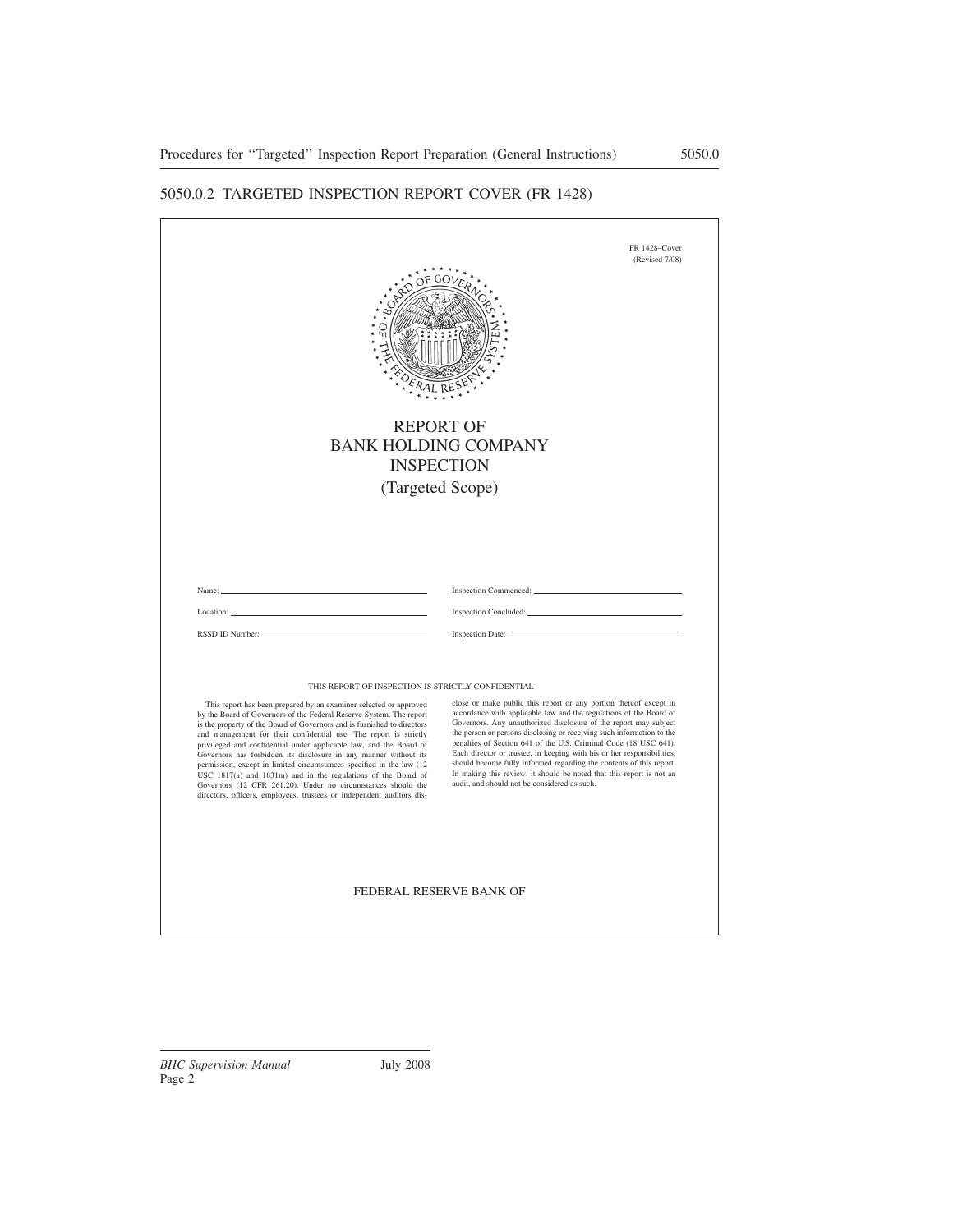A management information system (MIS) can be described as an automatic data processing system designed to aid in the performance of management functions. The MIS system is used in the decision-making process, which facilitates the collection and presentation of information to plan, organize, and control activities within the confines of the organizational culture. MIS encompasses the policies, procedures, and internal controls pertaining to management reporting which provide the information needed by the board to monitor and ensure control of operations and activities. MIS supports all levels of the organization in the execution of their duties—from the board of directors down to the lowest level of management within the company. A successful MIS will support the strategic direction of the company and promote the process by which decisions are made.

The objective of a targeted MIS inspection is to determine if the corporation has in place a management information system which is capable of providing its board of directors and senior management committees with sufficient, reliable, and timely data from which informed decisions can be made to monitor and manage risks. As a result, the targeted inspection uses a ''top-down'' approach, which focuses on the information used by the board and senior management committees and on the overall MIS architecture. For further inspection guidance, see the MIS sections 2060.0 to 2060.5 and SR-95-45 and its exhibits. The MIS supporting other levels of management should be reviewed during subsequent bank holding company inspections.

A targeted MIS inspection should be performed in companies in which there has been a notable alteration in the risk profile or aggressive expansion, or in which significant changes in information systems have occurred. This will ensure that executive management and the board have taken into consideration MIS and its ability to keep up with the changes in the organization. It should be noted that there is no one management reporting system. Depending on the structure of the organization, the activities that it engages in, the risk profile that results, and the technological environment that it operates under, MIS will be different in each bank holding company.

A key element of a successful MIS is the creation of the necessary technological support system. Since MIS is the primary tool for executive management and the board to monitor risk and measure performance, it is vital that the generated reports are accurate, provide sufficient information, and address all areas of the organization. Thus, data integrity is a key factor in analyzing the MIS process; inaccurate data can lead to faulty conclusions by management and the board. In addition, information flows to the top level of the organization should be comprehensive enough to allow for informed decisions. An overload of trivial information can cause confusion and slow the decision-making process.

The MIS inspection process focuses on three broad areas:

- 1. Relevance and Use of MIS
	- overall risk assessment of the corporation
	- identification of risk responsibilities and reporting lines within the organization
	- evaluation of the quality and relevancy of MIS reports
- 2. Internal Controls over MIS Integrity
	- identification of information flows and internal control points
	- evaluation of internal controls over information flows
	- evaluation of the report-development process and contingency plans
- 3. MIS Architecture and Planning
	- analysis of corporate strategic and technology plans, and the effect of their interrelationship on MIS
	- identification of the system architecture, including planned enhancements, and its effect on MIS
	- evaluation of the capability of system architecture to assimilate acquired organizations and the subsequent effect on MIS

The targeted MIS inspection evaluates the information flows to senior management and the computer or manual systems which support them. Bank holding company inspections place emphasis on reports generated by MIS rather than on the process by which they are created.

Management information systems are made up of various subsystems and will generally be unique to the organization. MIS will be influenced by the structure of the organization, its activities, its risk profile, and its technological capabilities. The targeted MIS inspection guidelines and procedures focus on the three broad areas outlined above and provide examiners

*BHC Supervision Manual* December 1997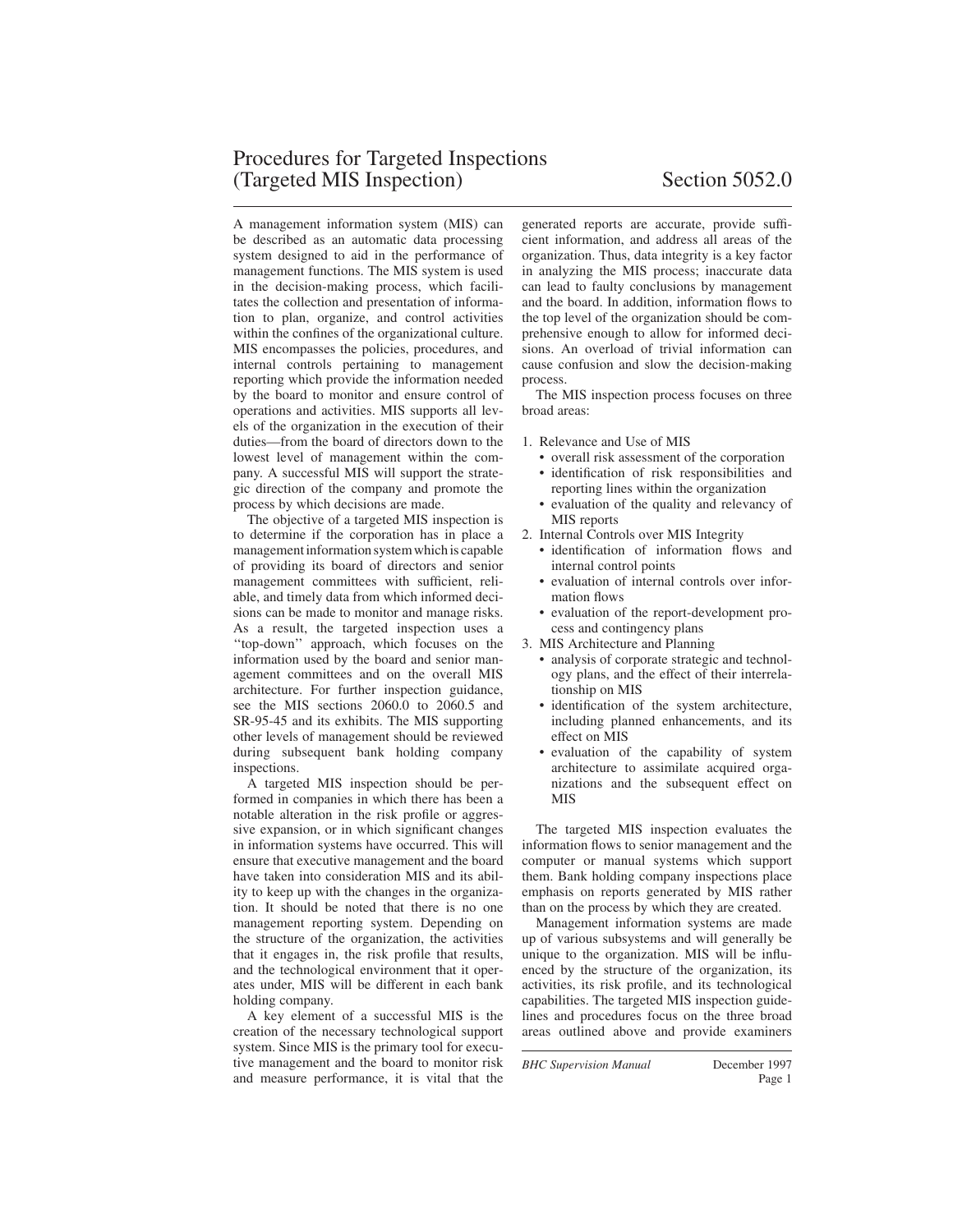with guidance on how to evaluate a bank holding company's MIS process.

# 5052.0.1 RELEVANCY AND USE OF MIS

Management information requirements will be determined by the size and complexity of an organization's operations. As an organization grows in size and its operations become more complex, management must recognize that information needs change. In addition, strategic goals may dictate a change in the focus of the company, requiring revisions in data collection and presentation. Guidelines and requirements for reports that flow to executive management and the board should be established, recognizing, however, that different levels of the organization have different informational needs.

The effectiveness of MIS has to be analyzed in terms of its ability to assist executive management and the board in identifying, monitoring, and controlling risks throughout the organization. Reports should be analyzed for quality, timeliness, and consistency. They should provide coverage of the major areas in the institution and communicate information clearly and concisely. An organization might have a comprehensive MIS, but if pertinent information is not flowing to executive management and the board of directors, the system is not effective.

Information must be presented in a summarized form, which is easy to read and understand. Procedures must be in place to allow for rapid collection and assimilation of data allowing for timely presentation to executive management and the board. The presentation of data should be consistent from one period to another to avoid any undue confusion. Changes in format need to be agreed on by all users of the report before implementation. Data should cover all areas of risk within the organization and provide comparisons to enable executive management and the board to measure performance.

An assessment of the executive management committee and board members should be performed. A review of reporting lines should also be performed. (See section 2060.4.)

#### 5052.0.2 INTERNAL CONTROLS OVER MIS INTEGRITY

The review of data integrity of reports to the

*BHC Supervision Manual* December 1997 Page 2

board of directors and executive management committee is essential to ensure that information flows are accurate and that reports are consistently prepared. For each report reviewed, the flow of information through MIS must be identified, including computer platforms, applications software, and interrelationships with other computer systems. Controls such as data entry and modification, data security, disaster recovery, back-up, and program changes should be assessed. Any points in the system where manual intervention occurs should be identified, and information on the flexibility of the system should be obtained.

The procedures used to assess the data integrity controls will vary depending on the nature of the computer platform and application software and on the amount of manual intervention required to produce the report. However, in all cases, the assessment of MIS data integrity controls should begin with a review of the results of prior inspections and the result of internal and external audit reports. Previously identified deficiencies that have not been corrected can affect the integrity of current data.

Reports produced by a mainframe application system should have controls within the mainframe environment and in the application system used to produce the report. These controls are reviewed during EDP examinations and periodic EDP audits. These examination and audit reports should be used as leverage during the MIS inspection, and the current status of deficiencies noted should be ascertained through discussions with internal auditors and management.

Reports may also be produced by personal computers using spreadsheet and other officeproduct software in a distributed processing environment. Reviews of distributed processing systems require interviews with the persons responsible for preparing the reports. Any instances of manual intervention in such an environment must be identified and evaluated. The most recent EDP examination report should also be reviewed for any deficiencies noted in the bank holding company's microcomputer policies and procedures. A review of internal audit reports for the applicable business area and discussions with audit personnel will reveal whether this PC/spreadsheet application has been audited recently.

# 5052.0.3 MIS ARCHITECTURE AND PLANNING

The business plan and the computer system's architecture plan should be designed to comple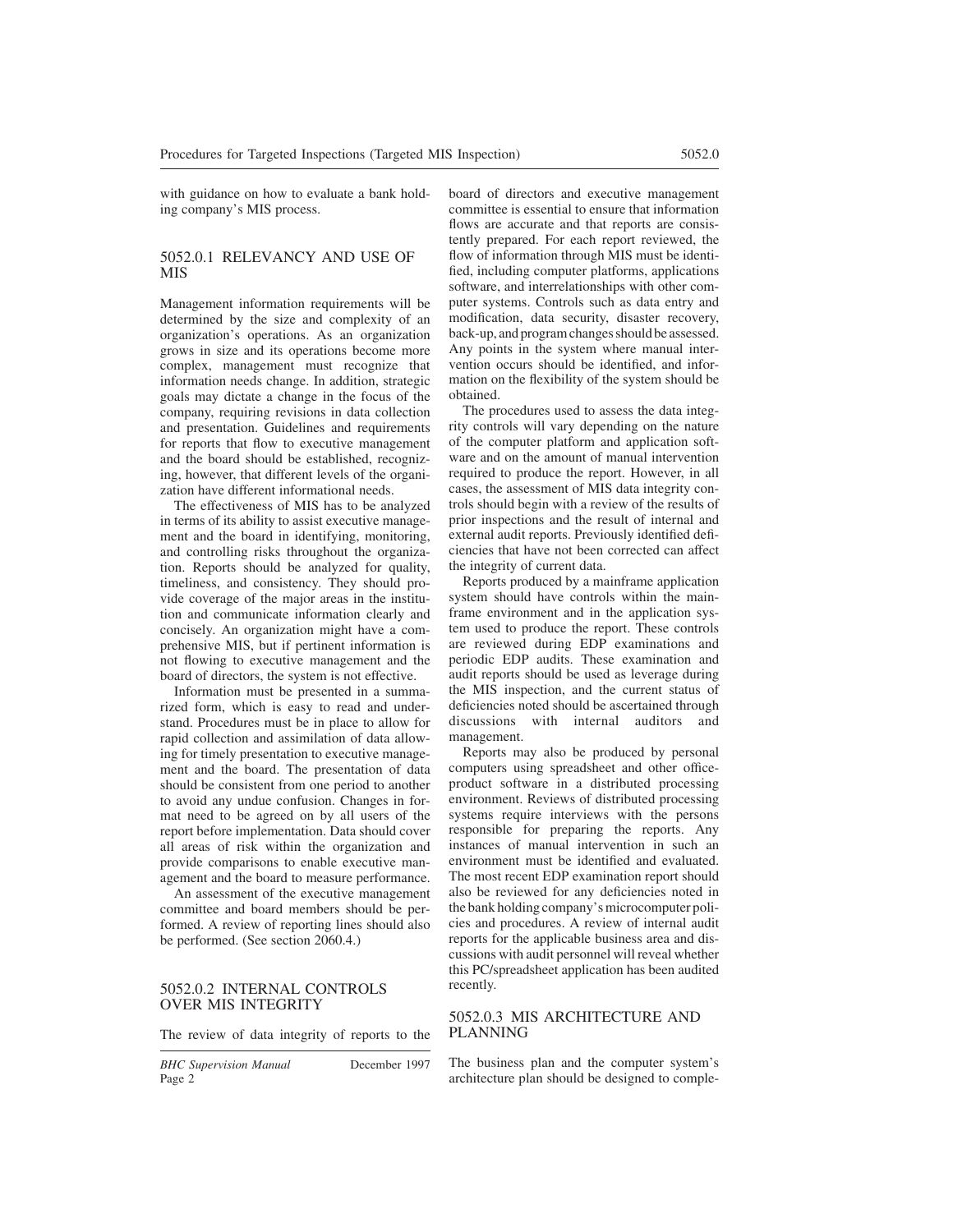ment each other and must support the strategic plan. The business plan identifies the goals, target markets, and areas of risk of the organization. The architecture plan describes the corporate technological plans for implementing the systems that will achieve the strategic and business goals, and it should include MIS.

Information is a valuable corporate asset. In a competitive banking environment, the ability to effectively manage this asset is crucial to a bank holding company's ability to remain competitive, introduce new products and services, and achieve desired goals. Therefore, the computer system's architecture plan should be developed in conjunction with its business plan. The architecture plan should ensure that mainframe processing and MIS are appropriately integrated and in place for the banking organization to achieve its strategic goals.

The dynamic and competitive banking and technology environments make effective planning critical. Reconcilement of the business and computer system's architecture plans is necessary to determine the effectiveness of the banking organization's planning process. With the proliferation of mergers and acquisitions in the financial industry, this process becomes more complicated. It is essential that management have a clear vision of its strategic and business goals and the technology required to achieve them if it is to effectively manage the divergent technologies that may be inherited through mergers and acquisitions. Bank holding companies in this situation should decide which acquired systems will survive. Documentation should support management's decision, and formal conversion plans should be documented. Telecommunications, compatibility of systems, data integrity, capacity, contingency planning, and data security are especially critical in this situation and should be evaluated in the planning and conversion process.

Ultimately, the business and the computer system's architecture plans should support the strategic plan. If these plans do not complement one another, the ability of management to achieve its goals may be difficult.

# 5052.0.4 INSPECTION OBJECTIVES

- 1. To review the organizational structure to determine the various levels of decisionmaking and reporting lines, risk assessment, and controls, including board and executive management committees.
- 2. To assess the adequacy of the management reports generated for their timeliness, qual-

ity, accuracy, and coverage of crucial areas.

- 3. To evaluate reports in terms of their ability to measure the company's progress in meeting its financial and business goals, including the capability to produce forecasts using various scenarios.
- 4. To evaluate management procedures for reacting to elevated risk, weaknesses, or deficiencies disclosed by the MIS, and the system's ability to adapt to change caused by regulatory and accounting issues or by other market conditions.
- 5. To determine if the policies, practices, procedures, and internal controls regarding management information systems and management reporting are adequate.
- 6. To evaluate the controls in place to ensure the integrity of the information within MIS, including data security, disaster recovery, and the system's development life cycle.
- 7. To determine if the functions of automated systems, reconcilement procedures, and reporting processes are completely understood by staff and that these functions are fully documented.
- 8. To ensure that an architecture plan exists that includes MIS and that it supports the business and strategic plans.
- 9. To determine if a management process exists for MIS planning, including organizational responsibility, development, and implementation.
- 10. To determine if a strategy exists for an effective consolidation of systems in the event of a merger or acquisition.
- 11. To recommend enhancements and/or corrective action when policies, practices, procedures, internal controls, or MIS are deficient.

#### 5052.0.5 INSPECTION PROCEDURES

#### 5052.0.5.1 General

- 1. Present the first-day request letter to executive management well in advance of the targeted inspection commencement date, allowing sufficient time for data collection (e.g., at least two weeks before). (See SR-95-45, exhibit A, for a sample first-day letter.) The examiner-in-charge should review the responses well in advance of the start of the inspection.
- 2. Solicit the cooperation of key senior officials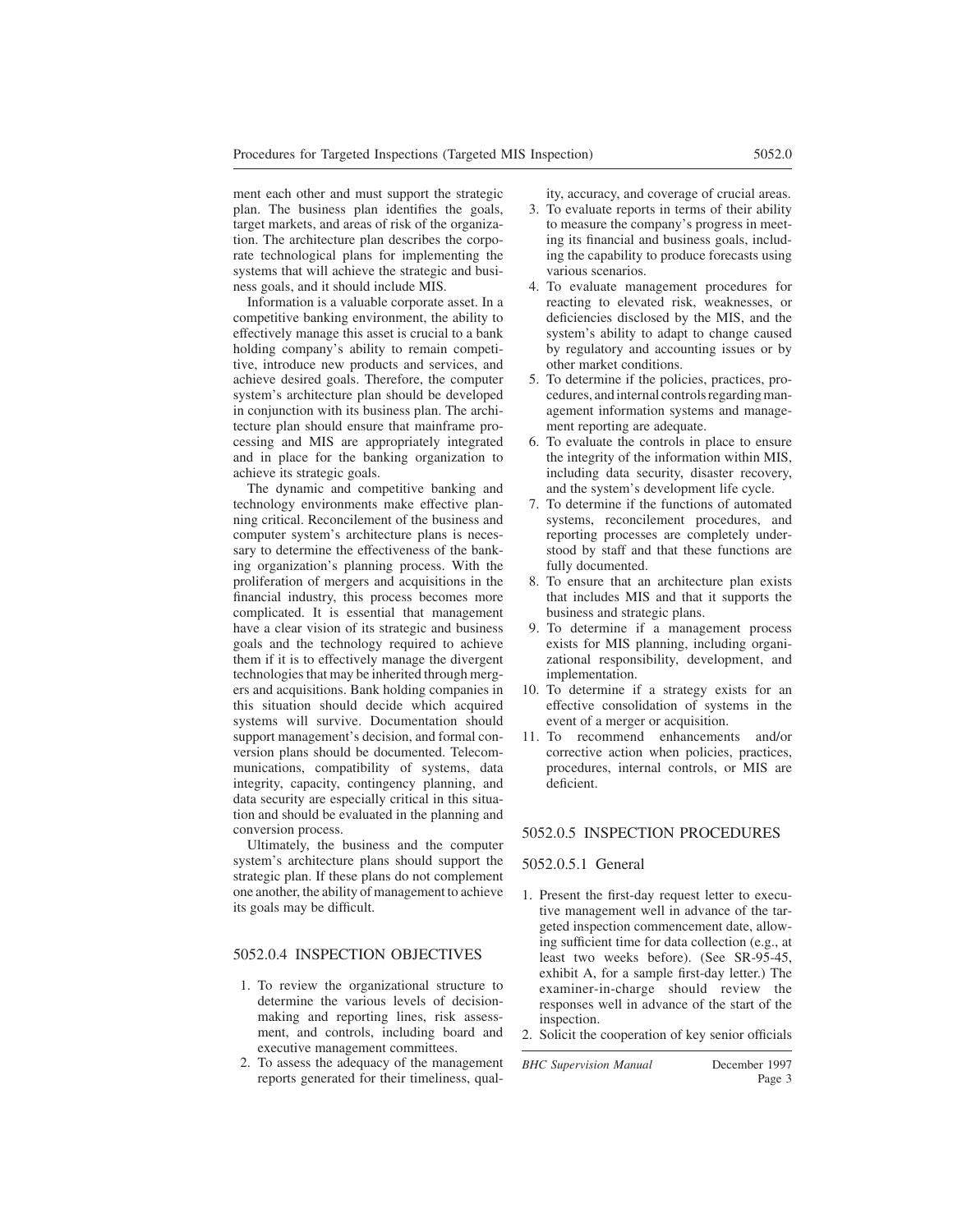in organizing and conducting a meeting to discuss with them the identification, control, and reporting of identified risks within the various key operating areas of the bank holding company. Request that key senior management officials make or arrange for presentations during this meeting that will identify the major departments, functions, and activities within the organization and how MIS is used to identify and manage risk. (See SR-95-45, exhibit B.)

3. Draft the inspection report for participating examiners to review before the close of the on-site phase of the inspection, ensuring the inclusion of all relevant findings.

# 5052.0.5.2 Relevancy and Use of MIS

- 1. Review the organizational structure to determine reporting lines and the various levels of decision making, risk assessment, and controls. Determine if there are any corporate policies specific to risk management or internal reporting requirements.
- 2. Review the board and executive management committee structure, including its membership, mission, and authority and the experience levels of the members.
- 3. Read board and committee minutes and obtain sample copies of the board and committee packets.
- 4. Obtain a listing of internal reports that are submitted to corporate executive management and the board of directors. Ask that copies of each of these *top-level* reports be attached to the listing.
	- a. Review each listed report for timeliness, clarity, completeness, relevancy, and measurability.
	- b. Analyze the management reports for information sufficient to measure the company's progress in meeting its financial and business goals, including the ability to produce various forecasting scenarios.
- 5. Identify management procedures for reacting to elevated risk, weaknesses, or deficiencies disclosed by MIS. Evaluate the system's ability to handle regulatory and accounting issues and to adapt to change.
- 6. Discuss the examiners' perceptions of MIS reports with executive management as to their timeliness, clarity, completeness, relevancy, and measurability.

# 5052.0.5.3 MIS Integrity and Internal Controls

- 1. Review and analyze any policies, procedures, and practices governing the corporation's MIS, including descriptions of existing controls to ensure data integrity throughout the system, disaster-recovery plans, and standardized procedures for the development and use of systems and applications.
- 2. Review the architecture of MIS. Determine whether there is a single MIS system or a number of related systems. Ascertain if MIS is produced by the mainframe, distributed processors, personal computers, or a combination of these systems. Identify the databases in use for MIS reporting.
- 3. For each board and executive management report identified, review and verify the flow of data through MIS to the reports, include all computer platforms and application software used. Identify risk points and the controls in place to ensure data integrity. (See SR-95-45, exhibit C for a suggested format.)
- 4. For each report, verify the controls over data input and the report-distribution process. Determine that sufficient controls are in place to reasonably ensure the accuracy and confidentiality of the data.
- 5. Review all internal and external audit, regulatory examination, and outside consultant reports concerning MIS since the previous inspection. Note any deficiencies and/or recommendations, and determine whether management has taken appropriate corrective action. Perform follow-up action on any unresolved issues.
- 6. Through discussions with management and other personnel, determine if any significant changes to MIS are planned. If so, obtain and document the details and analyze their potential effect on MIS integrity.

# 5052.0.5.4 MIS Architecture and Planning

1. Review the corporate strategic, business, and computer architecture plans, if applicable, to determine if the architecture plan supports the strategic and business goals. The business plan should reflect goals in support of the strategic plan, and any differences between these plans should be reconciled. If a reconcilement has not been performed, request that management complete one during the inspection. Otherwise, complete the reconcilement.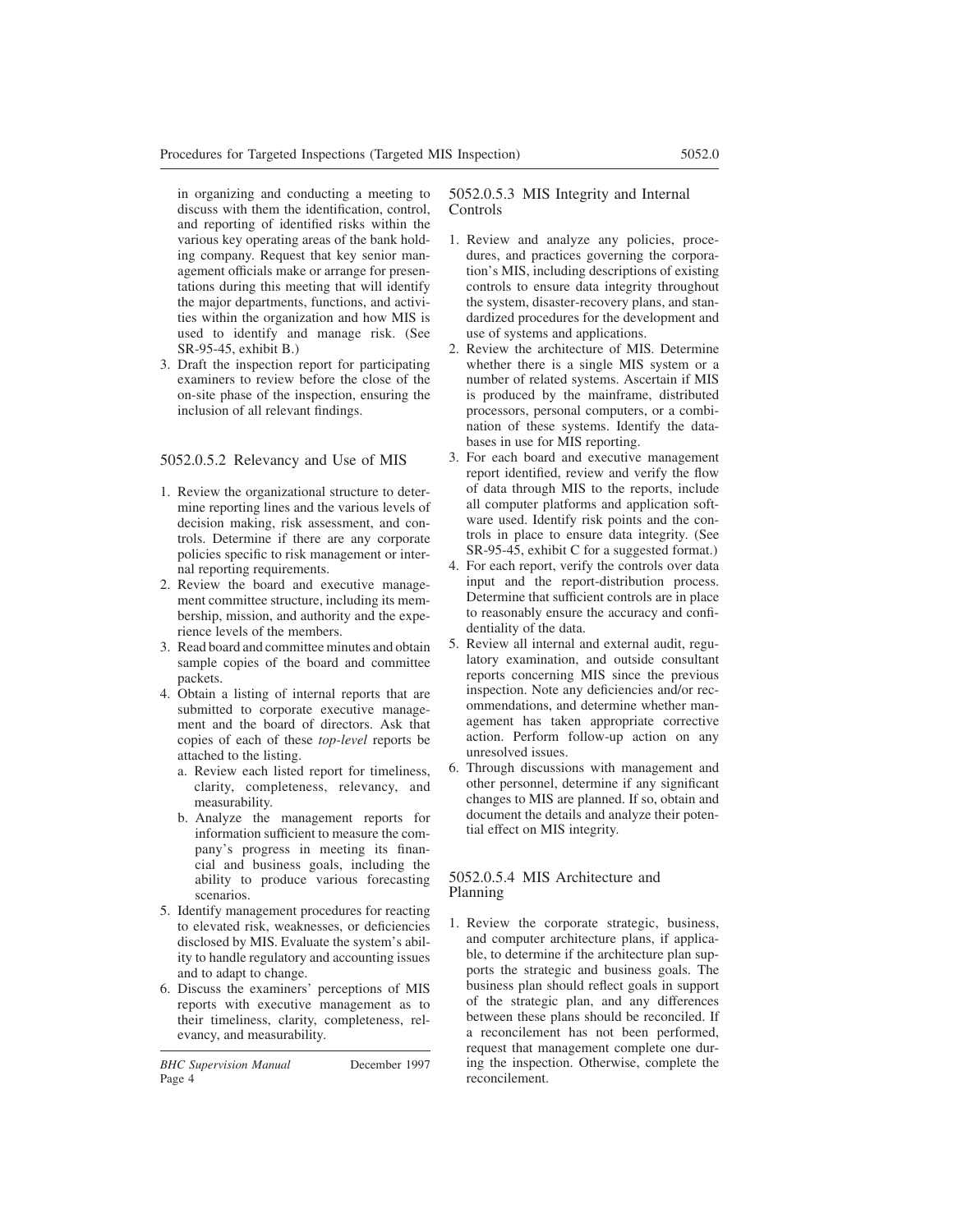- 2. Request (or create) a conceptual overview model to identify the flow of information through the organization. (See SR-95-45, exhibit D.)
- 3. Evaluate management's conversion planning process by selecting a recently converted or consolidated MIS application for review. This application will be emphasized when completing other sections of the work program.
- 4. After determining the extent of merger and acquisition activity at the institution, review conversion plans and the methodology for

consolidating systems and ascertain their effectiveness.

- 5. Review a copy of development plans for any significant MIS-related projects. Determine if they address cited MIS weaknesses, meet strategic and business goals of the organization, and are in compliance with established policies.
- 6. Discuss with executive management any inconsistencies among the business, system architecture, and strategic plans.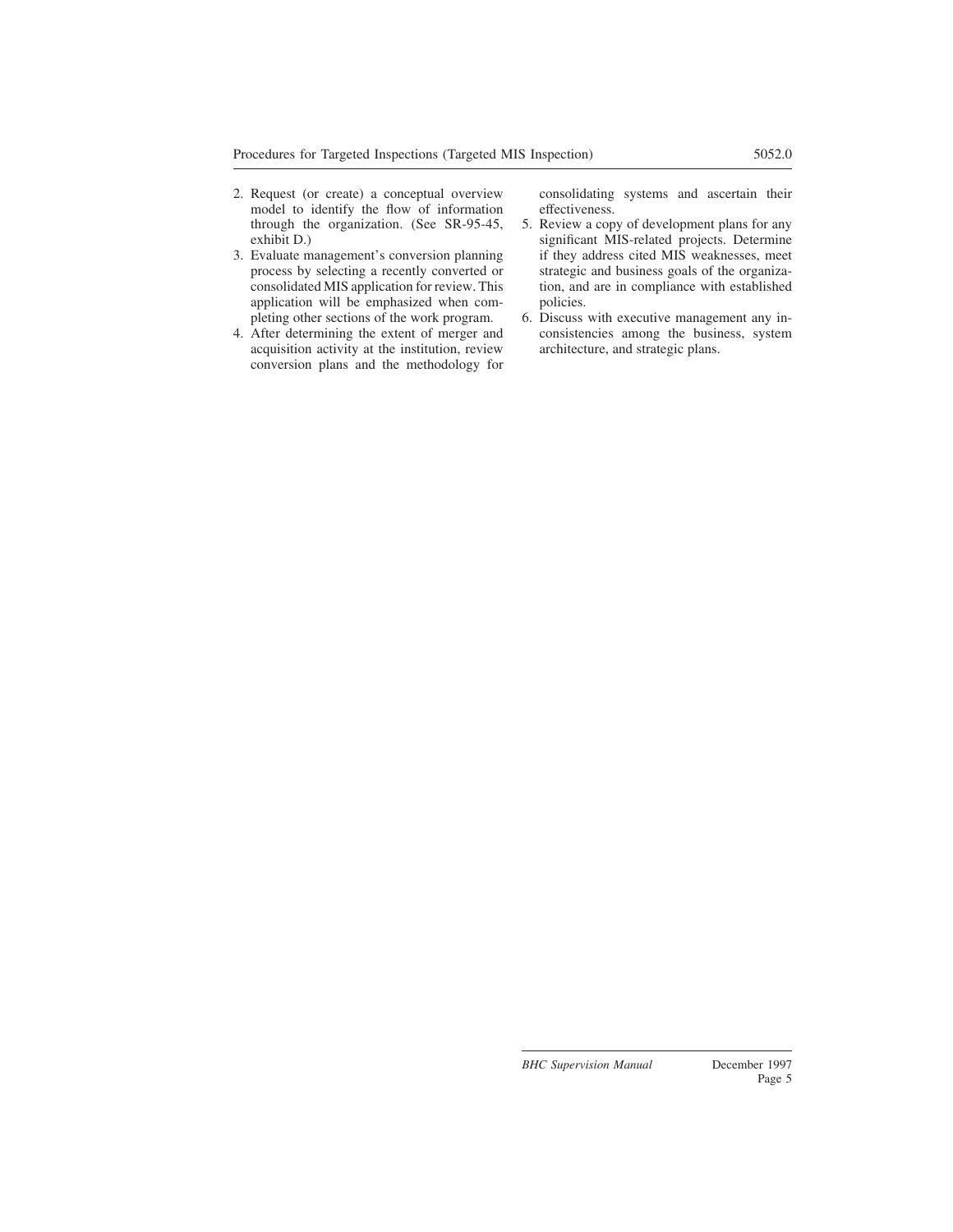Examiners' access to automated databases that include supervisory data on state member banks (SMBs) and bank holding companies (BHCs) has been significantly enhanced. In addition, the increased availability of copiers, fax machines, and personal computers has made it possible for SMBs and BHCs to more easily transfer data to Reserve Banks. As a result, the volume of information on SMBs and BHCs available to examiners in Reserve Bank offices has been greatly augmented, and many inspection activities that have traditionally been conducted in the field can now be completed in Reserve Bank offices.

The option to complete certain inspection activities in Reserve Bank offices has various advantages. For example, examiners' ability to access automation resources, reference materials, and senior staff is much better in the office than on-site. In addition, in completing more activities off-site, Reserve Banks can reduce the burdens of on-site evaluations of SMBs and BHCs. Further, greater reliance on off-site work can allow Reserve Banks to reduce travelrelated expenses.

# 5060.0.1 CONDUCTING INSPECTION ACTIVITIES IN RESERVE BANK **OFFICES**

Examiners should conduct in Reserve Bank offices all inspection activities that can be efficiently and effectively completed off-site. Activities that may be completed off-site include planning the inspection, reviewing historical information, completing preliminary financial analyses, and preparing certain report pages using data maintained at Reserve Bank offices. For additional information, see SR-95-13 (SUP) and SR 02-1.

When using this approach, examiners should contact BHCs by letter and ask them to forward to Reserve Bank offices financial and other information to be used in the off-site portion of the inspection. Most information that has traditionally been requested in first day letters and made available to examiners at the start of an inspection should be requested, with the exception of documents such as minute books or bulky printouts that would be inappropriate or impractical to have sent. While it is anticipated that this approach will be preferred to approaches that require a longer on-site examiner presence, BHCs are not required to be inspected under this approach and should be given the option to be inspected using traditional on-site

approaches. Given the burdens imposed on BHCs to prepare and mail materials to Reserve Bank offices, Reserve Banks should also offer to pay the shipping costs and give adequate lead time in requesting materials.

In the cases of certain shell BHCs, Reserve Banks are authorized to complete all inspection activities off-site on an every-other-inspection basis. As noted above, however, these BHCs should be given the option to be inspected using the traditional on-site approach. Noncomplex shell bank holding companies (NCSBHCs)<sup>1</sup> with consolidated assets of less than \$1 billion and that on their last inspection were rated RFI/C(D) 3 or better may be inspected off-site, subject to the following restrictions.

- If information becomes available to the Reserve Bank in the period between inspections suggesting that the condition of an organization is deteriorating significantly, an on-site inspection should be scheduled or commenced immediately if warranted.
- Deteriorating 3-rated BHCs are excluded and must be inspected on-site.
- When a BHC's lead bank subsidiary is an SMB, the inspection of the BHC should be carried out in the field concurrently with the examination of its lead bank.
- NCSBHCs in the same metropolitan statistical area as the Reserve Bank or its bank supervision staff should be inspected on-site unless there is good reason to do otherwise. Newly formed NCSBHCs or those that have recently undergone a change in control should also be inspected on-site.
- If a BHC is unable to forward the information necessary to conduct an off-site inspection, or if the company is assigned a RFI/C(D) rating of 4 or 5 or is determined to be a deteriorating 3-rated organization as a result of an off-site inspection, an on-site inspection should be scheduled or commenced immediately if warranted.
- Information requested from the NCSBHC should include all information typically requested in a first day letter, as well as copies from the company's general and subsidiary

*BHC Supervision Manual* July 2008

<sup>1.</sup> Noncomplex shell bank holding companies are those companies with less than \$1 billion in consolidated assets without credit-extending nonbank subsidiaries or debt held by the general public whose condition is predicated almost entirely on the condition of subsidiary banks.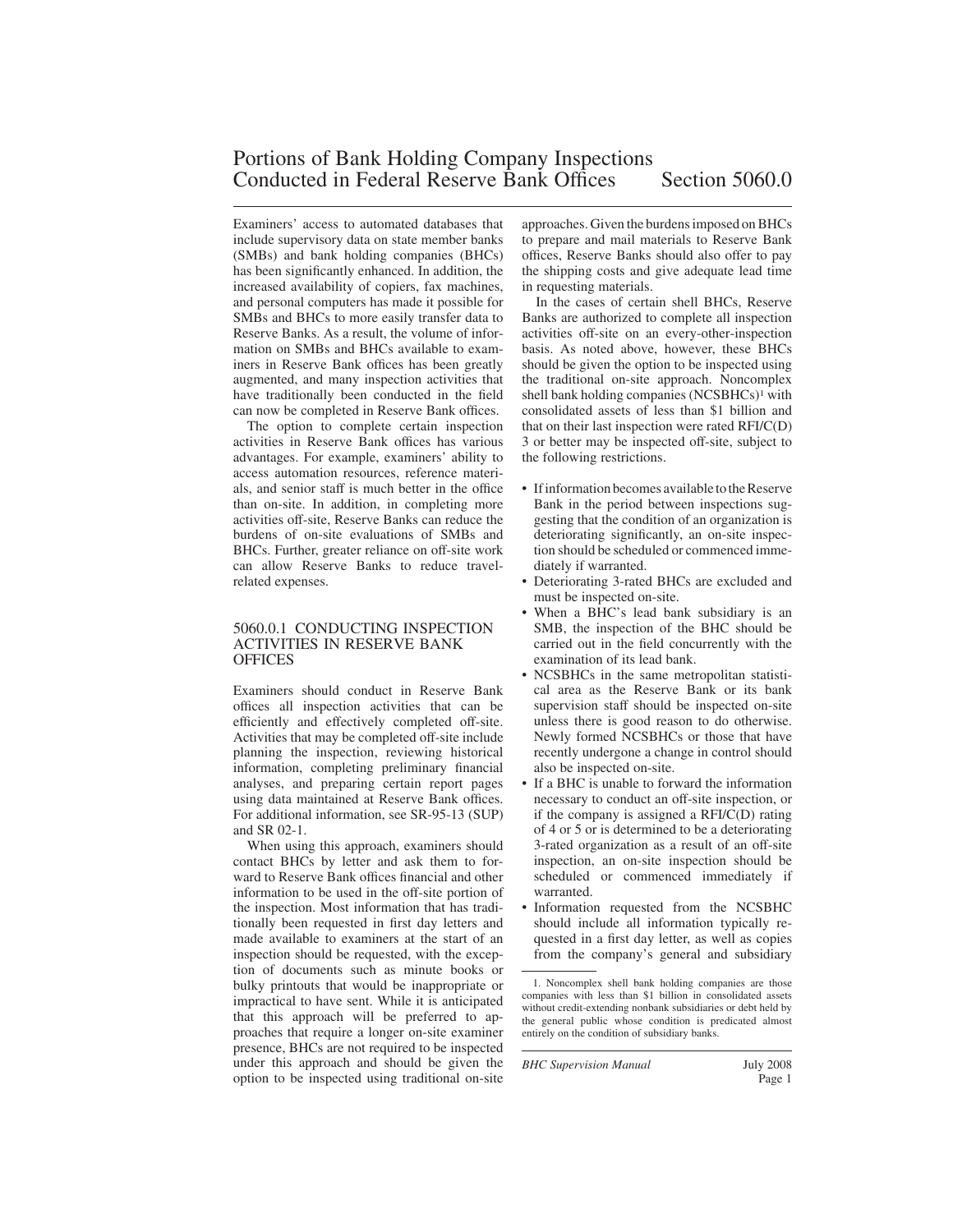ledgers that document all significant accounting entries made since the last on-site inspection, copies of cancelled checks written since the last on-site inspection, copies of the BHC's notes payable and receivable, copies of all agreements between the BHC and its bank subsidiaries, and any other information considered necessary to complete an off-site inspection of the institution.

• Findings on the BHC's condition and compliance with laws and regulations should be conveyed to management by telephone or, if the situation requires, in person at company or Reserve Bank offices. The examiner-in-charge should then complete an inspection report for transmission to the company.

# 5060.0.2 OFF- AND ON-SITE BHC INSPECTION PROCEDURES— APPENDIX 1

This appendix includes inspection procedures that can be completed in the Reserve Bank's offices and those procedures that should be conducted on-site. A sample first day letter information request form is included.

5060.0.2.1 Activities That Can Be Completed in the Office

Work to be performed in the office in preparation for a bank holding company inspection should include the—

- determination of the scope of inspection,
- completion of financial schedules and certain other pages, and
- review of historical financial and supervisory data leading to preparation of draft financial analyses (for example, parent, subsidiary banks, consolidated entity).

In addition, if centralized management functions (for example, investments, asset/liability management, internal audit, or loan review) are performed by the bank holding company, a preliminary understanding of these functions can be obtained in the office by reviewing policies, reports, and other relevant materials. Further, if the bank holding company has nonbank subsidiaries, the preliminary risk assessment mandated by SR-93-19 (see sections 5010.6.3 and 5010.31) can be performed in the office, based on information submitted by the institution.

5060.0.2.2 BHC Inspection Activities That Should Be Conducted On-Site

The following inspection activities are recommended and should continue to be performed at the bank holding company:

- review of credit and investment files at holding company and nonbank subsidiaries for quality, documentation, and compliance with policy, laws, and regulations;
- in-depth discussions with management;
- verification of selected financial information;
- review of selected tax workpapers, including the review of intercompany tax allocations;
- observation of operations and internal controls;
- collection of follow-up documentation to complete the financial analysis;
- review of documents such as minute books for the holding company and nonbank subsidiaries and bulky printouts that would be inappropriate or impractical to have sent to the Reserve Bank's office;
- exit meetings with management.

5060.0.2.3 Sample Information Request for a Bank Holding Company

*Information To Be Sent to the Federal Reserve Bank*

1. Exhibits A through N (See attachment #2, SR-95-13). Also, please assemble applicable workpapers that correspond to reported information for verification on-site.

2. The corporation's current legal-entity and management organization charts, detailing line and staff authority from the chairman of the board through the various division heads.

3. Copies of any strategic planning documents. 4. A copy of the most recent information package provided to the directors in connection with regular board meetings.

5. A copy of any other management reports that summarize the performance of the subsidiary banks.

6. Schedules of internal audits and internal loan reviews for the prior and current year. In addition, please furnish a copy of the most recent management letter provided to the corporation by its external auditing firm and management's formal response.

7. List of consolidated past-due, restructured, and nonaccrual loans and overdrafts; watch-list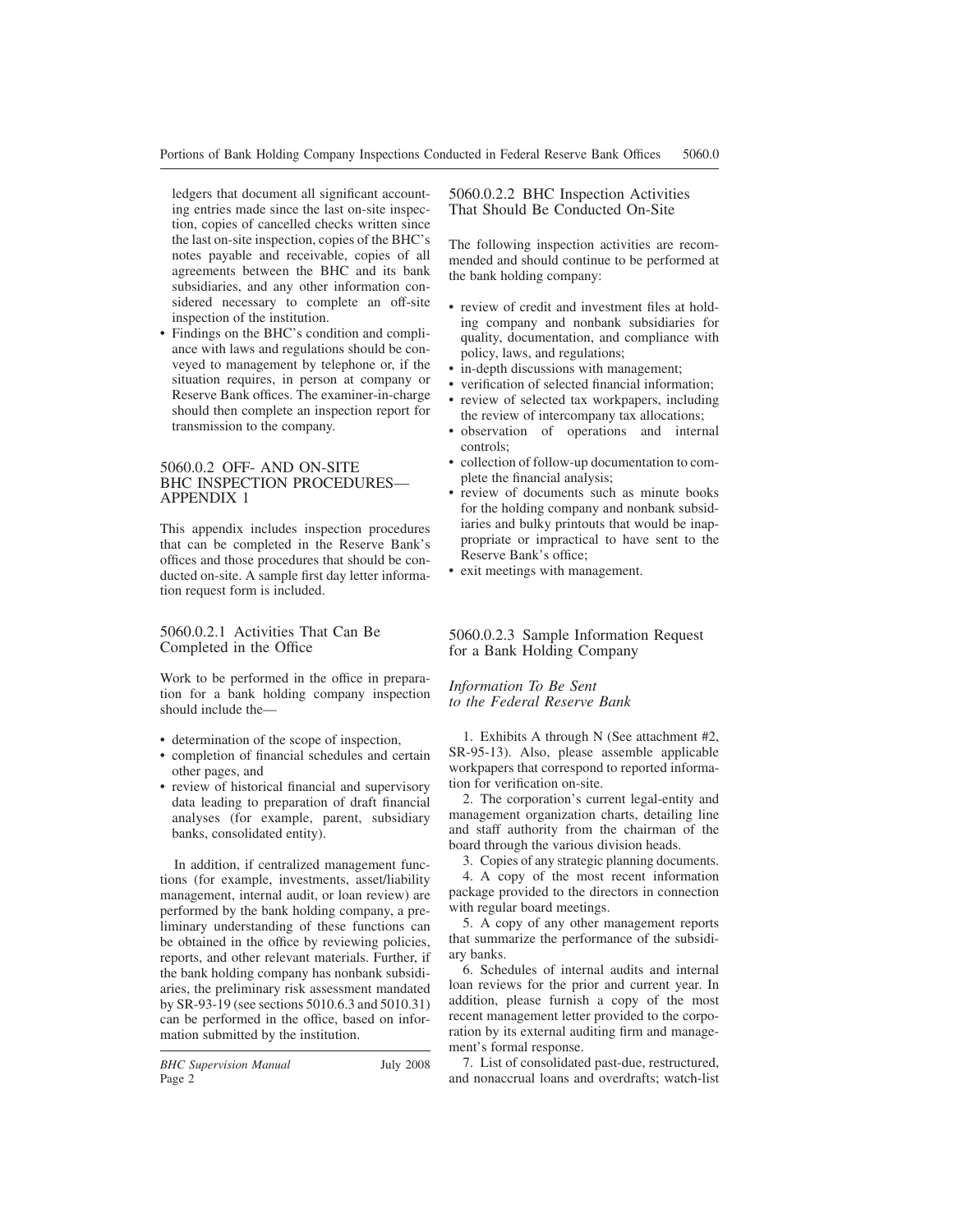report; and any results of internal loan-grading systems.

8. Loan-loss reserve adequacy evaluation (consolidated and lead bank). Include the most recent calculation for assessing the adequacy of the loan-loss reserve based on the organizations's internal methodology.

9. Risk-based capital analysis (consolidated and lead bank) for the most recent quarter-end and two prior year-ends, including workpapers. Break out guaranteed loans and loans secured by certificates of deposit. Also include the total amount and proportionate guarantee of each loan guaranteed by such entities as the FmHA, SBA, and VA.

10. Current and upcoming year's budgets (consolidated and lead bank).

11. A copy of any capital, dividend, or cashflow plans or projections.

12. Most recent internal consolidated interestrate-sensitivity analysis and liquidity analysis.

13. Parent-company consolidating entries and consolidated comparative financial statements as of the most recent quarter-end.

14. Parent-company-only comparative financial statements as of the most recent quarter-end.

15. The parent company's trial balance as of the most recent quarter-end.

16. Details of any items included in parentcompany ''other'' assets, liabilities, income, or expense, which cannot be readily identified from the most recent quarter-end trial balance.

17. A summary of insurance coverage for the parent company and its subsidiaries. Please include a copy of the cover pages of each policy, along with the amount of coverage and expiration date. In addition, also indicate the most recent board approval of such coverage.

18. A detailed schedule of all consolidated borrowings as of the most recent quarter-end. Include the average interest rate paid on each type of borrowing.

19. For the parent company only, please provide the following information on all outstanding obligations: (a) amount outstanding, (b) lender (if publicly held, only note holders of greater than 10 percent), (c) origination and maturity dates, (d) interest rate and payable dates, (e) principal repayment schedule, and (f) reason for incurring debt.

20. A schedule of the fiduciary holdings of the parent company's stock and convertible debt by the parent's subsidiaries. Indicate the degree of investment authority the respective trust departments have over these shares.

21. Copies of all intercompany management and service agreements along with (1) the names of the staff members responsible for the administration of these activities and (2) documentation showing the basis of the assessments.

22. Litigation letter from the holding company's attornies relating to the status of all lawsuits in which the holding company or its subsidiaries is named defendant. If none, please submit a letter from an officer of the holding company indicating such.

23. A complete copy of all written policies that have been amended or adopted since the previous FRB inspection.

24. A copy of the bank's most recent Report of Condition and Income (call report), including the corresponding internal balance sheet and income statement (daily statement) for the lead bank.

25. Daily statement for the lead bank as of the inspection date.

26. Copies of any ''key man'' or ''splitdollar'' life insurance policies held at the holding company or the subsidiaries.

27. Copy of compensation agreements with subsidiary bank personnel who sell creditrelated life insurance for the holding company, along with any tie-in policies, if applicable.

28. Copy of any other compensation arrangement either at the holding company or between the holding company and the subsidiary banks.

29. Most recent market-rate survey for local deposits at the lead bank.

30. For all nonbank subsidiaries, please provide (a) financial statements for the most recent quarter-end; (b) strategic plans; (c) directors' monthly reports; (d) internal audit reports; and (e) a trial balance of all credits, delinquency reports, nonperforming reports, and watch-listed loans for credit-extending subsidiaries.

# *Information To Be Provided at the Holding Company*

31. Access to all written policies pertaining to specific operational areas (for example, due diligence/acquisitions, lending, funds management, tax allocation, and dividends).

32. Access to internal audit and internal loan review reports and workpapers.

33. Minutes of meetings of the board of directors, shareholders, and any committees. Please include a list of committees and their members, and fees paid to directors.

34. Holding company articles of incorporation and by-laws.

*BHC Supervision Manual* June 1995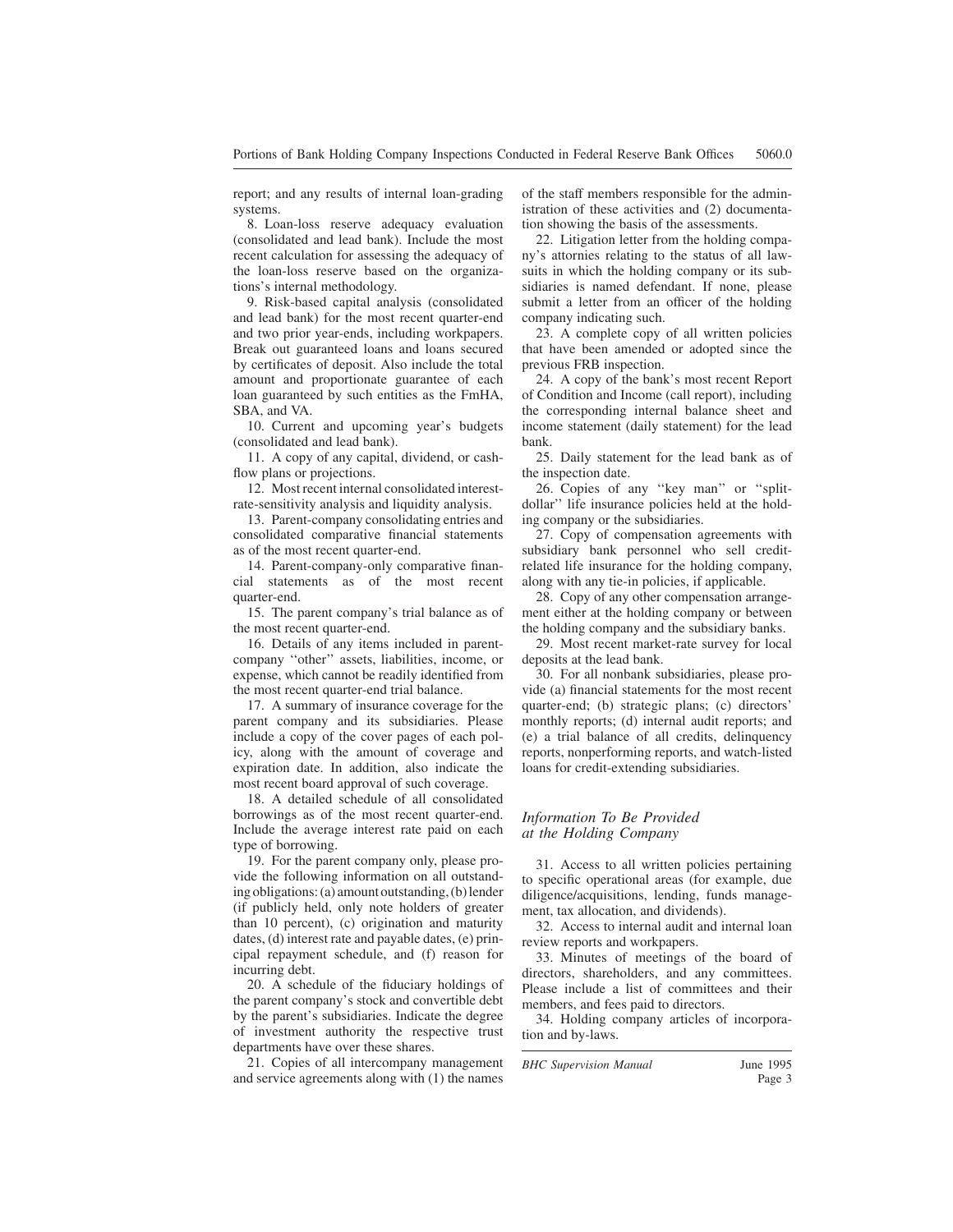## 35. Stock register.

36. Access to federal tax returns filed since the most recent FRB inspection, along with workpapers. In addition, provide schedules of intercompany tax allocations for the corresponding periods, including projected allocations.

37. Access to parent company accounting records such as ledgers, journals, and check registers.

38. Access to monthly account-analysis statements for any parent company transaction accounts held at a subsidiary bank.

39. For all nonbank subsidiaries, please provide (a) directors' minutes; (b) annual budgets and cash flow projections; (c) checking account statements and check registers and/or cash receipts and disbursements registers; (d) a listing of directors and officers; and (e) access to credit policies and credit files for all nonbank credit-extending subsidiaries.

40. Access to due-diligence reports and workpapers and assimilation plans.

41. Any available information on local economic conditions.

# 5060.0.3 PROCEDURES FOR IMPLEMENTING OFF-SITE INSPECTIONS FOR CERTAIN SHELL BHCS—APPENDIX 2

This appendix includes procedures for implementing the program authorizing off-site inspections for certain shell BHCs. Listed below are general procedures that can be followed in implementing the program for off-site inspections of certain noncomplex shell bank holding companies (NCSBHCS). Sample documents are included that can be used in implementing the program, including examples of correspondence with eligible bank holding companies and a sample first day letter information request form.

# 5060.0.3.1 General Procedures for Off-Site Inspections

In implementing the program, Reserve banks should conform to the following procedures:

1. Senior management of bank holding companies should be notified before or early in the calendar year if their company qualifies for a full off-site inspection. They should also be informed that they may opt out of the off-site process and that, even if they choose to participate, the Reserve Bank may conduct the inspection on-site if conditions change or if, at some point during the year, examiners will be traveling to the company's vicinity to carry out other activities.

2. When the Reserve Bank is ready to conduct the off-site inspection, the holding company should be contacted by telephone, as well as by letter. An information request form should be attached to the letter.

3. After assigned examiners have reviewed information forwarded by the company, additional information may be requested by telephone or other means if deemed necessary. Once all necessary information has been received, the designated examiners should commence the offsite inspection.

4. Findings of the inspection should be conveyed to company management by telephone or, if the situation requires, at company or Reserve Bank offices.

5. The examiner-in-charge should then complete an inspection report for transmission to the company.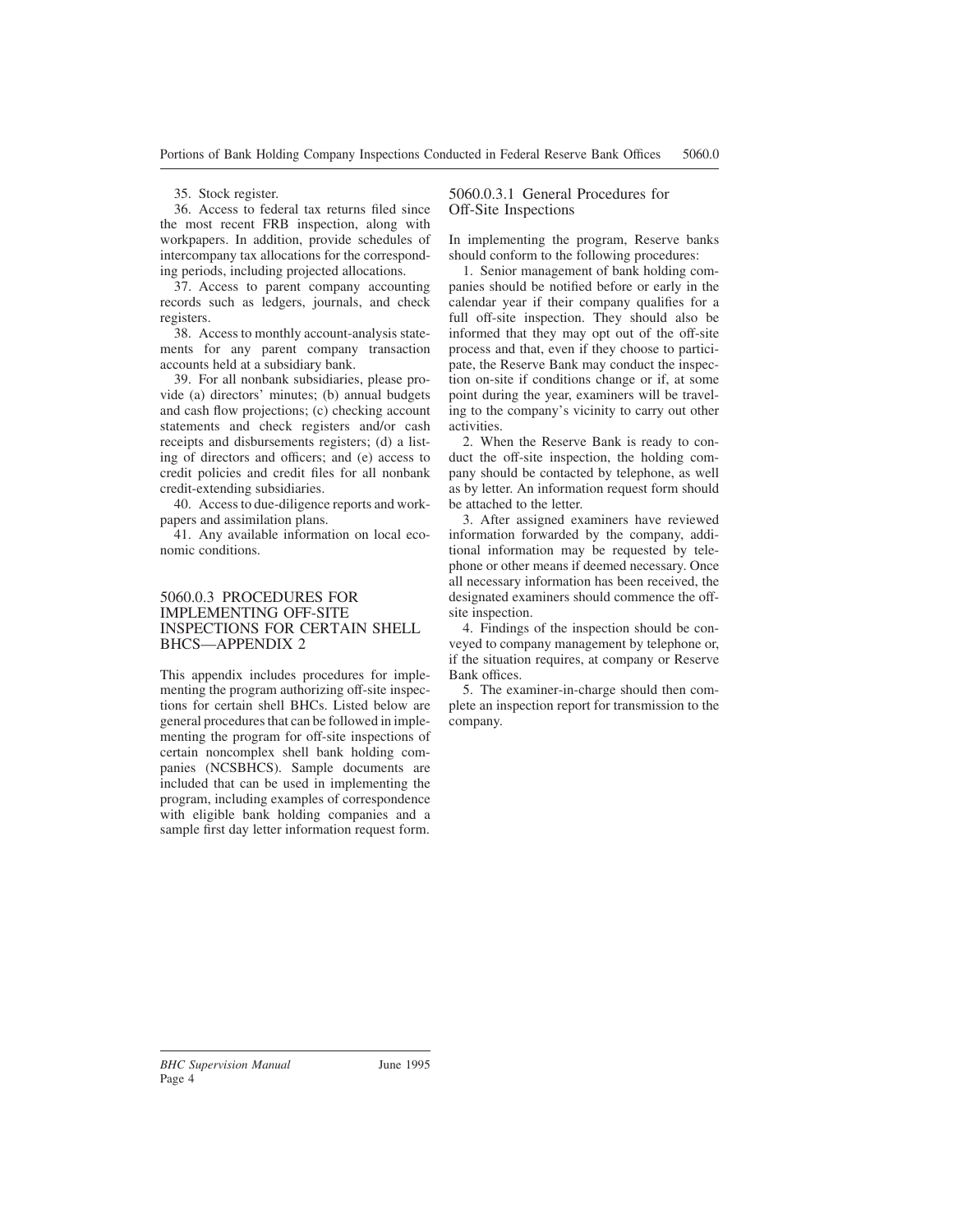#### SAMPLE LETTER

|                                     | Date:                                                                                                                                                                                                                                                                                                                                                                                                                                                                                                                                                                                                                                                                                                     |
|-------------------------------------|-----------------------------------------------------------------------------------------------------------------------------------------------------------------------------------------------------------------------------------------------------------------------------------------------------------------------------------------------------------------------------------------------------------------------------------------------------------------------------------------------------------------------------------------------------------------------------------------------------------------------------------------------------------------------------------------------------------|
| BHC Official<br>BHC Name<br>Address |                                                                                                                                                                                                                                                                                                                                                                                                                                                                                                                                                                                                                                                                                                           |
| Dear BHC Official:                  |                                                                                                                                                                                                                                                                                                                                                                                                                                                                                                                                                                                                                                                                                                           |
|                                     | This year, the Federal Reserve Bank of New York will<br>conduct off-site inspections of certain bank holding companies.<br>Your company will be inspected during 19X0 and presently<br>qualifies for an off-site review by our office.                                                                                                                                                                                                                                                                                                                                                                                                                                                                    |
|                                     | As part of our off-site program, you will receive an<br>information request form which must be completed and returned to<br>the Reserve Bank. The Reserve Bank will reimburse you for<br>postage expenses. The form requires responses to several<br>questions, as well as submission of copies of certain holding<br>company financial documents. Our examiners will review the<br>information, complete their analysis, and discuss their findings<br>with management, either by telephone conference or, if necessary,<br>at the offices of your bank holding company. Following the<br>off-site review, holding company management will receive a<br>written report which will include the following: |
|                                     | • a description of the scope of the inspection;                                                                                                                                                                                                                                                                                                                                                                                                                                                                                                                                                                                                                                                           |
|                                     | • the examiner's presentation of the financial condition and<br>performance of the parent company and the subsidiary bank;                                                                                                                                                                                                                                                                                                                                                                                                                                                                                                                                                                                |
| regulations; and                    | • an evaluation of the company's compliance with laws and                                                                                                                                                                                                                                                                                                                                                                                                                                                                                                                                                                                                                                                 |
|                                     | • the examiner's comments, conclusions, and recommendations.                                                                                                                                                                                                                                                                                                                                                                                                                                                                                                                                                                                                                                              |
|                                     | We have found that the off-site inspection program has proved<br>attractive to many banking organizations. However, participation<br>is not mandatory. Therefore, if you do not wish to participate,<br>please sign and mail the enclosed form by DATE. We do want to<br>make it clear, however, that while we plan to conduct an off-site<br>review of your company if you accept this proposal, we still may<br>conduct an on-site inspection if conditions change or if<br>examiners are otherwise in your vicinity.                                                                                                                                                                                   |
| extension _____.                    | Should you have any questions concerning the off-site inspection<br>program, please contact OFFICE STAFF MEMBER at (800) __-__                                                                                                                                                                                                                                                                                                                                                                                                                                                                                                                                                                            |
| Sincerely,                          |                                                                                                                                                                                                                                                                                                                                                                                                                                                                                                                                                                                                                                                                                                           |
| Officer<br>Title                    |                                                                                                                                                                                                                                                                                                                                                                                                                                                                                                                                                                                                                                                                                                           |
| Enclosure                           |                                                                                                                                                                                                                                                                                                                                                                                                                                                                                                                                                                                                                                                                                                           |
|                                     |                                                                                                                                                                                                                                                                                                                                                                                                                                                                                                                                                                                                                                                                                                           |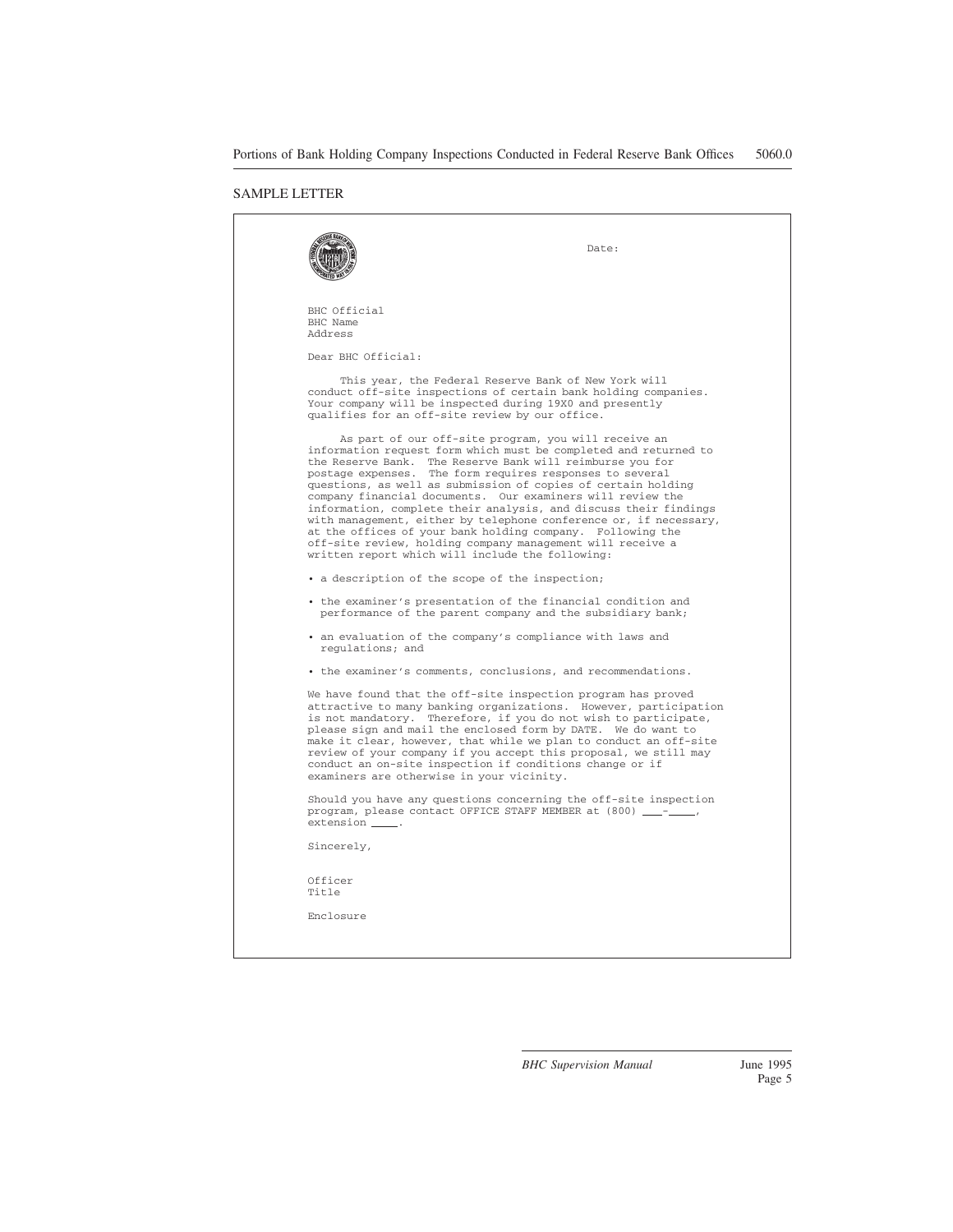# SAMPLE RESPONSE FORM

| OFF-SITE INSPECTION PROGRAM<br>FEDERAL RESERVE BANK OF NEW YORK<br>RESPONSE FORM                                                                             |  |
|--------------------------------------------------------------------------------------------------------------------------------------------------------------|--|
| We do not wish to participate in the off-site inspection program<br>in 19X0.                                                                                 |  |
| Name of Company:<br>City:<br>State:<br><u> 1989 - Johann Stein, marwolaethau a bhann an t-Albann an t-Albann an t-Albann an t-Albann an t-Albann an t-Al</u> |  |
|                                                                                                                                                              |  |
|                                                                                                                                                              |  |
|                                                                                                                                                              |  |
|                                                                                                                                                              |  |
|                                                                                                                                                              |  |
|                                                                                                                                                              |  |
|                                                                                                                                                              |  |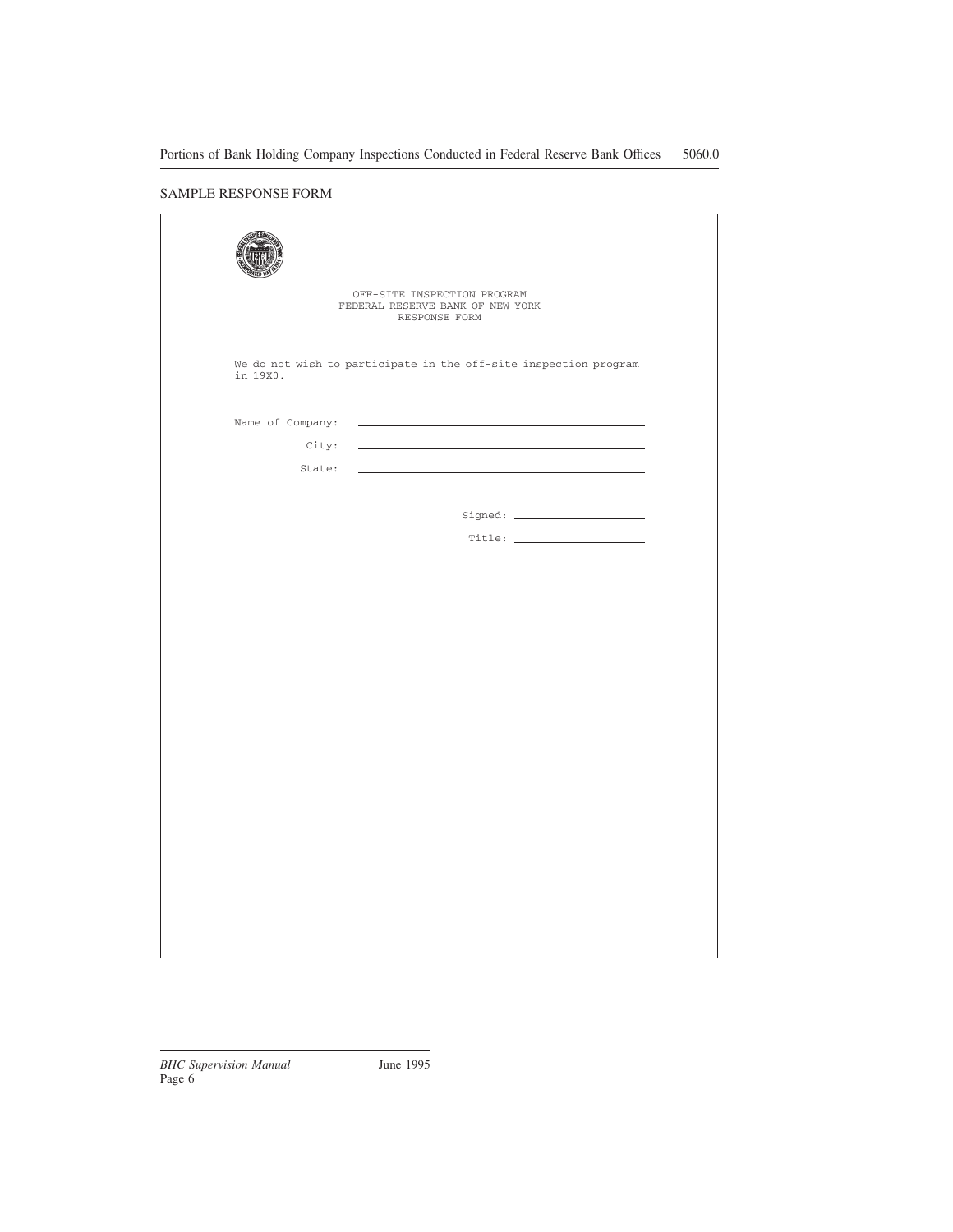### SAMPLE LETTER

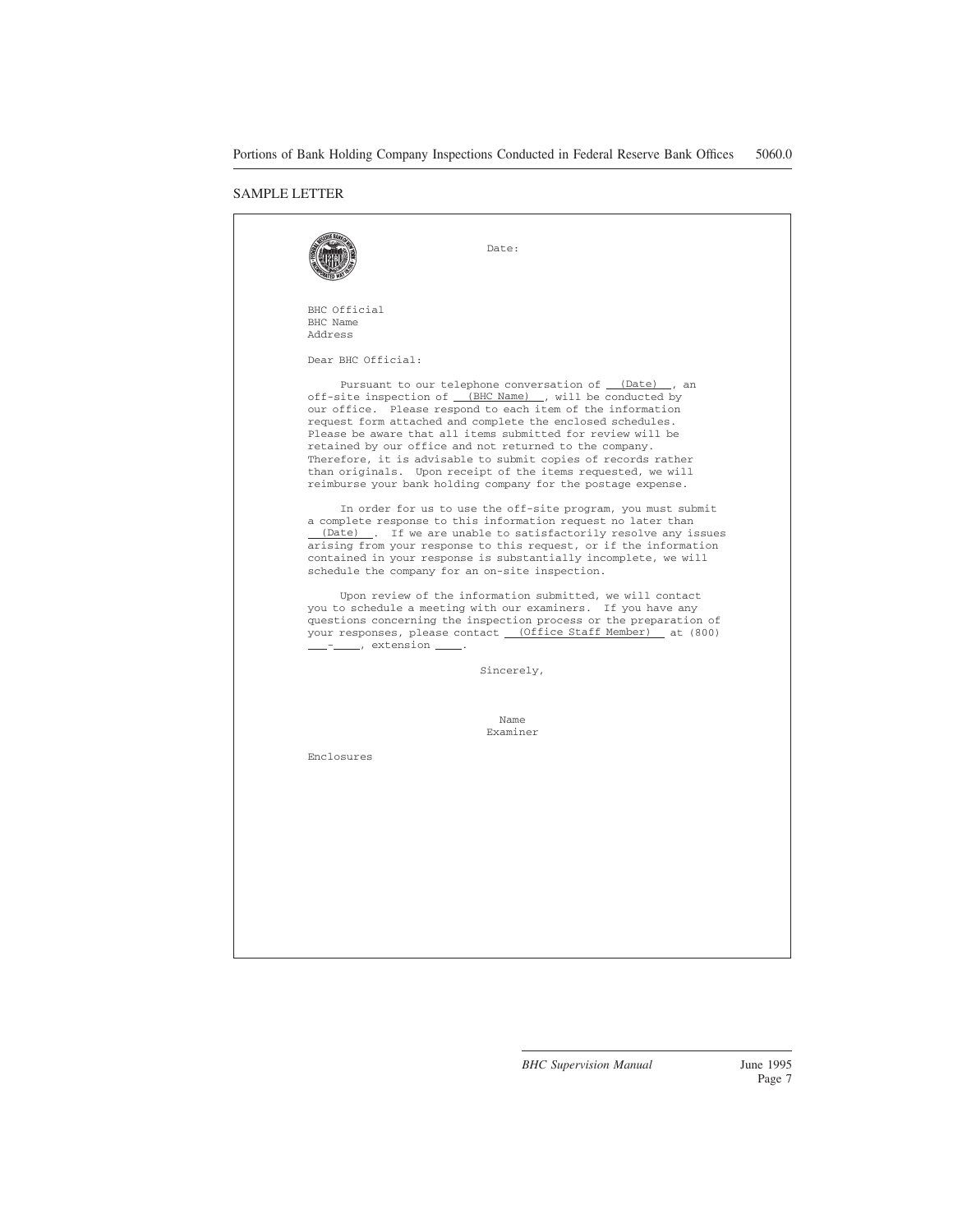# SAMPLE INFORMATION REQUEST FORM

| DATE $\_\,\_\,\_\,\_\,\_\,\_\,\_\,$                                                                                                                                                                                          |
|------------------------------------------------------------------------------------------------------------------------------------------------------------------------------------------------------------------------------|
| INFORMATION REQUEST FORM                                                                                                                                                                                                     |
|                                                                                                                                                                                                                              |
| Please submit or provide responses to the following (if non-<br>applicable, answer N/A):                                                                                                                                     |
| 1. Statements for the most recent quarter and the two latest<br>fiscal years:                                                                                                                                                |
| A. Parent Company -- Balance Sheet                                                                                                                                                                                           |
| B. Parent Company -- Income Statement                                                                                                                                                                                        |
| C. Parent Company -- Statement of Changes in Stockholders'<br>Equity                                                                                                                                                         |
| D. Bank -- Reports of Condition and Income (most recent<br>quarter only)                                                                                                                                                     |
| E. Reconciliation of the parent company's "Investment in<br>Bank" account to the subsidiary bank's "Stockholders'<br>Equity" as reported in the Reports of Condition                                                         |
| 2. The bank's daily statement and income and expense statement<br>dated $\_\,\_\,\_\,\_\,\xspace / X0$ .                                                                                                                     |
| 3. Projected cash flow worksheet for the year 19X1 (see<br>attached form).                                                                                                                                                   |
| 4. Excerpts from the company's general ledger and subsidiary<br>ledgers containing all significant accounting entries since<br>$\frac{\mu}{\mu}$                                                                             |
| 5. Detail of any "other assets" or "other liabilities" accounts<br>for the company, as well as "other income" or "other<br>expense" items, presented in financial statements requested<br>above IF the amounts exceed \$500. |
| 6. Details on any liabilities, contingent or otherwise, not<br>appearing in the financial statements.                                                                                                                        |
| 7. A copy of the company's bank statements and its check reg-<br>ister and/or cancelled checks issued since $\_\/\_\$ .                                                                                                      |
| 8. A copy of any notes payable and/or receivable of the bank<br>holding company (including a copy of any related loan agree-<br>ments) if they have been put in place or amended since the<br>last inspection.*              |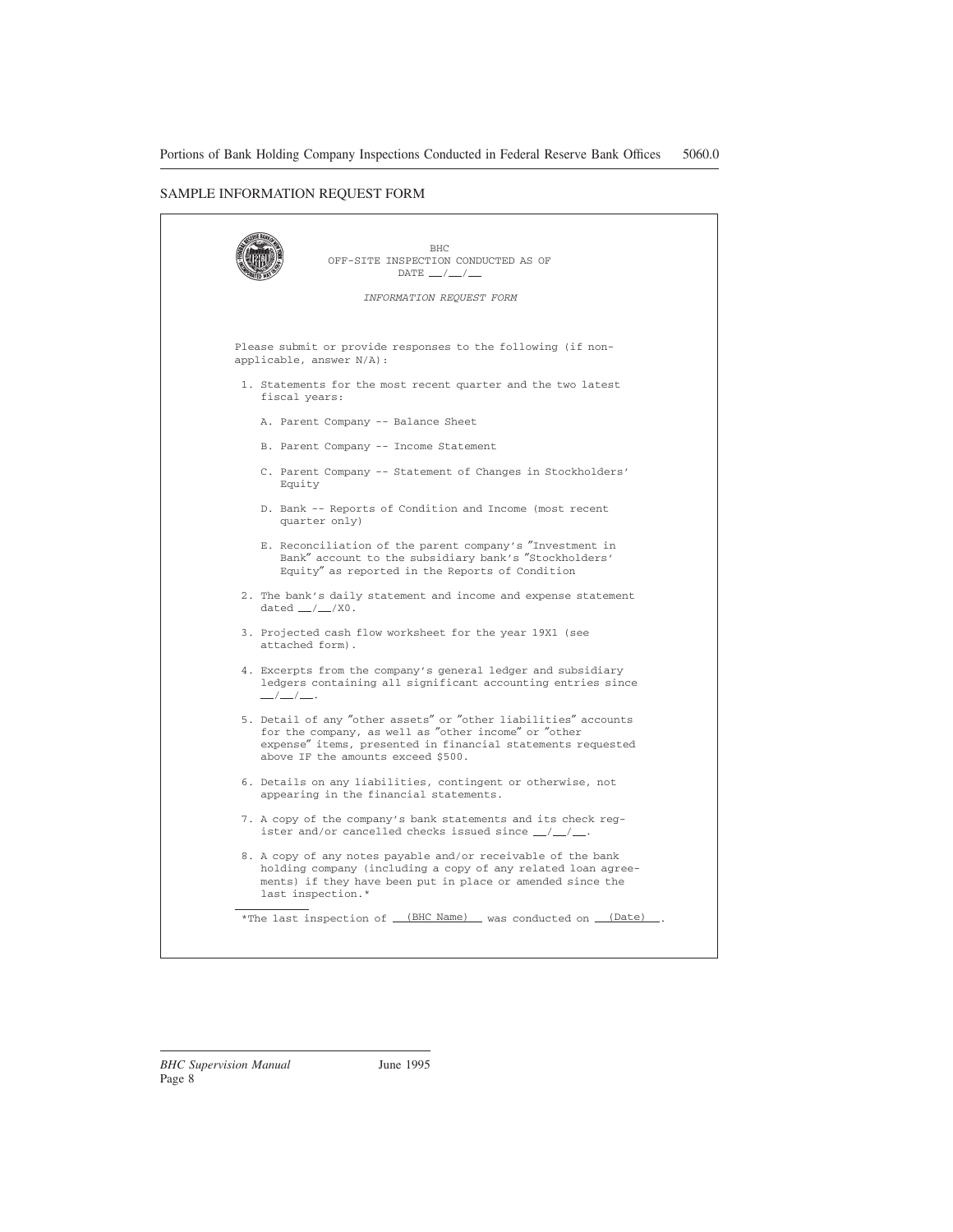#### SAMPLE INFORMATION REQUEST FORM—Continued

 $- 2 -$ 

- 9. A copy of any agreements originating since the last inspection between the company and the bank, between stockholders, or between the bank holding company and the stockholders.
- 10. A list of changes of specific services performed by the holding company for the bank or for any other company since the last inspection. Also indicate the method for computing fees, provide copies of any relevant agreements, and provide documentation supporting any management/service fee assessments.
- 11. For any changes to the parent company's investments in stocks of companies OTHER THAN subsidiaries, a list of the (1) date of acquisition/sale, (2) number of shares acquired/sold, (3) resulting percentage ownership, and (4) nature of business engaged in by the subject company.
- 12. A copy of any internally prepared reports of problem loans and nonperforming assets for the banking organization.
- 13. A list of any stock issuances or redemptions by the company since the last inspection, including the issue/redemption date and price. Also, list all stockholders and their percentage interest in the holding company as of  $\angle$  / $\angle$ .
- 14. A statement of the date and amount of any capital injections into the bank since the last inspection.
- 15. A copy of the minutes of all shareholders'/directors' meetings for the company held since the last inspection.
- 16. For each director of the holding company, provide his or her (1) date of birth, (2) date first elected to the board, (3) position in the bank holding company, (4) position in the bank, (5) principal occupation if different than bank or bank holding company officer, (6) ownership percentage in other financial institutions, and (7) positions in other financial institutions.
- 17. A statement of any material litigation affecting the company or the bank.
- 18. A list of all tax transactions since  $\frac{\ }{\ }$  / $\frac{\ }{\ }$ . These transactions would include those between the bank and the holding company as well as any transactions with the tax authorities. (See attached example.)
- 19. A copy of the last two years' federal and state income tax returns, including any amendments.
- 20. A copy of your accountant's workpapers showing the calculation of the holding company tax benefit or liability for the last two years.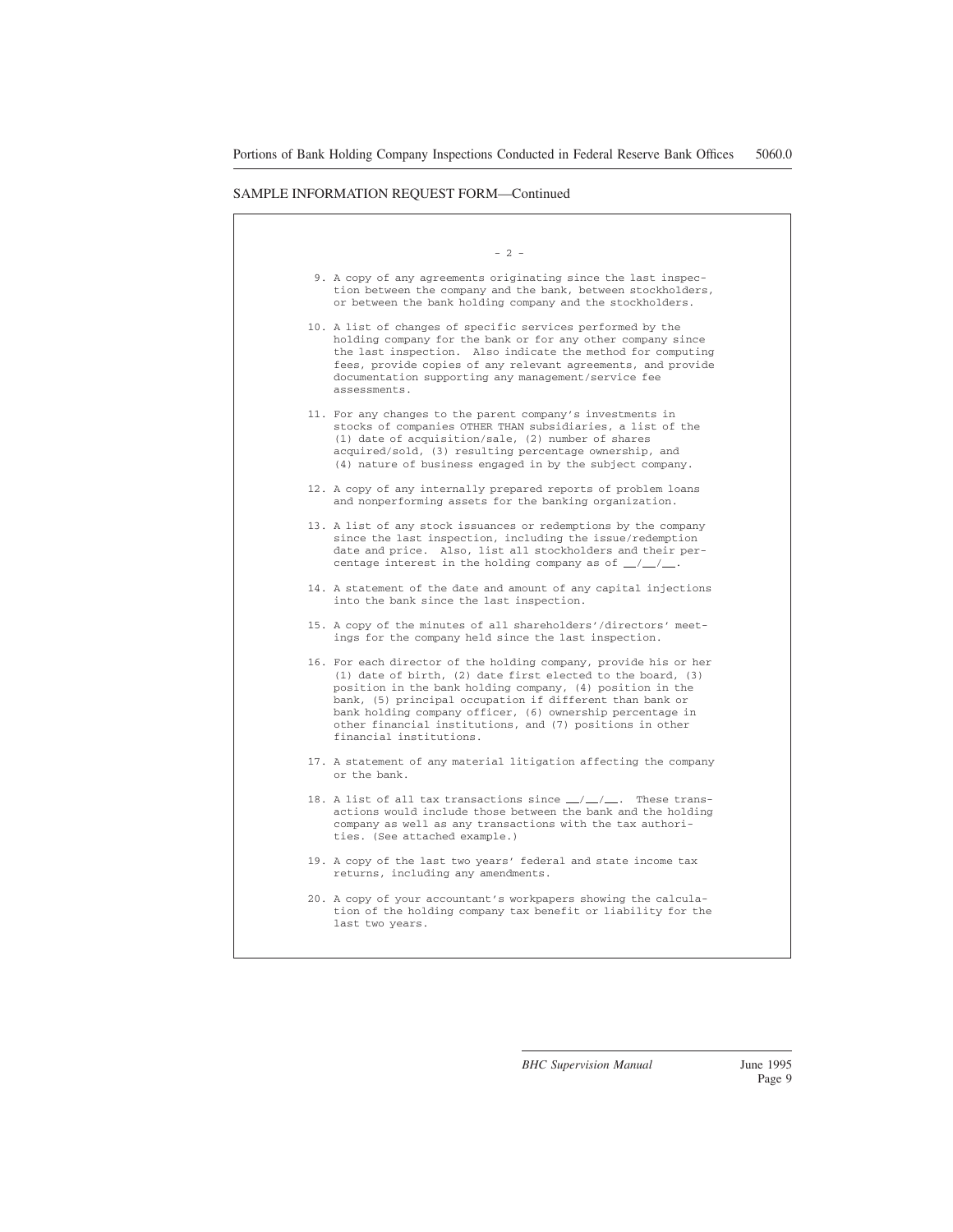#### SAMPLE INFORMATION REQUEST FORM—Continued

#### - 3 -

- 21. If the parent company filed for a tax loss carryback in the last two years, provide documents filed with the IRS and related prior-year tax returns.
- 22. A copy of the tax sharing agreement between the bank holding company and its bank subsidiary if amended or redated since the last inspection.
- 23. The date of the last IRS audit of the bank holding company's tax returns, an identification of the tax periods covered in the audit, and an indication of whether any assessments or refunds remain unsettled.
- 24. A copy of the bank's current year budget and operating projections, if available.
- 25. If the subsidiary bank maintains a correspondent balance at any creditor bank of the holding company, copies of (1) the monthly analysis of the account provided by the correspondent for the last 12 months, (2) any agreement whereby the loan to the holding company is contingent on the subsidiary bank maintaining such a balance, and (3) an explanation if the balances maintained by the subsidiary bank exceed the level required for services received.
- 26. If any Employee Stock Ownership Plan (ESOP) owns stock in the holding company, provide copies of (1) the ESOP plan and trustee agreement; (2) the ESOP's current balance sheet; (3) the independent appraisal used to determine the value of the holding company stock purchased by the ESOP; (4) any note payable, security agreement, loan agreement, and guarantees. Also provide (1) the date the plan was accepted by the IRS; (2) a description of the ESOP's current investments, including the date they were purchased and their cost; (3) the names of the individuals who have the power to vote the ESOP's stock; (4) a list of individuals having the power to make investments for the ESOP; and (5) a list of the beneficiaries of the ESOP.
- 27. Copies of the articles of incorporation and by-laws for the bank holding company, if amended since the last inspection.
- 28. If the holding company is selling insurance, list the (1) licensed agents employed by the company; (2) compensation received by each agent; (3) method for determining compensation; (4) a description of how customers of the bank are informed that they are not obligated to purchase insurance from the holding company in order to obtain credit; and (5) a breakdown of insurance accounts receivable, past due more than 90 days.